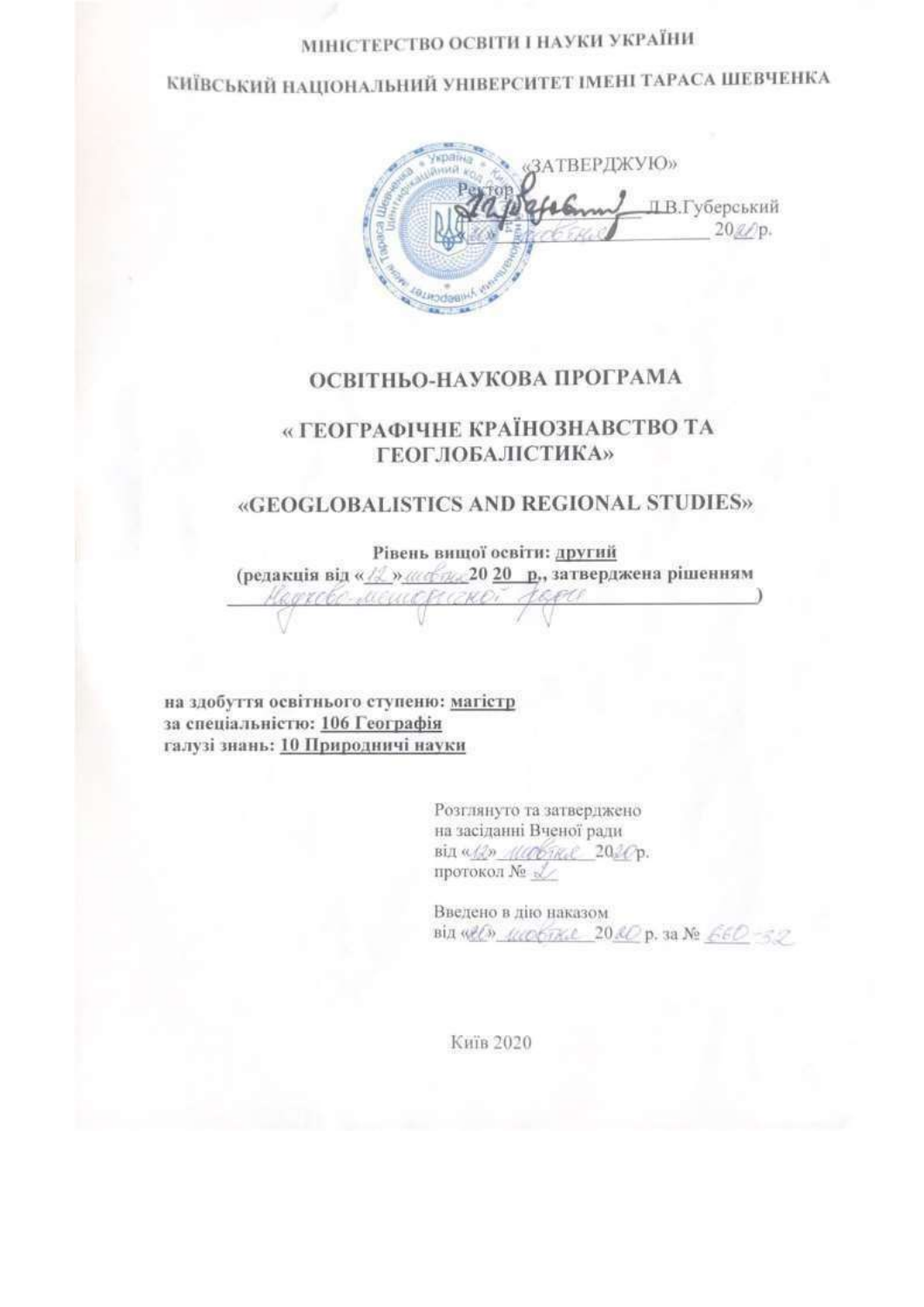### **INFORMATION ABOUT EXTERNAL APROBATION**

# **ІНФОРМАЦІЯ ПРО ЗОВНІШНЮ АПРОБАЦІЮ**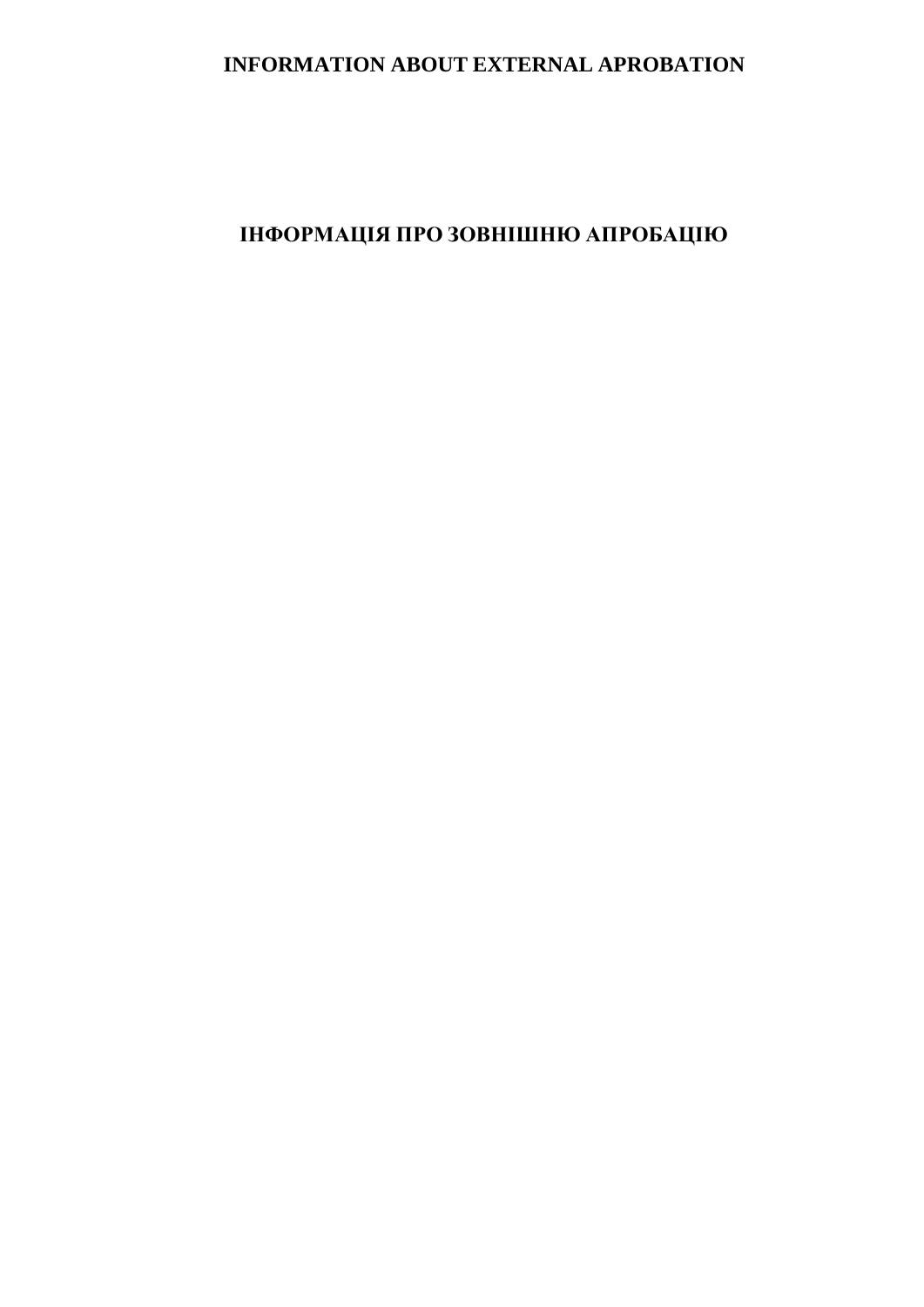## **INTRODUCTION**

Developed by a working group in the composion as follows:

|    | Surname, name,<br>patronymic of<br>the head and<br>members of the<br>project team | <b>Position title</b><br>(for the part-time<br>employees - the<br>place of the main<br>work, the title of<br>the position) | The name of the<br>institution that<br>the teacher<br>graduated from<br>(year of<br>graduation,<br>specialty,<br>qualification<br>according to the<br>document on<br>higher<br>education) | Degree,<br>the cipher and the<br>name of the scientific<br>specialty, the topic of<br>the dissertation, the<br>academic rank, by<br>which department<br>(specialty) has been<br>assigned                                                                      | <b>Experi</b><br>ence of<br>scientif<br>ic-<br>pedago<br>gical<br>and /<br>or<br>scientif<br>ic work | <b>Information on scientific</b><br>activity (main topical<br>publications, research work,<br>participation in conferences<br>and seminars, work with<br>postgraduate students and<br>doctoral students, tutorship<br>of students' scientific work)                                                                                                                                                                                                                                                                                                                                                                                                                                                                                     | Information about teacher's<br>advanced training (name of<br>the institution, type of<br>document, subject, date of<br>issue)                                                                                                                                                                                                                                                                                                                                                                                                                                                                                                                                                                           |
|----|-----------------------------------------------------------------------------------|----------------------------------------------------------------------------------------------------------------------------|-------------------------------------------------------------------------------------------------------------------------------------------------------------------------------------------|---------------------------------------------------------------------------------------------------------------------------------------------------------------------------------------------------------------------------------------------------------------|------------------------------------------------------------------------------------------------------|-----------------------------------------------------------------------------------------------------------------------------------------------------------------------------------------------------------------------------------------------------------------------------------------------------------------------------------------------------------------------------------------------------------------------------------------------------------------------------------------------------------------------------------------------------------------------------------------------------------------------------------------------------------------------------------------------------------------------------------------|---------------------------------------------------------------------------------------------------------------------------------------------------------------------------------------------------------------------------------------------------------------------------------------------------------------------------------------------------------------------------------------------------------------------------------------------------------------------------------------------------------------------------------------------------------------------------------------------------------------------------------------------------------------------------------------------------------|
| 1. | $\overline{2}$ .                                                                  | $\overline{3}$ .                                                                                                           |                                                                                                                                                                                           | 5.                                                                                                                                                                                                                                                            | 6.                                                                                                   | 7.                                                                                                                                                                                                                                                                                                                                                                                                                                                                                                                                                                                                                                                                                                                                      | 8.                                                                                                                                                                                                                                                                                                                                                                                                                                                                                                                                                                                                                                                                                                      |
|    | 1. Kiptenko Viktoriia,<br>chairman of project<br>group                            | Docent of the Chair<br>of Regional Studies<br>and Tourism Taras<br>Shevchenko<br>University of Kyiv                        | <b>Taras</b><br>Shevchenko<br>National<br>of<br>University<br>Kyiv<br>(1989;<br>Geography;<br>geographer,<br>methodistof<br>excursions<br>business.<br>Teacher)                           | Candidate of<br>geographic science;<br>specialty $11.00.02 -$<br>economic and social<br>geography;<br>«Territorial<br>organization of the<br>international tourism<br>complex of Ukraine;<br>Docent of the Chair of<br><b>Regional Studies and</b><br>Tourism | $\overline{23}$<br>years                                                                             | Author of about 100 scientific<br>educational-<br>and<br>methodological papers/works:<br>Monographs:<br>1. The Geopolitical Trial of<br>Tourism in Modern Ukraine<br>$(co\text{-}author$ )<br>Tourism<br>and<br>Geopoiltics.:<br>Issues<br>and<br>Concepts from Central and<br>Eastern Europe // Monograph.<br>Edited by Derek Hall. CABI<br>International.<br>Oxfordshire,<br>UK -Boston, USA. - 2017. -<br>$P. 51 - 86.$<br>Globalni<br>2.<br>vyklyky<br>suchasnosti:<br>suspilno-<br>geografichny vymir: (Global<br>challenges<br>of<br>nowadays:<br>human<br>geographic<br>dimension)<br>monograph/<br>ed.V.K.Kiptenko,<br>B.P.Yatsenko (co-author) -<br>Kyiv, 2012. - 255 p.<br><b>Text books and tutorials:</b><br>1.Geografichne | Internships:<br>1. University of Edinburgh, UK<br>- Critical thinking in Global<br>Challenges $-2013$ .<br>2. Pennsylvania State<br>University, USA - Maps and<br>Geospatial revolution - 2013<br>3. University of Illinois at<br>Urbana-Campaign, USA -<br>Introduction to Sustainability,<br>2013<br>4. Georgetown University, USA<br>- Globalization's Winners and<br>Losers: Challenges for<br>Developed and Developing<br>Countries, 2013<br>5. University of Texas System,<br>$USA - Age$ of Globalization,<br>2014.<br>6. Stanford University, USA -<br>Organizational Analysis, 2014<br>7. Critical perspectives on<br>management. Ie business school,<br>Madri, 2014.<br>8. Pennsylvania State |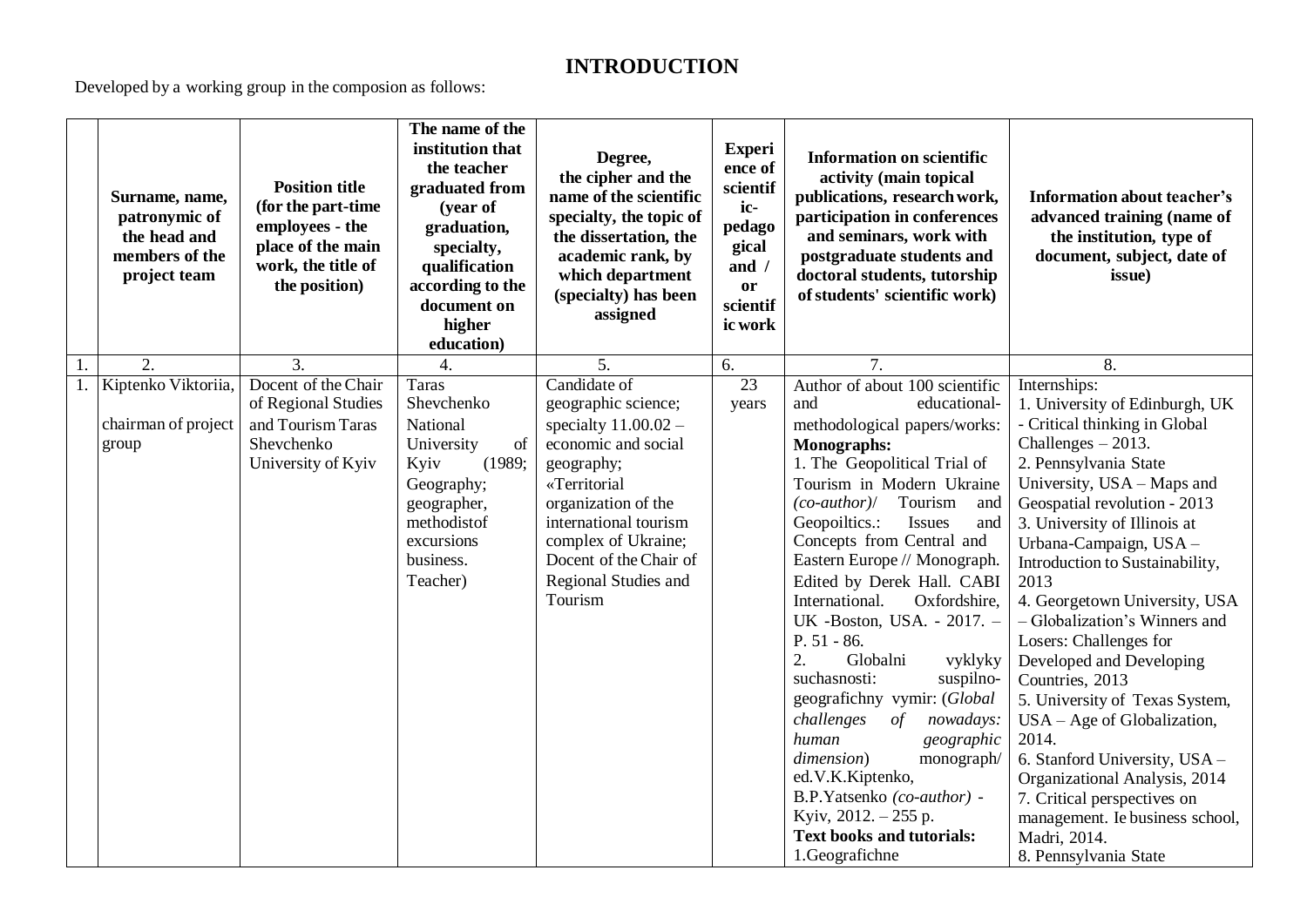| Kyiv 2009. - 312 p.<br>high) education of foreign<br>Key papers:<br>language for scientific and<br>1. Globalization: the<br>Geographical<br>professional purposes), Taras<br>Nexus//<br><b>Bulletin of Taras Shevchenko</b><br>Shevchenko National University<br>National University of Kyiv.<br>of Kyiv<br>Geography. Kyiv, 2017 - P.<br>27-41.                                       | 10. Certificate (qualification<br>exam English under the<br>programme of additional (to |
|----------------------------------------------------------------------------------------------------------------------------------------------------------------------------------------------------------------------------------------------------------------------------------------------------------------------------------------------------------------------------------------|-----------------------------------------------------------------------------------------|
| Participates international and<br>all-Ukrainian<br>scientific                                                                                                                                                                                                                                                                                                                          |                                                                                         |
| conferences. Consults masters<br>and post-graduate students (4                                                                                                                                                                                                                                                                                                                         |                                                                                         |
| candidate<br>of<br>science<br>Participated<br>prepared).                                                                                                                                                                                                                                                                                                                               |                                                                                         |
| GRAGE: Green and Gray in                                                                                                                                                                                                                                                                                                                                                               |                                                                                         |
| Europe: elderly living in<br>urban areas (Horizon $-2020$ ).                                                                                                                                                                                                                                                                                                                           |                                                                                         |
| 47<br>Dioctor of Gegraphy,<br>Professor, Chair of<br>Leningrad State<br>Author of about 300 scientific<br>Yatsenko<br><b>Boris</b><br>1. Harvard University, USA in<br>$11.00.02$ – economic<br>University, 1963.<br><b>Regional Studies</b><br>works, 35 monographs in<br>Pavlovych,<br>years<br>2015.<br>and social geography,<br>East<br>Studies.<br>Tourism,<br>particular.<br>and |                                                                                         |
| Professor, Chair of<br>member of project<br>Economic-<br>Geography Faculty,<br>Monographs:<br>Regional Studies and<br>group<br>Taras Shevc henko<br>geographer<br>Globalni<br>1.                                                                                                                                                                                                       |                                                                                         |
| vyklyky<br>Tourism. D.Sc. thesis<br>National University<br>suchasnosti:<br>suspilno-                                                                                                                                                                                                                                                                                                   |                                                                                         |
| (2001) Structure of the<br>of Kyiv<br>geografichny vymir: (Global<br>Economy of Japan.<br>challenges<br>of<br>nowadays:                                                                                                                                                                                                                                                                |                                                                                         |
| human<br>geographic                                                                                                                                                                                                                                                                                                                                                                    |                                                                                         |
| dimension)<br>monograph/                                                                                                                                                                                                                                                                                                                                                               |                                                                                         |
| ed.V.K.Kiptenko,<br>B.P.Yatsenko (co-author) -                                                                                                                                                                                                                                                                                                                                         |                                                                                         |
| Kyiv, $2012 - 255$ p.                                                                                                                                                                                                                                                                                                                                                                  |                                                                                         |
| <b>Text-books and tutorials:</b><br>Geografichne                                                                                                                                                                                                                                                                                                                                       |                                                                                         |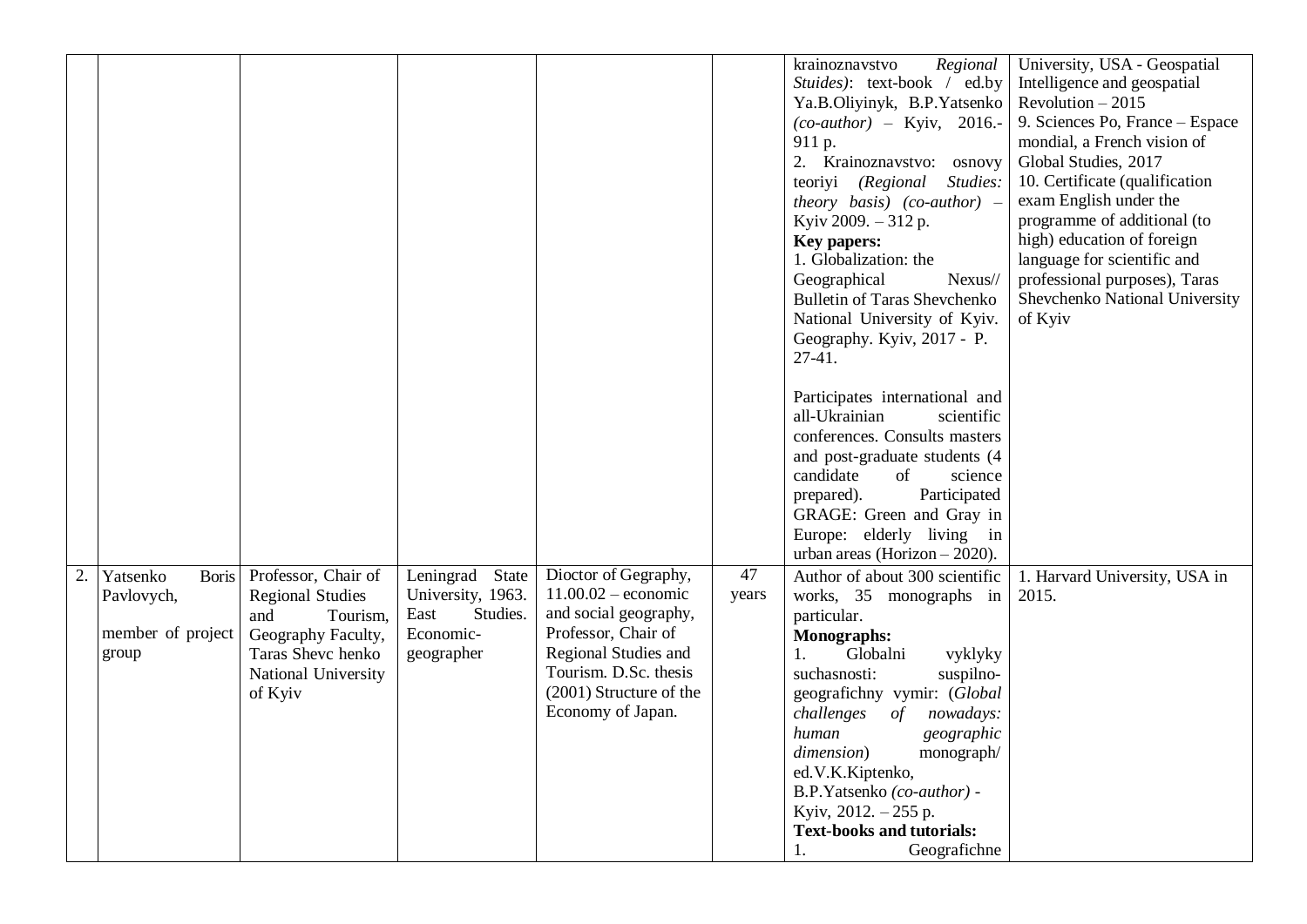| Stuides): text-book / ed.by                                                                                                                                                                                                                       |                                  |
|---------------------------------------------------------------------------------------------------------------------------------------------------------------------------------------------------------------------------------------------------|----------------------------------|
| Ya.B.Oliyinyk, B.P.Yatsenko                                                                                                                                                                                                                       |                                  |
| $(co\text{-}author) - Kyiv, 2016.$ -                                                                                                                                                                                                              |                                  |
| 911 p.                                                                                                                                                                                                                                            |                                  |
| 2. Krainoznavstvo: osnovy                                                                                                                                                                                                                         |                                  |
| teoriyi (Regional Studies:                                                                                                                                                                                                                        |                                  |
| theory basis) (co-author) $-$                                                                                                                                                                                                                     |                                  |
| Kyiv 2009. - 312 p.                                                                                                                                                                                                                               |                                  |
| 3. Political Geography and                                                                                                                                                                                                                        |                                  |
| Geopolitics/ text-book, ed.by                                                                                                                                                                                                                     |                                  |
| Ytsenko B.P, Kyiv, 2007. -                                                                                                                                                                                                                        |                                  |
| 255 p.                                                                                                                                                                                                                                            |                                  |
| Key scientific papers:                                                                                                                                                                                                                            |                                  |
| 1. USA kak factor syly v                                                                                                                                                                                                                          |                                  |
| geokofliktnykh situatsiayakh                                                                                                                                                                                                                      |                                  |
| v Asii (2001-2015) (USA as a                                                                                                                                                                                                                      |                                  |
| factor in the geoconflict                                                                                                                                                                                                                         |                                  |
| situations in Asia (2001-                                                                                                                                                                                                                         |                                  |
| $2015$ , // Geografia ta                                                                                                                                                                                                                          |                                  |
| tourism:<br>collection<br>of                                                                                                                                                                                                                      |                                  |
| scientific papers. Kyiv, 2016<br>Issue 37.                                                                                                                                                                                                        |                                  |
|                                                                                                                                                                                                                                                   |                                  |
| Professor Yatsenko B.P. is the                                                                                                                                                                                                                    |                                  |
| deputy chairman of<br>the                                                                                                                                                                                                                         |                                  |
| society<br>of cultural<br>ties                                                                                                                                                                                                                    |                                  |
| "Ukraine-Japan". He tutors                                                                                                                                                                                                                        |                                  |
| masters and post-graduates                                                                                                                                                                                                                        |                                  |
| (11 candidates and 1 doctor in                                                                                                                                                                                                                    |                                  |
| Geography<br>defended);                                                                                                                                                                                                                           |                                  |
| international<br>participates                                                                                                                                                                                                                     |                                  |
| congresses and conferences of                                                                                                                                                                                                                     |                                  |
| the International Geographic                                                                                                                                                                                                                      |                                  |
| Union<br>and<br>European                                                                                                                                                                                                                          |                                  |
| Geographiv Union.                                                                                                                                                                                                                                 |                                  |
| D.Sc. in Geography,<br>$\overline{34}$<br>Author of about 200 scientific<br>Chairman, professor<br><b>Taras</b><br>3.<br>Olga<br>Lyubitseva<br>1.<br>of the Chair of<br>Shevchenko<br>$11.00.02$ – economic<br>papers and methodological<br>years | Academic Internship in           |
| Oleksandrivna,<br><b>Studies</b><br>National<br>tutorials, author and co-author<br>Regional<br>and social geography;                                                                                                                              | Vincent Pol University in Lublin |
| member                                                                                                                                                                                                                                            | (Poland) 01.02.-28.02.2018p.     |
| project group<br>text-books<br>Taras Shevchenko<br>of Regional Studies<br>Kyiv, 1977 p.                                                                                                                                                           |                                  |
| of<br>Tourism<br>of about 30 monographs and<br><sub>of</sub><br>University<br>of<br>professor of the Chair<br>and                                                                                                                                 |                                  |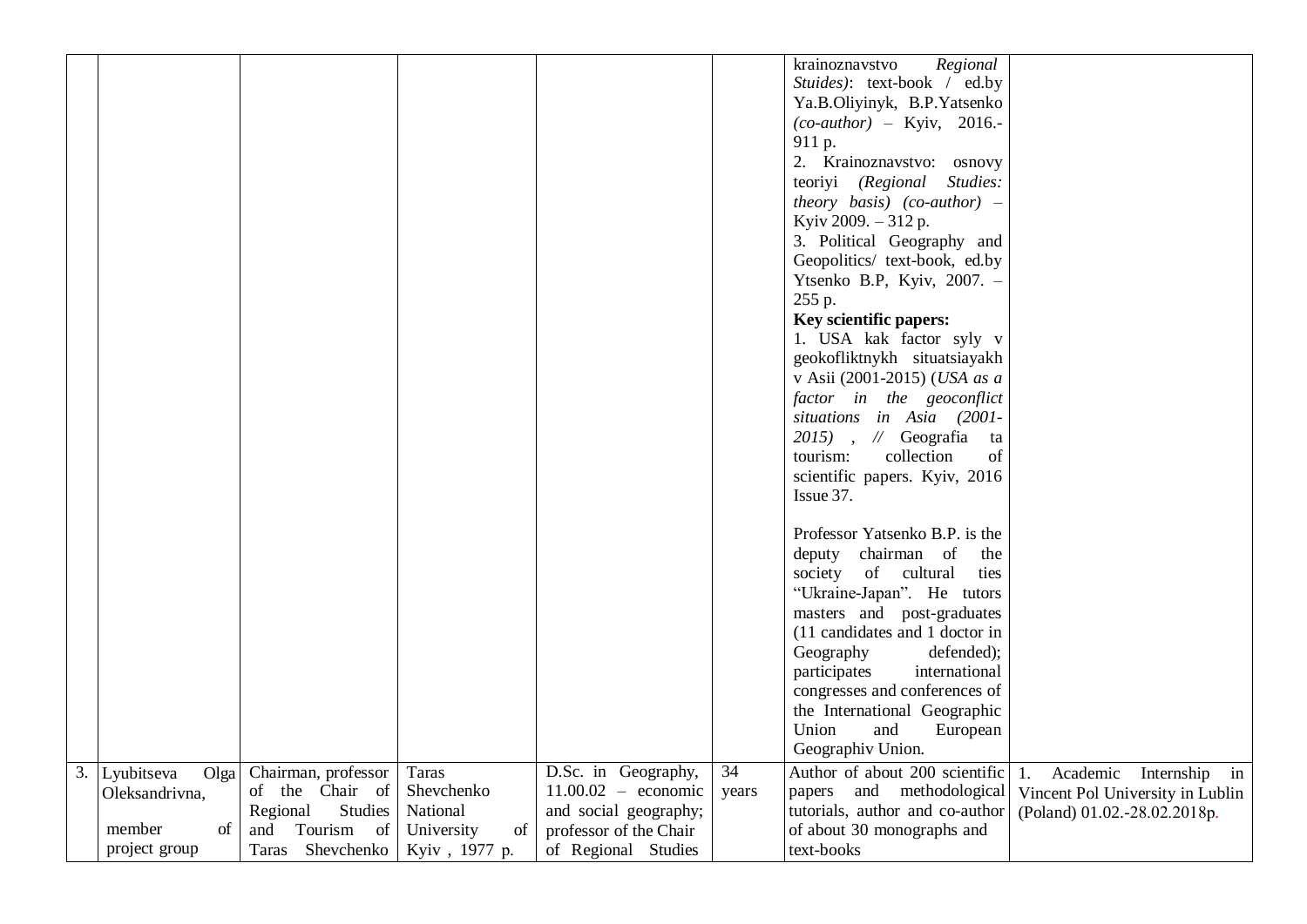|    |               | National University | (geographer, |          | and Tourism;<br>D.Sc. |                 | Монографії:                                                     |                                     |
|----|---------------|---------------------|--------------|----------|-----------------------|-----------------|-----------------------------------------------------------------|-------------------------------------|
|    |               | of Kyiv             | teacher      | $\sigma$ | thesis<br>(2003)      |                 | 1. Strategichni<br>otsinky<br>ta                                |                                     |
|    |               |                     | geography).  |          | Geospatial            |                 | vektory<br>sotsialno-                                           |                                     |
|    |               |                     |              |          | organization<br>of    |                 | ekonomichnogo<br>rozvytku                                       |                                     |
|    |               |                     |              |          | tourism process       |                 | Ukrainy<br>umovakh<br>$\mathbf{V}$                              |                                     |
|    |               |                     |              |          |                       |                 | Ievrointyegratsii ta svitovogo                                  |                                     |
|    |               |                     |              |          |                       |                 | (Strategic<br>partnerstva                                       |                                     |
|    |               |                     |              |          |                       |                 | evaluation and vectors of                                       |                                     |
|    |               |                     |              |          |                       |                 | social<br>and<br>economic                                       |                                     |
|    |               |                     |              |          |                       |                 | development of Ukraine under                                    |                                     |
|    |               |                     |              |          |                       |                 | conditions<br>of<br>European                                    |                                     |
|    |               |                     |              |          |                       |                 | world<br>integration<br>and                                     |                                     |
|    |               |                     |              |          |                       |                 | (co-author).<br>partnership                                     |                                     |
|    |               |                     |              |          |                       |                 | Monograph/edited<br>by                                          |                                     |
|    |               |                     |              |          |                       |                 | V.Yatsenko.-Agenda                                              |                                     |
|    |               |                     |              |          |                       |                 | Publishing House, Coventry,                                     |                                     |
|    |               |                     |              |          |                       |                 | United Kingdom, 2017-357 c.                                     |                                     |
|    |               |                     |              |          |                       |                 | <b>Text-books and tutorials:</b>                                |                                     |
|    |               |                     |              |          |                       |                 | 1. Geografichne                                                 |                                     |
|    |               |                     |              |          |                       |                 | krainoznavstvo<br>Regional                                      |                                     |
|    |               |                     |              |          |                       |                 | Stuides): text-book / ed.by                                     |                                     |
|    |               |                     |              |          |                       |                 | Ya.B.Oliyinyk, B.P.Yatsenko                                     |                                     |
|    |               |                     |              |          |                       |                 | $(co\text{-}author) - Kyiv, 2016. -$                            |                                     |
|    |               |                     |              |          |                       |                 | 911 p.                                                          |                                     |
|    |               |                     |              |          |                       |                 |                                                                 |                                     |
|    |               |                     |              |          |                       |                 | <b>Key scientific papers:</b><br>Gumaniaryzatsia<br>$1_{\cdot}$ |                                     |
|    |               |                     |              |          |                       |                 |                                                                 |                                     |
|    |               |                     |              |          |                       |                 | geografichnoii<br>osvity.                                       |                                     |
|    |               |                     |              |          |                       |                 | Klasychny<br>universytet<br>$\mathbf u$                         |                                     |
|    |               |                     |              |          |                       |                 | konetksti vyklykjiv epokhy                                      |                                     |
|    |               |                     |              |          |                       |                 | (Humanization of education.                                     |                                     |
|    |               |                     |              |          |                       |                 | Classic University in the                                       |                                     |
|    |               |                     |              |          |                       |                 | Context of Challenges of the                                    |                                     |
|    |               |                     |              |          |                       |                 | Epoch): Ukrainian-Polish                                        |                                     |
|    |               |                     |              |          |                       |                 | scientific conference, Kyiv 22-                                 |                                     |
|    |               |                     |              |          |                       |                 | 23 September 2016, Kyiv,                                        |                                     |
|    |               |                     |              |          |                       |                 | 2016.- P.391.                                                   |                                     |
|    |               |                     |              |          |                       |                 |                                                                 |                                     |
| 4. | Braychevskyii | Docent of the Chair | Taras        |          | Candidate<br>of       | $\overline{15}$ | Author and co-author of over                                    | Internships:                        |
|    | YHulian       | of Regioanl Studies | Shevchenko   |          | Geographic sciences;  | years           | 20 scientific and methodics                                     | Certificate<br>(qualification<br>1. |
|    | Serhiyovych,  | and Tourism,        | National     |          | $11.00.02$ – economic |                 | tutorials                                                       | under<br>English<br>the<br>exam     |
|    |               | Taras Shevchenko    | University   | $\sigma$ | and social geography  |                 | Monographs:                                                     | programme of additional (to         |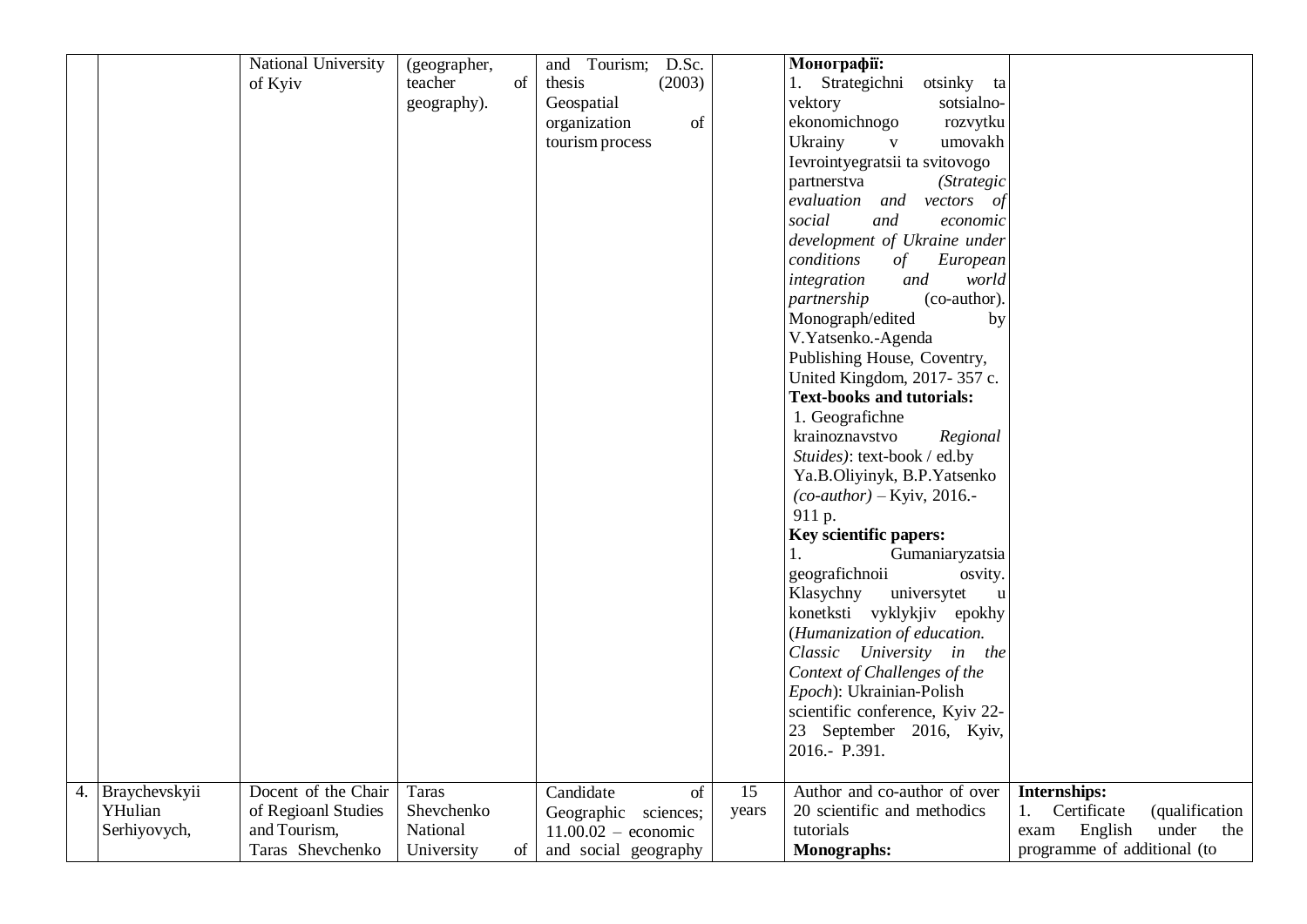|       | member of project   National University | Ukraine in 2002  | $(2007)$ – Functionaing | 1. Svitove gospodarstvo v                                | high) education of foreign     |
|-------|-----------------------------------------|------------------|-------------------------|----------------------------------------------------------|--------------------------------|
| group | of Ukraine                              | in<br>master     | of the EU system in     | umovach<br>globalizatsiyi                                | language for scientific and    |
|       |                                         | 11.00.02         | the world economy       | (World<br>Economy<br>under                               | professional purposes), Taras  |
|       |                                         | economic<br>and  | (human<br>geographic    | globalization) monograph /                               | Shevchenko National University |
|       |                                         | social geography | analysis)               | ed.by<br>Ya.B.Oliyinyk,                                  | of Kyiv, 2013.                 |
|       |                                         |                  |                         | B.P.Yatsenko, V.K.Babrytska                              |                                |
|       |                                         |                  |                         | (Kiptenko) $(co\text{-}author) - K$ .:                   |                                |
|       |                                         |                  |                         | «Київський<br>ВПЦ                                        |                                |
|       |                                         |                  |                         | університет», 2004. - 145 р.                             |                                |
|       |                                         |                  |                         | <b>Text-books nd tutorials:</b>                          |                                |
|       |                                         |                  |                         | 1.Geografichne                                           |                                |
|       |                                         |                  |                         | krainoznavstvo<br>Regional                               |                                |
|       |                                         |                  |                         | Stuides): text-book / ed.by                              |                                |
|       |                                         |                  |                         | Ya.B.Oliyinyk, B.P.Yatsenko                              |                                |
|       |                                         |                  |                         | $(co\text{-}author) - Kyiv, 2016.$ -                     |                                |
|       |                                         |                  |                         | 911 p.                                                   |                                |
|       |                                         |                  |                         | 2. Political Geography and                               |                                |
|       |                                         |                  |                         | Geopolitics/ text-book, ed.by                            |                                |
|       |                                         |                  |                         | Ytsenko B.P, (co-author)                                 |                                |
|       |                                         |                  |                         | Kyiv, 2007. - 255 p.                                     |                                |
|       |                                         |                  |                         | Key scientific papers:                                   |                                |
|       |                                         |                  |                         | 1.Geoigrafia<br>zovnishnioii                             |                                |
|       |                                         |                  |                         | torgivli ta geoeconomichnyi                              |                                |
|       |                                         |                  |                         | vybir Ukrainy (Geography of                              |                                |
|       |                                         |                  |                         | foreign<br>trade<br>and                                  |                                |
|       |                                         |                  |                         | choice<br>$\frac{\partial f}{\partial x}$<br>geoeconomic |                                |
|       |                                         |                  |                         | Ukraine) // Geografia<br>ta                              |                                |
|       |                                         |                  |                         | collection<br>of<br>Tourism:                             |                                |
|       |                                         |                  |                         | scientific papers, Kyiv, 2014,                           |                                |
|       |                                         |                  |                         | Issue 28.                                                |                                |
|       |                                         |                  |                         |                                                          |                                |
|       |                                         |                  |                         |                                                          |                                |
|       |                                         |                  |                         | the chair of<br>Represents                               |                                |
|       |                                         |                  |                         | Regional Studies and Tourism                             |                                |
|       |                                         |                  |                         | in Juniors' Academy of                                   |                                |
|       |                                         |                  |                         | Sciences, is a member of jury                            |                                |
|       |                                         |                  |                         | school<br>Olympics<br>of<br>in                           |                                |
|       |                                         |                  |                         | geography.<br>Prepares<br>the                            |                                |
|       |                                         |                  |                         | national team of school                                  |                                |
|       |                                         |                  |                         | students to the international                            |                                |
|       |                                         |                  |                         | Olympics in geography.                                   |                                |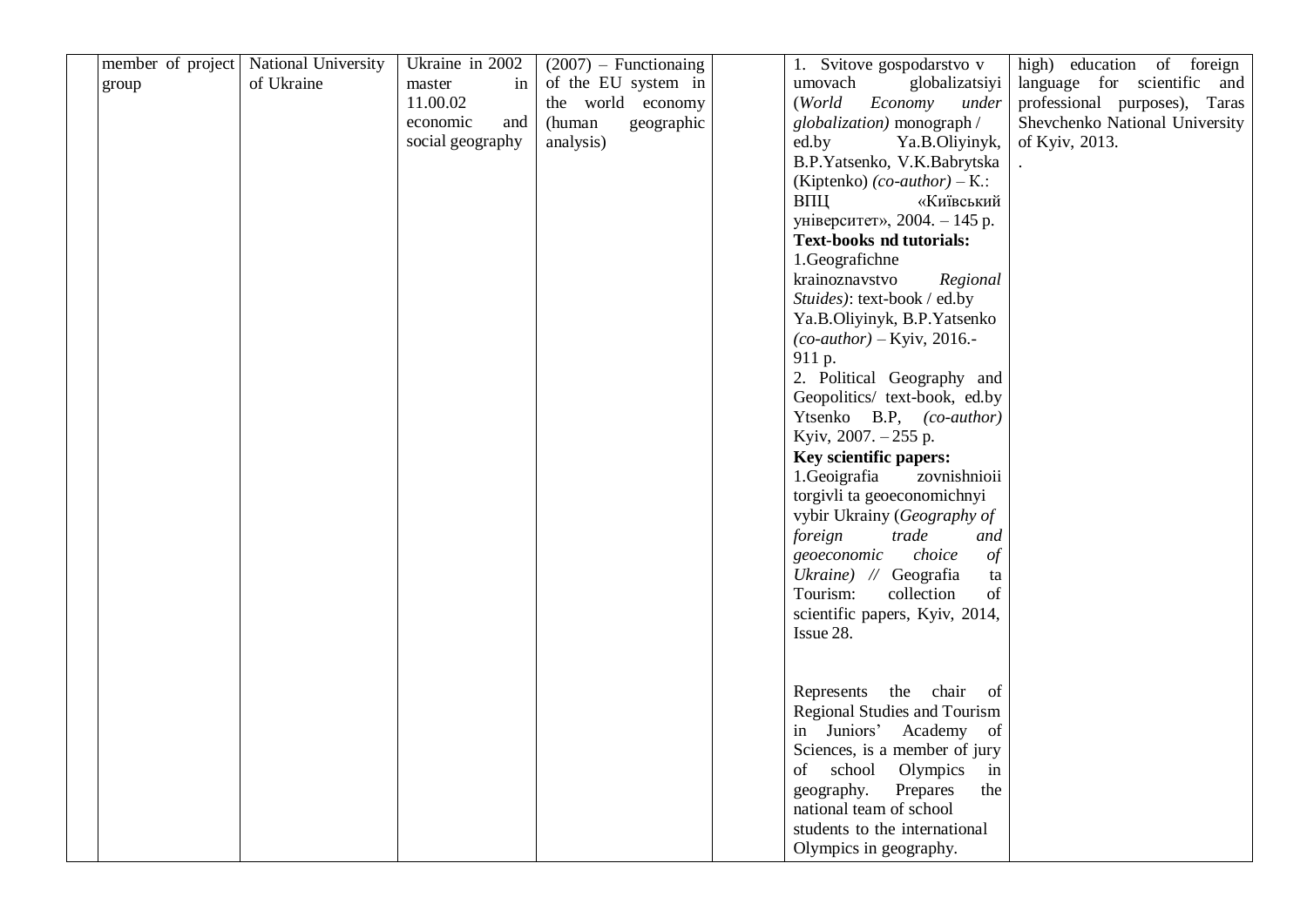| 5. | Malynovska        | Docent of the Chair | Taras                 | Candidate<br><sub>of</sub> | 21 | Author and co-author of over           | Internships:                   |
|----|-------------------|---------------------|-----------------------|----------------------------|----|----------------------------------------|--------------------------------|
|    | Oksana Yuriivna,  | of Regioanl Studies | Shevchenko            | science;<br>geographic     |    | 60<br>scientific<br>and                | 1. University of Macerata      |
|    |                   | and Tourism,        | National              | 2002 thesis «Political     |    | methiodological works:                 | (Italy), Erasmus + KA, 2017.   |
|    | member of project | Taras Shevchenko    | University of         | geographic aspects of      |    | <b>Text-books and tutorials:</b>       | 2. Certificate (qualification  |
|    | group             | National University | <b>Ukraine</b> (1996, | formation<br>and           |    | Geografichne<br>1.                     | exam English under the         |
|    |                   | of Ukraine          | tourism manager,      | functioning of western     |    | Regional<br>krainoznavstvo             | programme of additional (to    |
|    |                   |                     | teacher of            | state border of Ukraine    |    | Stuides): text-book / ed.by            | high) education of foreign     |
|    |                   |                     | geography)            | $11.00.02$ – economic      |    | Ya.B.Oliyinyk, B.P.Yatsenko            | language for scientific and    |
|    |                   |                     |                       | and social geography       |    | $(co\text{-}author)$ – Kyiv, 2016.-    | professional purposes), Taras  |
|    |                   |                     |                       |                            |    | 911 p.                                 | Shevchenko National University |
|    |                   |                     |                       |                            |    | Key scientific papers:                 | of Kyiv, 2013.                 |
|    |                   |                     |                       |                            |    | 1. New Media and Travel and            |                                |
|    |                   |                     |                       |                            |    | Tourism Consumer Habits:               |                                |
|    |                   |                     |                       |                            |    | of<br>Case<br>Ukraine<br>$\frac{1}{2}$ |                                |
|    |                   |                     |                       |                            |    | Proceedings<br>of<br>the               |                                |
|    |                   |                     |                       |                            |    | International<br>Scientific            |                                |
|    |                   |                     |                       |                            |    | Conference<br>"Topical                 |                                |
|    |                   |                     |                       |                            |    | problems of modern science".           |                                |
|    |                   |                     |                       |                            |    | June 16, 2017, Warsaw,                 |                                |
|    |                   |                     |                       |                            |    | Poland. Vol.3. - P.9-12.               |                                |
|    |                   |                     |                       |                            |    | 2. Doslidzhennya tempiv                |                                |
|    |                   |                     |                       |                            |    | pryrostu kilkosti                      |                                |
|    |                   |                     |                       |                            |    | mizhderzhavnykh konfliktiv u           |                                |
|    |                   |                     |                       |                            |    | regionakh svitu (za period             |                                |
|    |                   |                     |                       |                            |    | 2001-2013) Study of                    |                                |
|    |                   |                     |                       |                            |    | dynamics of inter-state                |                                |
|    |                   |                     |                       |                            |    | conflicts in world regions             |                                |
|    |                   |                     |                       |                            |    | $(during 2001-2013)$ //                |                                |
|    |                   |                     |                       |                            |    | Geografia ta Tourism:                  |                                |
|    |                   |                     |                       |                            |    | collection of scientific papers,       |                                |
|    |                   |                     |                       |                            |    | Issue 31, 2015, P. 125-131             |                                |
|    |                   |                     |                       |                            |    | 3. Proyav globalizatsyinykh            |                                |
|    |                   |                     |                       |                            |    | procesiv u centralnii Europi           |                                |
|    |                   |                     |                       |                            |    | (manifestation of                      |                                |
|    |                   |                     |                       |                            |    | globalization processes in             |                                |
|    |                   |                     |                       |                            |    | Central Europe) (co-author)//          |                                |
|    |                   |                     |                       |                            |    | Ukraina: geografichni                  |                                |
|    |                   |                     |                       |                            |    |                                        |                                |
|    |                   |                     |                       |                            |    | problemy stalogo rozvytku:             |                                |
|    |                   |                     |                       |                            |    | collection of scientific papers,       |                                |
|    |                   |                     |                       |                            |    | Kyiv, $2004 - Volume3$ .               |                                |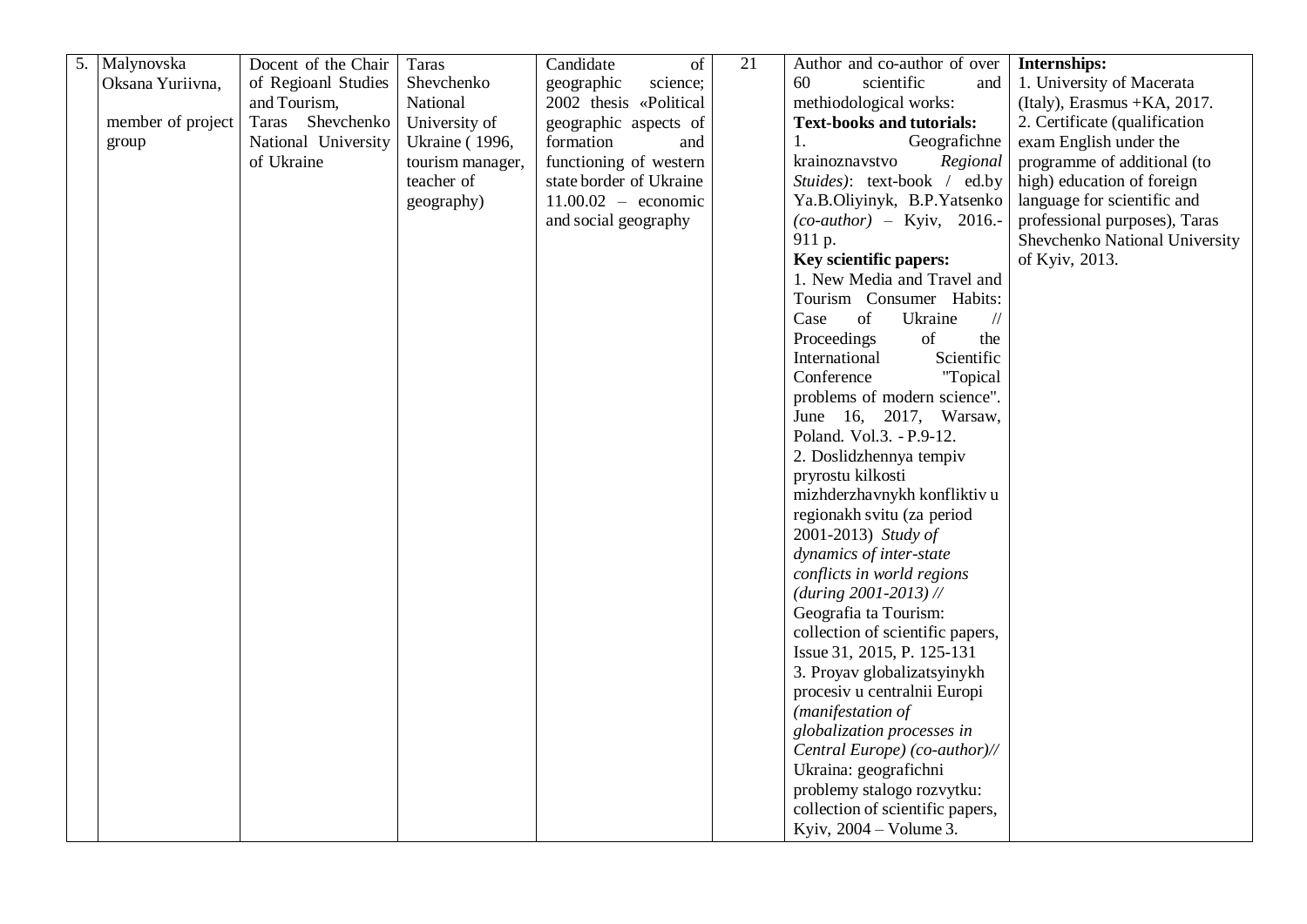The Programme elaborated taking into account the requirements of: The Project of the educational standard of specialty 106 – Geography for «master» level.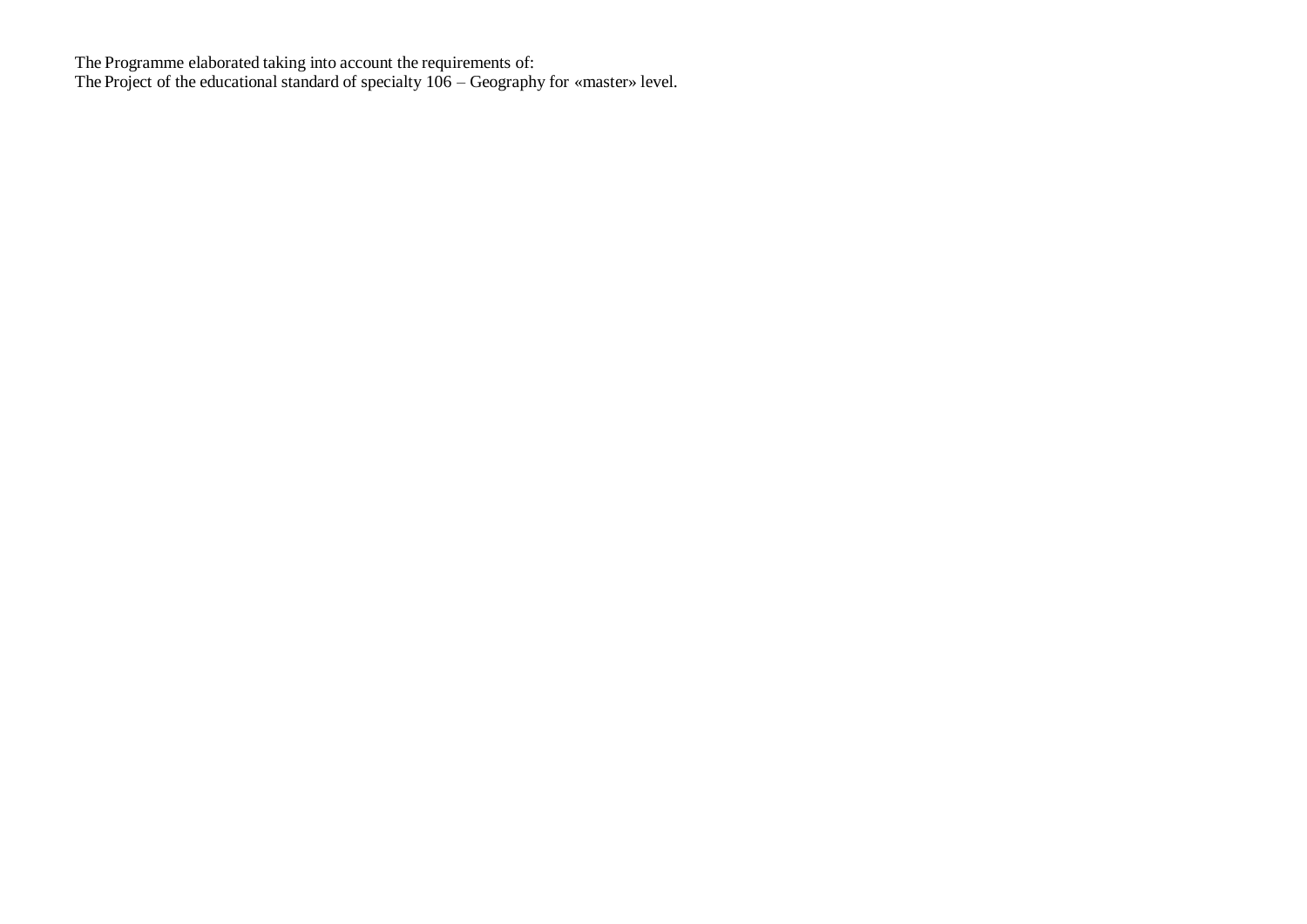# **ПЕРЕДМОВА**

Розроблено робочою групою у складі:

| Прізвище, ім'я,<br>по батькові<br>керівника та<br>членів<br>проектної<br>групи | Найменування<br>посади<br>(для сумісників -<br>місце основної<br>роботи,<br>найменування<br>посади) | Найменування<br>закладу, який<br>закінчив<br>викладач<br>(рік<br>закінчення,<br>спеціальність,<br>кваліфікація<br>згідно з<br>документом<br>про вищу<br>освіту) | Науковий ступінь,<br>шифрі<br>найменування<br>наукової<br>спеціальності, тема<br>дисертації, вчене<br>звання, за якою<br>кафедрою<br>(спеціальністю)<br>присвоєно | Стаж<br>науков<br>$0 -$<br>педаго<br>гічної<br>та/або<br>науков<br>oï<br>роботи | Інформація про наукову<br>діяльність (основні<br>публікації за напрямом,<br>науково-дослідна робота,<br>участь у конференціях і<br>семінарах, робота з<br>аспірантами та<br>докторантами,<br>керівництво науковою<br>роботою студентів) | Відомості про підвищення<br>кваліфікації викладача<br>(найменування закладу, вид<br>документа, тема, дата<br>видачі) |
|--------------------------------------------------------------------------------|-----------------------------------------------------------------------------------------------------|-----------------------------------------------------------------------------------------------------------------------------------------------------------------|-------------------------------------------------------------------------------------------------------------------------------------------------------------------|---------------------------------------------------------------------------------|-----------------------------------------------------------------------------------------------------------------------------------------------------------------------------------------------------------------------------------------|----------------------------------------------------------------------------------------------------------------------|
| $\overline{2}$ .<br>Кіптенко Вікторія                                          | $\overline{3}$ .<br>Доцент кафедри                                                                  | 4.<br>Київський                                                                                                                                                 | $\overline{5}$ .<br>Кандидат геогр.                                                                                                                               | 6.<br>$\overline{23}$                                                           | $\overline{7}$ .<br>100<br>Автор<br>наукових                                                                                                                                                                                            | 8.<br>кваліфікації<br>Підвищення                                                                                     |
| Костянтинівна,                                                                 | країнознавства та<br>туризму                                                                        | державний<br>університет ім.                                                                                                                                    | наук; спеціальність<br>$11.00.02 -$                                                                                                                               |                                                                                 | навчально-методичних<br>праць:                                                                                                                                                                                                          | (сертифіковані курси):<br>1. University of Edinburgh, UK                                                             |
| голова проектної                                                               | географічного<br>факультету КНУ                                                                     | Т.Г. Шевченка<br>(1989;                                                                                                                                         | економічна та                                                                                                                                                     |                                                                                 | Монографії:<br>1. The Geopolitical Trial of                                                                                                                                                                                             | - Critical thinking in Global<br>Challenges $-2013$ .                                                                |
| групи                                                                          | імені Тараса                                                                                        | Географія;                                                                                                                                                      | соціальна географія;<br>«Територіальна                                                                                                                            |                                                                                 | Tourism in Modern Ukraine                                                                                                                                                                                                               | 2. Pennsylvania State                                                                                                |
|                                                                                | Шевченка                                                                                            | Географ,                                                                                                                                                        | організація                                                                                                                                                       |                                                                                 | $(co\text{-}author$ )/<br>Tourism<br>and                                                                                                                                                                                                | University, USA - Maps and                                                                                           |
|                                                                                |                                                                                                     | методист                                                                                                                                                        | комплексу                                                                                                                                                         |                                                                                 | Geopoiltics.:<br>Issues<br>and                                                                                                                                                                                                          | Geospatial revolution - 2013                                                                                         |
|                                                                                |                                                                                                     | екскурсійної                                                                                                                                                    | міжнеародного                                                                                                                                                     |                                                                                 | Concepts from Central and                                                                                                                                                                                                               | 3. University of Illinois at                                                                                         |
|                                                                                |                                                                                                     | справи.                                                                                                                                                         | туризму України»;                                                                                                                                                 |                                                                                 | Eastern Europe // Monograph.                                                                                                                                                                                                            | Urbana-Campaign, USA -                                                                                               |
|                                                                                |                                                                                                     | Викладач)                                                                                                                                                       | доцент кафедри<br>країнознавства та                                                                                                                               |                                                                                 | Edited by Derek Hall. CABI<br>Oxfordshire,<br>International.                                                                                                                                                                            | Introduction to Sustainability,<br>2013                                                                              |
|                                                                                |                                                                                                     |                                                                                                                                                                 | туризму                                                                                                                                                           |                                                                                 | UK -Boston, USA. - 2017. -                                                                                                                                                                                                              | 4. Georgetown University, USA                                                                                        |
|                                                                                |                                                                                                     |                                                                                                                                                                 |                                                                                                                                                                   |                                                                                 | $P. 51 - 86.$                                                                                                                                                                                                                           | - Globalization's Winners and                                                                                        |
|                                                                                |                                                                                                     |                                                                                                                                                                 |                                                                                                                                                                   |                                                                                 | Глобальні<br>2.<br>виклики                                                                                                                                                                                                              | Losers: Challenges for                                                                                               |
|                                                                                |                                                                                                     |                                                                                                                                                                 |                                                                                                                                                                   |                                                                                 | сучасності:<br>суспільно                                                                                                                                                                                                                | Developed and Developing                                                                                             |
|                                                                                |                                                                                                     |                                                                                                                                                                 |                                                                                                                                                                   |                                                                                 | географічний<br>вимір:                                                                                                                                                                                                                  | Countries, 2013                                                                                                      |
|                                                                                |                                                                                                     |                                                                                                                                                                 |                                                                                                                                                                   |                                                                                 | монографія/<br>за<br>ред.                                                                                                                                                                                                               | 5. University of Texas System,                                                                                       |
|                                                                                |                                                                                                     |                                                                                                                                                                 |                                                                                                                                                                   |                                                                                 | В.К.Кіптенко, Б.В.Яценка (у<br>співавторстві) - К.: ВПЦ                                                                                                                                                                                 | $USA - Age of Globalization,$<br>2014.                                                                               |
|                                                                                |                                                                                                     |                                                                                                                                                                 |                                                                                                                                                                   |                                                                                 | «Київський<br>університет»,                                                                                                                                                                                                             | 6. Stanford University, USA -                                                                                        |
|                                                                                |                                                                                                     |                                                                                                                                                                 |                                                                                                                                                                   |                                                                                 | $2012. - 255$ c.                                                                                                                                                                                                                        | Organizational Analysis, 2014                                                                                        |
|                                                                                |                                                                                                     |                                                                                                                                                                 |                                                                                                                                                                   |                                                                                 |                                                                                                                                                                                                                                         | 7. Critical perspectives on                                                                                          |
|                                                                                |                                                                                                     |                                                                                                                                                                 |                                                                                                                                                                   |                                                                                 | Підручники та навчальні                                                                                                                                                                                                                 | management. Ie business school,                                                                                      |
|                                                                                |                                                                                                     |                                                                                                                                                                 |                                                                                                                                                                   |                                                                                 | посібники:                                                                                                                                                                                                                              | Madri, 2014.                                                                                                         |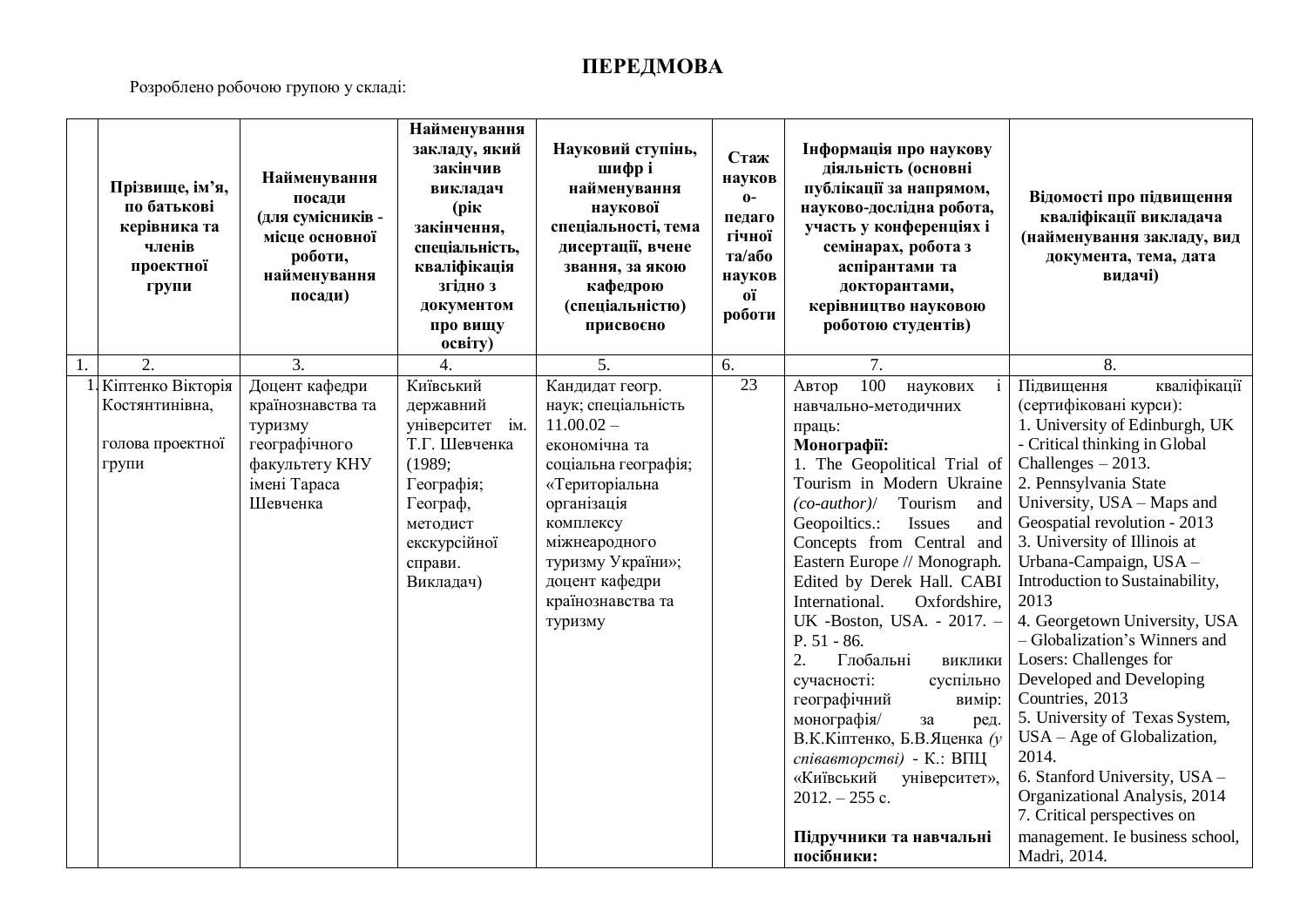|                                                            |                                                                                                                              |                                                                                                         |                                                                                                                                                  |    | 1. Географічне<br>країнознавство: підручник /<br>Я.Б.Олійник,<br>Б.П.Яценко,<br>О.О.Любіцева; за наук.ред.<br>Я.Б.Олійника,<br>проф.<br>Б.П.Яценка<br>$\alpha$<br>співавторстві) – К.: ВПЦ»<br>Київський<br>університет»,<br>2016.-911 c.<br>5. Країнознавство: основи<br>$\tau$ eopiï (y cnieaemopcmei) -<br>К.:Либідь, - 2009. - 312 с.<br>Основні наукові статті:<br>1. Globalization: the<br>Geographical<br><b>Nexus</b><br>$\frac{1}{2}$<br>Вісник<br>Київського<br>національного університету<br>імені Тараса Шевченка.<br>Географія. Київ -2017 - С.<br>$27-41.$<br>Бере участь у міжнародних<br>та всеукраїнських наукових<br>науково-практичних<br>конференціях.<br>$Key\varepsilon$<br>роботою<br>магістрантів,<br>(захищено<br>аспірантів<br>$\overline{4}$<br>кандидата геогр. наук)<br>Брала участь у проекті<br>GRAGE: Green and Gray in<br>Europe: elderly living in<br>urban areas (B<br>рамках<br>проекту «Горизонт - 2020). | 8. Pennsylvania State<br>University, USA - Geospatial<br>Intelligence and geospatial<br>Revolution $-2015$<br>9. Sciences Po, France - Espace<br>mondial, a French vision of<br>Global Studies, 2017<br>10. Сертифікат<br>(кваліфікаційний іспит з<br>англійської мови за<br>програмою додаткової (до<br>вищої) освіти іноземної мови<br>для наукових і професійних<br>цілей), КНУ імені Тараса<br>Шевченка, інститут філології,<br>2013 p. |
|------------------------------------------------------------|------------------------------------------------------------------------------------------------------------------------------|---------------------------------------------------------------------------------------------------------|--------------------------------------------------------------------------------------------------------------------------------------------------|----|------------------------------------------------------------------------------------------------------------------------------------------------------------------------------------------------------------------------------------------------------------------------------------------------------------------------------------------------------------------------------------------------------------------------------------------------------------------------------------------------------------------------------------------------------------------------------------------------------------------------------------------------------------------------------------------------------------------------------------------------------------------------------------------------------------------------------------------------------------------------------------------------------------------------------------------------|---------------------------------------------------------------------------------------------------------------------------------------------------------------------------------------------------------------------------------------------------------------------------------------------------------------------------------------------------------------------------------------------------------------------------------------------|
| Борис<br>Яценко<br>Павлович,<br>проектної<br>член<br>групи | Професор кафедри<br>країнознавства та<br>туризму<br>географічного<br><b>KHY</b><br>факультету<br>імені<br>Tapaca<br>Шевченка | Ленінградський<br>державний<br>університет,<br>1963 p.,<br>Сходознавець;<br>1963 Економіко-<br>географ. | Доктор географічних<br>наук, 11.00.02 -<br>економічна та<br>соціальна географія;<br>професор кафедри<br>країнознавства та<br>туризму. Докторська | 47 | близько<br>300<br>Автор<br>наукових робіт, зокрема 35<br>монографій.<br>Монографії:<br>Глобальні<br>ВИКЛИКИ<br>сучасності:<br>суспільно<br>географічний<br>вимір:                                                                                                                                                                                                                                                                                                                                                                                                                                                                                                                                                                                                                                                                                                                                                                              | 1. Стажування в<br>Гарвардському університеті<br>$\text{(CIIIA)} - 2015 \text{ pix}.$                                                                                                                                                                                                                                                                                                                                                       |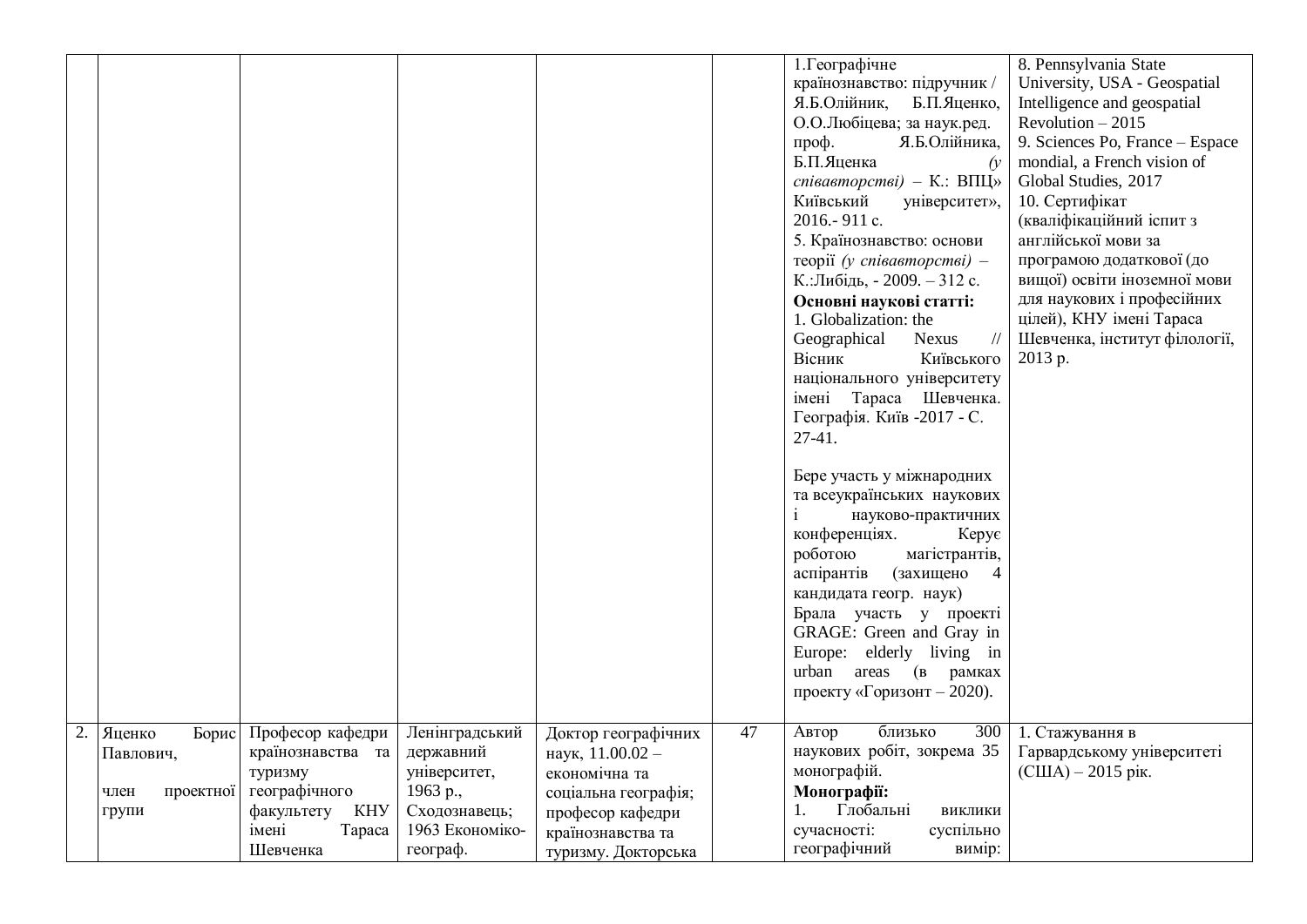|  | Диплом     | дисертація (2001 р.): | монографія/<br>${\bf 3a}$<br>ред.  |  |
|--|------------|-----------------------|------------------------------------|--|
|  | TNo 537086 | «Структура            | В.К.Кіптенко, Б.В.Яценка (у        |  |
|  |            | господарства          | співавторстві) - К.: ВПЦ           |  |
|  |            | Японії».              | «Київський університет»,           |  |
|  |            |                       | $2012. - 255$ c.                   |  |
|  |            |                       |                                    |  |
|  |            |                       | Підручники та навчальні            |  |
|  |            |                       | посібники:                         |  |
|  |            |                       | 1. Географічне                     |  |
|  |            |                       | країнознавство: підручник /        |  |
|  |            |                       | Я.Б.Олійник, Б.П.Яценко,           |  |
|  |            |                       | О.О.Любіцева; за наук.ред.         |  |
|  |            |                       | проф.<br>Я.Б.Олійника,             |  |
|  |            |                       | Б.П.Яценка. - К.: ВПЦ»             |  |
|  |            |                       | Київський<br>університет»,         |  |
|  |            |                       | 2016.-911 c.                       |  |
|  |            |                       | 2. Країнознавство: основи          |  |
|  |            |                       | $\tau$ eopiï (y cnieaemopcmei) -   |  |
|  |            |                       | К.:Либідь, - 2009. - 312 с         |  |
|  |            |                       | 3. Політична географія та          |  |
|  |            |                       | геополітика/навч. Посіб за         |  |
|  |            |                       | ред. Яценка Б.П. - К.Ж             |  |
|  |            |                       | Либідь, 2007. - 255 с.             |  |
|  |            |                       | Основні наукові статті:            |  |
|  |            |                       | 1. США як фактор сили в            |  |
|  |            |                       | геоконфліктних ситуаціях в         |  |
|  |            |                       | Азії (2001-2015). Географія        |  |
|  |            |                       | Науковий<br>туризм:                |  |
|  |            |                       | та<br>збірник. - К.: Альфа-Пік,    |  |
|  |            |                       | 2016, №37, 294 с.                  |  |
|  |            |                       |                                    |  |
|  |            |                       | Яценко<br>Б.П. $\epsilon$<br>Проф. |  |
|  |            |                       |                                    |  |
|  |            |                       | заступником<br>голови              |  |
|  |            |                       | товариства<br>культурних           |  |
|  |            |                       | зв'язків «Україна -- Японія».      |  |
|  |            |                       | Керує роботою                      |  |
|  |            |                       | аспірантів<br>магістрантів,        |  |
|  |            |                       | (захищено 11 кандидатів і 1        |  |
|  |            |                       | доктор географічних наук)          |  |
|  |            |                       | Бере участь у міжнародних          |  |
|  |            |                       | конгресах та конференціях          |  |
|  |            |                       | Міжнародного                       |  |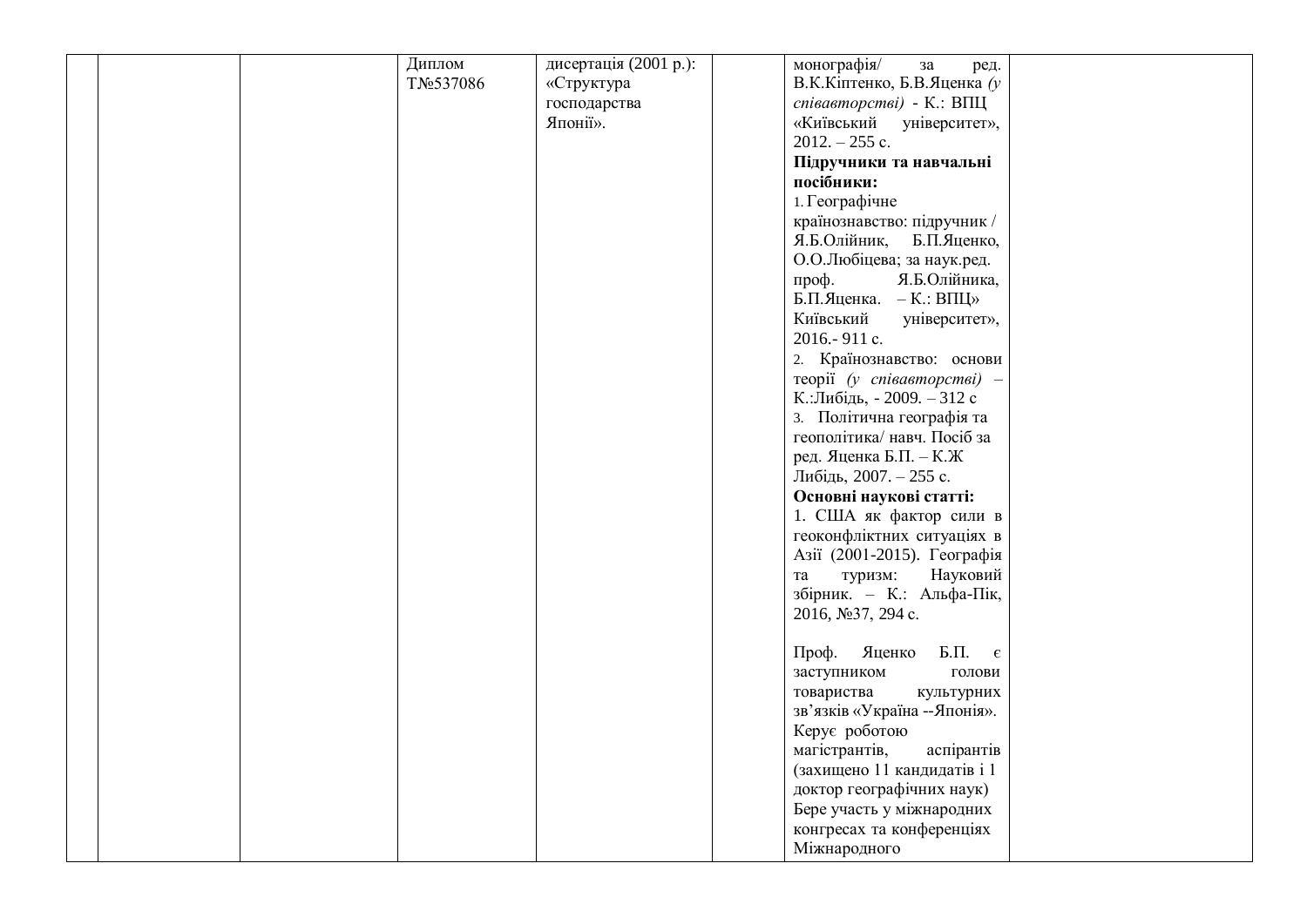| географічного Союзу                                                                                                                                                                                                                                                                                                                                                                                                                                                                                                                                                                                                                                                                                                                                                                                                                                                                                                                                                                                                                                                                                                                                                                                                                                                                                                                                                                                                                                                                                                                                                                                                                                                                                         |                                                                                                                                                                      |
|-------------------------------------------------------------------------------------------------------------------------------------------------------------------------------------------------------------------------------------------------------------------------------------------------------------------------------------------------------------------------------------------------------------------------------------------------------------------------------------------------------------------------------------------------------------------------------------------------------------------------------------------------------------------------------------------------------------------------------------------------------------------------------------------------------------------------------------------------------------------------------------------------------------------------------------------------------------------------------------------------------------------------------------------------------------------------------------------------------------------------------------------------------------------------------------------------------------------------------------------------------------------------------------------------------------------------------------------------------------------------------------------------------------------------------------------------------------------------------------------------------------------------------------------------------------------------------------------------------------------------------------------------------------------------------------------------------------|----------------------------------------------------------------------------------------------------------------------------------------------------------------------|
|                                                                                                                                                                                                                                                                                                                                                                                                                                                                                                                                                                                                                                                                                                                                                                                                                                                                                                                                                                                                                                                                                                                                                                                                                                                                                                                                                                                                                                                                                                                                                                                                                                                                                                             |                                                                                                                                                                      |
| Автор понад 200 наукових 1.<br>Завідувач<br>Київський<br>3.<br>Любіцева Ольга<br>Доктор географічних<br>34<br>статей і методичних праць,<br>кафедрою,<br>державний<br>$11.00.02 -$<br>Олександрівна,<br>наук,<br>автор і співавтор понад 30<br>професор кафедри<br>університет<br>економічна та<br>країнознавства та<br>монографій та навчальних<br>член проектної<br>імені<br>Tapaca<br>соціальна географія;<br>посібників.<br>туризму<br>Шевченка, 1977<br>групи<br>професор<br>кафедри<br>географічного<br>(географ,<br>Монографії:<br>p.<br>країнознавства<br>та<br>KHY<br>викладач<br>1. Стратегічні<br>оцінки та<br>факультету<br>туризму; докторська<br>імені<br>Tapaca<br>географії).<br>вектори<br>соціально-<br>дисертація (2003 р.):<br>економічного<br>Шевченка<br>Диплом<br>$B-$<br>«Геопросторова<br>розвитку<br>1No625016<br>України<br>умовах<br>$\, {\bf B}$<br>організація<br>Євроінтеграції та світового<br>туристичного<br>партнерства:<br>колективна<br>процесу»<br>монографія/ за заг.ред. д.е.н.,<br>проф. В.Яценка, 357 с. -<br>Monograph/edited<br>V.Yatsenko.-Agenda<br>Publishing House, Coventry,<br>United Kingdom, 2017C.<br>Підручники та навчальні<br>посібники:<br>1. Географічне<br>країнознавство: підручник /<br>Я.Б.Олійник,<br>Б.П.Яценко,<br>О.О.Любіцева; за наук.ред.<br>проф.<br>Я.Б.Олійника,<br>Б.П.Яценка. - К.: ВПЦ»<br>Київський<br>університет»,<br>2016.-911 c.<br>2.<br>Географія<br>світового<br>господарства (з<br>основами<br>економіки).<br>Навчальний<br>посібник,<br>$\omega$<br>Київський<br>Національний<br>університет<br>імені Тараса Шевченка.<br>Київ: Знання, 2014.<br>Основні наукові статті:<br>Гуманітаризація<br>географічної<br>освіти. | Сертифікат<br>про<br>проходження<br>наукового<br>стажування у Вищій Школі<br>Соціально-Природничій<br>iM.<br>Вінцента Поля (м.Люблін) з<br>01.02.-28.02.2018p.<br>by |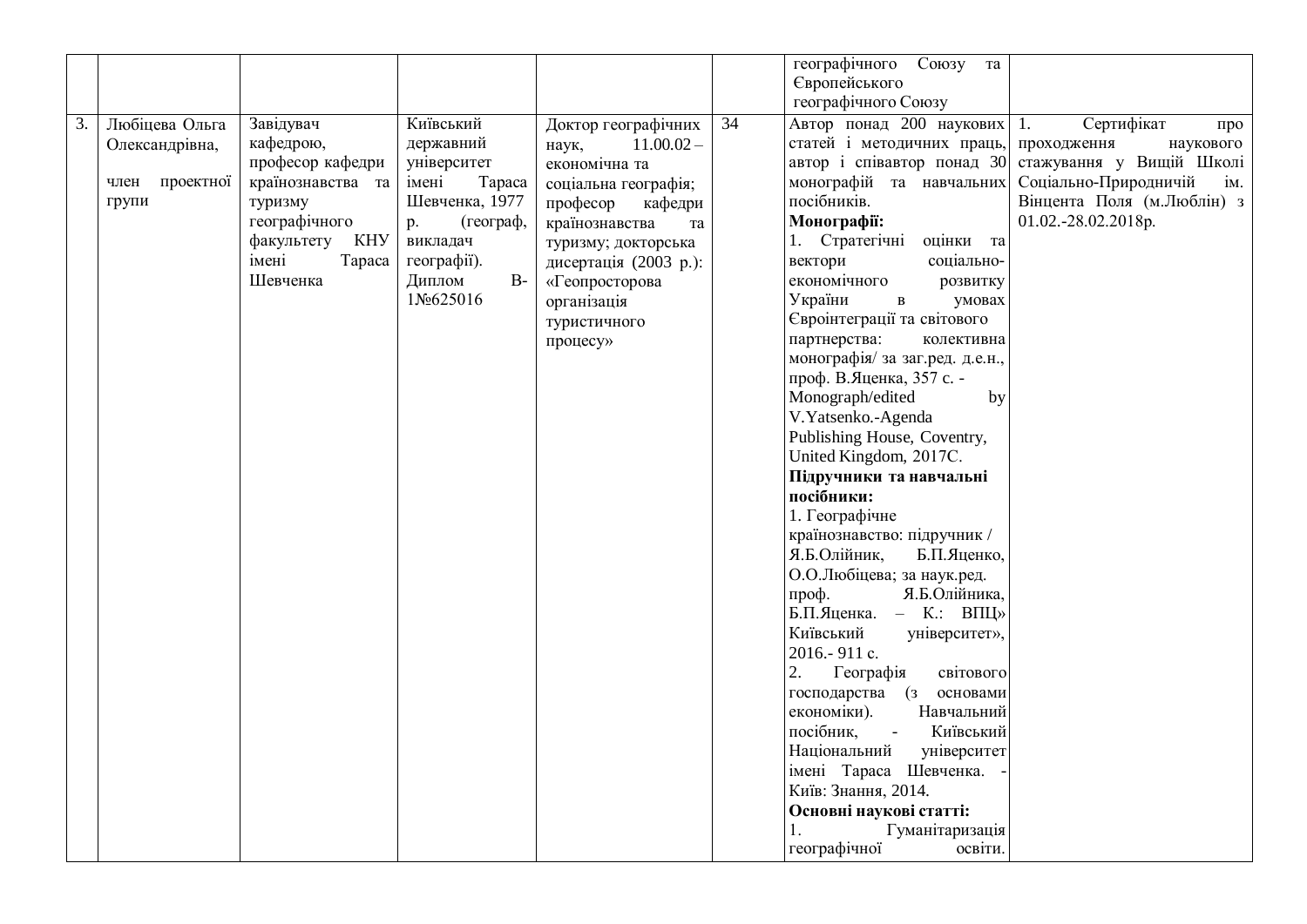|    |                                                                    |                                                                                                                        |                                                                                                                                                                                                                                                 |                                                                                                                                                                                                                                                                                    |                 | Класичний університет у<br>контексті викликів епохи<br>(Classic University in the<br>Context of Challenges of the<br>Epoch): матеріали<br>українсько-польської<br>міжнародної<br>наукової<br>конференції (м. Київ, 22 - 23<br>вересня 2016 року) / [уклад.:<br>А. С. Філіпенко та ін.]. - К.:<br>Київський<br>національний<br>імені Тараса<br>університет<br>Шевченка, 2016. - 391С.                                                                                                                                                                                                                              |                                                                                                                                                                                                                                                                |
|----|--------------------------------------------------------------------|------------------------------------------------------------------------------------------------------------------------|-------------------------------------------------------------------------------------------------------------------------------------------------------------------------------------------------------------------------------------------------|------------------------------------------------------------------------------------------------------------------------------------------------------------------------------------------------------------------------------------------------------------------------------------|-----------------|-------------------------------------------------------------------------------------------------------------------------------------------------------------------------------------------------------------------------------------------------------------------------------------------------------------------------------------------------------------------------------------------------------------------------------------------------------------------------------------------------------------------------------------------------------------------------------------------------------------------|----------------------------------------------------------------------------------------------------------------------------------------------------------------------------------------------------------------------------------------------------------------|
|    |                                                                    |                                                                                                                        |                                                                                                                                                                                                                                                 |                                                                                                                                                                                                                                                                                    |                 | Керує роботою<br>магістрантів, аспірантів.<br>Підготувала 1 докторанта, 9                                                                                                                                                                                                                                                                                                                                                                                                                                                                                                                                         |                                                                                                                                                                                                                                                                |
| 4. | Брайчевський<br>Юліан<br>Сергійович,<br>проектної<br>член<br>групи | Доцент<br>кафедри<br>країнознавства та<br>туризму<br>географічного<br>факультету<br>KHY<br>імені<br>Tapaca<br>Шевченка | Київський<br>державний<br>університет<br>імені<br>T.Γ.<br>Шевченка,<br>y<br>2002 р. отримав<br>диплом магістра<br>кафедрі<br>на<br>країнознавства<br>та туризму, за<br>спеціальністю<br>11.00.02<br>економічна<br>та<br>соціальна<br>географія. | Кандидат<br>геогр.<br>наук; спеціальність<br>11.00.02<br>економічна<br>та<br>соціальна географія<br>У 2007 р. захистив<br>дисертацію.<br>Тема<br>дисертації:<br>Функціонування<br>$\epsilon$ C<br>системи<br>y<br>світовому<br>господарстві<br>(суспільно-<br>географічний аналіз) | $\overline{15}$ | аспірантів.<br>Автор та співавтор більше<br>20 наукових та навчально-<br>методичних праць<br>Монографії:<br>1. Світове господарство в<br>умовах<br>глобалізації:<br>Монографія / кол. авт.; за<br>Я.Б.Олійника,<br>ред.<br>Б.П.Яценка,<br>В.К.Бабарицької (Кіптенко)<br>(у співавторстві) $-K$ .: ВПЦ<br>«Київський<br>університет»,<br>$2004. - 145$ c.<br>Підручники та навчальні<br>посібники:<br>1. Географічне<br>країнознавство: підручник /<br>Я.Б.Олійник,<br>Б.П.Яценко,<br>О.О.Любіцева; за наук.ред.<br>проф.<br>Я.Б.Олійника,<br>Б.П.Яценка. - К.: ВПЦ»<br>Київський<br>університет»,<br>2016.-911 c. | Підвищення кваліфікації:<br>1. Сертифікат<br>(кваліфікаційний іспит з<br>англійської мови за<br>програмою додаткової (до<br>вищої) освіти іноземної мови<br>для наукових і професійних<br>цілей), КНУ імені Тараса<br>Шевченка, інститут філології,<br>2013 p. |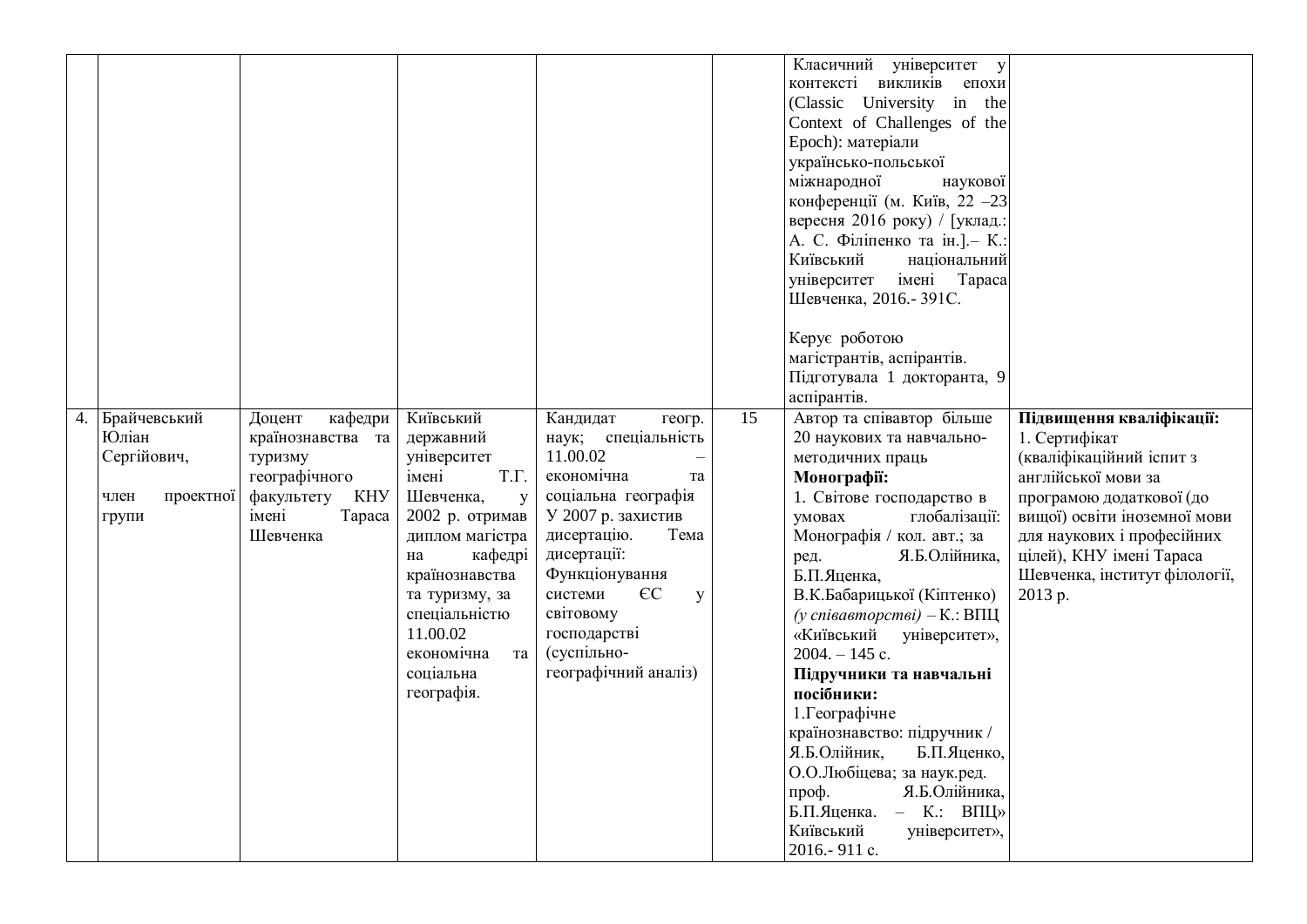|                   |                   |               |                        |    | 2. Політична географія та          |                                |
|-------------------|-------------------|---------------|------------------------|----|------------------------------------|--------------------------------|
|                   |                   |               |                        |    | геополітика/навч. Посіб за         |                                |
|                   |                   |               |                        |    | ред. Яценка Б.П. – К.Ж             |                                |
|                   |                   |               |                        |    | Либідь, 2007. - 255 с.             |                                |
|                   |                   |               |                        |    | Основні наукові статті:            |                                |
|                   |                   |               |                        |    | Географія зовнішньої               |                                |
|                   |                   |               |                        |    | торгівлі та геоекономічний         |                                |
|                   |                   |               |                        |    | вибір України. Географія та        |                                |
|                   |                   |               |                        |    | туризм: Науковий збірник.          |                                |
|                   |                   |               |                        |    | К.: Альфа-ПІК,<br>Вип.28,          |                                |
|                   |                   |               |                        |    | Київ. - 2014.                      |                                |
|                   |                   |               |                        |    |                                    |                                |
|                   |                   |               |                        |    | Є представником кафедри            |                                |
|                   |                   |               |                        |    | країнознавства та туризму в        |                                |
|                   |                   |               |                        |    | Малій академії наук (керує         |                                |
|                   |                   |               |                        |    | науковою роботою).                 |                                |
|                   |                   |               |                        |    | Брайчевський<br>Ю.С.<br>$\epsilon$ |                                |
|                   |                   |               |                        |    | членом журі                        |                                |
|                   |                   |               |                        |    | Всеукраїнської<br>шкільної         |                                |
|                   |                   |               |                        |    | Олімпіади з географії та           |                                |
|                   |                   |               |                        |    | турнірів юних географів.           |                                |
|                   |                   |               |                        |    | Бере участь у підготовці           |                                |
|                   |                   |               |                        |    | національної<br>учнівської         |                                |
|                   |                   |               |                        |    | команди для участі в               |                                |
|                   |                   |               |                        |    | міжнародній Олімпіаді з            |                                |
|                   |                   |               |                        |    | географії.                         |                                |
| 5. Малиновська    | Доцент<br>кафедри | Київський     | Кандидат<br>геогр.     | 21 | Автор та співавтор понад 60        | Підвищення кваліфікації:       |
| Оксана Юріївна,   | країнознавства та | державний     | 2002<br>наук;<br>p.    |    | наукових та навчально-             | 1. Університет міста Мачерата  |
|                   | туризму           | університет   | захистила              |    | методичних праць:                  | (Італія), Еразмус+ КА, 2017 р. |
| проектної<br>член | географічного     | T.Γ.<br>імені | кандидатську           |    | Підручники та навчальні            |                                |
| групи             | факультету<br>KHY | Шевченка      | дисертацію             |    | посібники:                         | 2. Сертифікат                  |
|                   | імені<br>Tapaca   | (y 1996 p.    | «Політико-             |    | 1. Географічне                     | (кваліфікаційний іспит з       |
|                   | Шевченка          | закінчила     | географічні<br>аспекти |    | країнознавство: підручник /        | англійської мови за            |
|                   |                   | Київський     | формування<br>та       |    | Я.Б.Олійник, Б.П.Яценко,           | програмою додаткової (до       |
|                   |                   | національний  | функціонування         |    | О.О.Любіцева; за наук.ред.         | вищої) освіти іноземної мови   |
|                   |                   | університет   | західного              |    | проф. Я.Б.Олійника,                | для наукових і професійних     |
|                   |                   | імені Тараса  | державного кордону     |    | Б.П.Яценка. - К.: ВПЦ»             | цілей), КНУ імені Тараса       |
|                   |                   | Шевченка,     | України»<br>за         |    | Київський університет»,            | Шевченка, інститут філології,  |
|                   |                   | спеціальність | спеціальністю          |    | 2016.-911 c.                       | 2013 p.                        |
|                   |                   | «Менеджер     | 11.00.02               |    | Основні наукові статті: 1.         |                                |
|                   |                   | туризму.      | економічна<br>та       |    | 1. New Media and Travel and        |                                |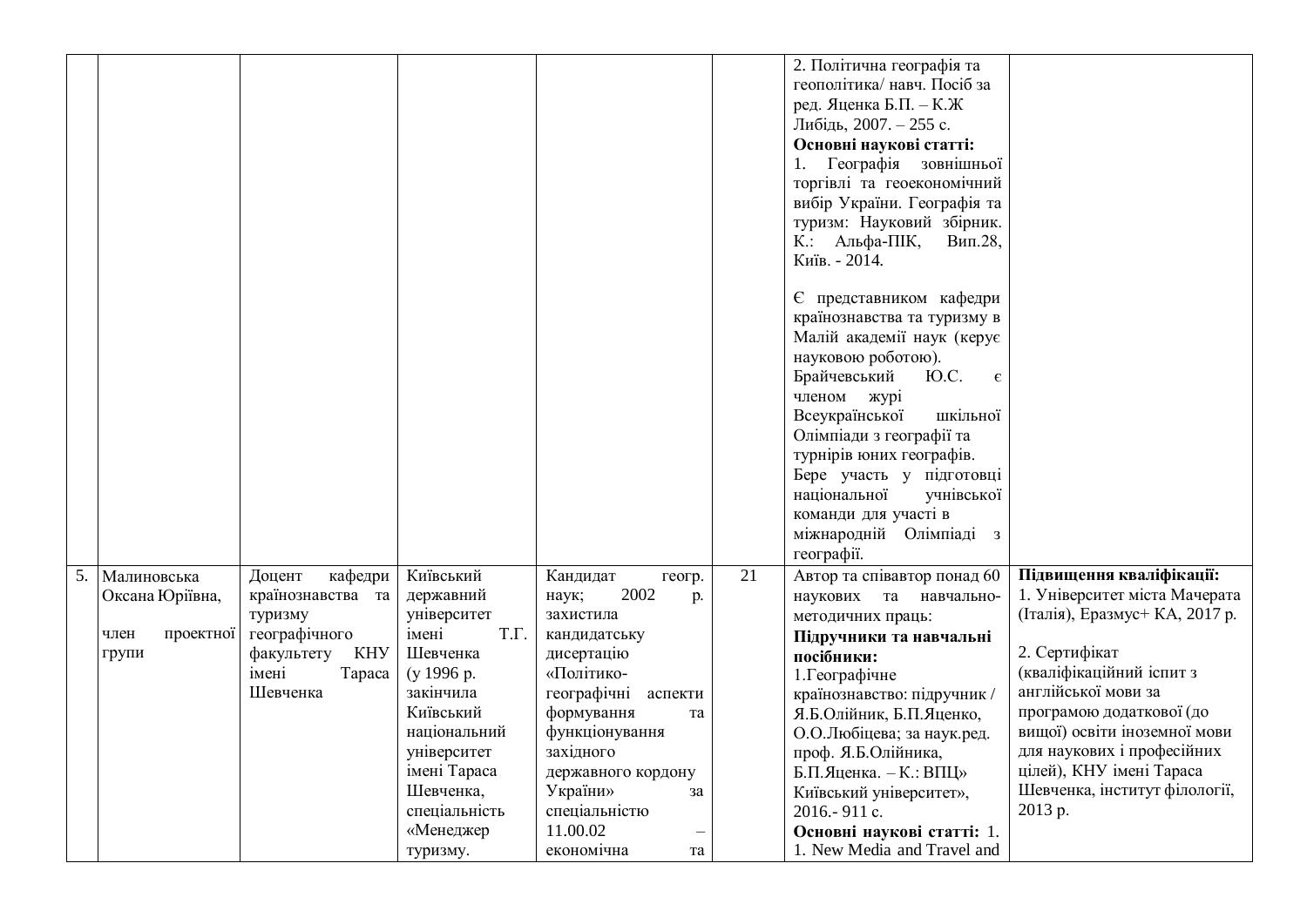При розробці Програми враховані вимоги:

Проекту освітнього стандарту спеціальності 106 – Географія за рівнем «магістр»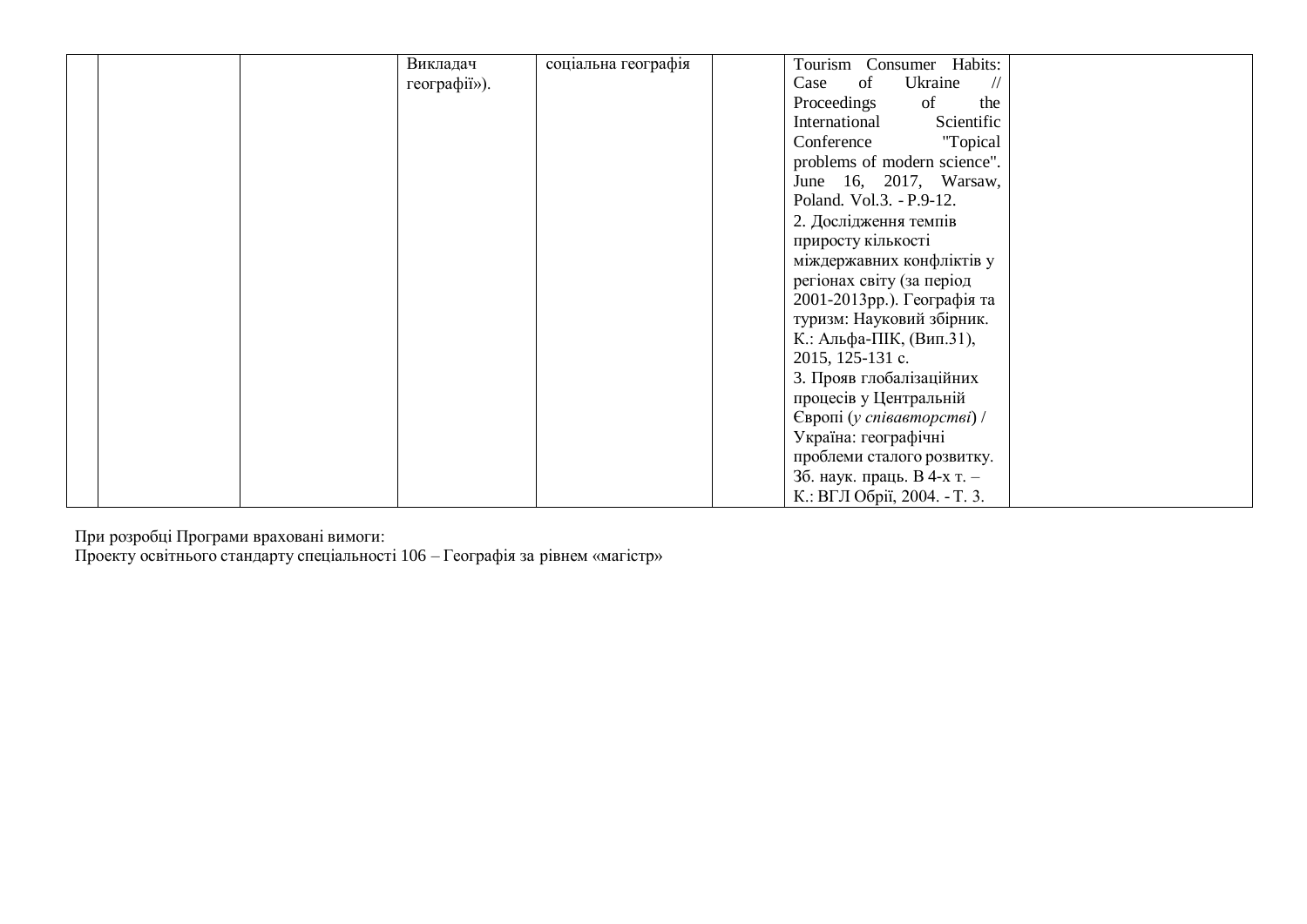### **1. ПРОФІЛЬ ОСВІТНЬО-НАУКОВОЇ ПРОГРАМИ « Географічне країнознавство та геоглобалістика» «Geoglobalistics and Regional Studies»**

#### **Specialty 106 Geography Field of knowledge 10 Nature Sciences** за спеціальністю 106 Географія

галузі знань 10 Природничі науки

|                                      | 1 - General Information                                           |
|--------------------------------------|-------------------------------------------------------------------|
|                                      | 1-Загальна інформація                                             |
| <b>The High Education</b>            | Master                                                            |
| Degree and title of                  | Speciality 106 Geography                                          |
| qualification                        |                                                                   |
|                                      |                                                                   |
| Ступінь вищої освіти                 | Ступінь вищої освіти: Магістр                                     |
| та назва кваліфікації                | Спеціальність: 106 Географія                                      |
| The language $(s)$ of                | Ukrainian/English                                                 |
| education and training               |                                                                   |
| and evaluation                       |                                                                   |
|                                      | Українська/англійська                                             |
| Мова(и) навчання і                   |                                                                   |
| оцінювання                           |                                                                   |
| The volume of the                    | 120 ECTC credits                                                  |
| educational program                  | 2 years                                                           |
|                                      |                                                                   |
| Обсяг освітньої                      | 120 кредитів ЄКТС                                                 |
| програми                             | $2.$ роки                                                         |
| The type of the                      | <b>Educational Scientific</b>                                     |
| programme                            |                                                                   |
|                                      |                                                                   |
| Тип програми                         | Освітньо-наукова                                                  |
| The full name of the                 | Taras Shevchenko National University of Kyiv                      |
| institution of higher                | Geography Faculty                                                 |
| education, as well as the            |                                                                   |
| structural unit in which             |                                                                   |
| the training is conducted            |                                                                   |
|                                      |                                                                   |
| Повна назва закладу                  | Київський національний університет імені Тараса Шевченка,         |
| вищої освіти, а також                | Географічний факультет                                            |
| структурного                         |                                                                   |
| підрозділу, у якому                  |                                                                   |
| здійснюється навчання                |                                                                   |
| The availability of<br>accreditation |                                                                   |
| Наявність акредитації                |                                                                   |
| The cycle/level of the               | 7 level of the National Qualification Framework of Ukraine (NQF); |
| progrmme                             | 7 level of the European Qualification Framework for life lasting  |
|                                      | learning (EQF LLL)                                                |
|                                      | Second cycle of the European Higher Education Area (HPFQ EHEA)    |
|                                      |                                                                   |
| Цикл/рівень програми                 | 7 рівень Національної рамки кваліфікацій України (НРК);           |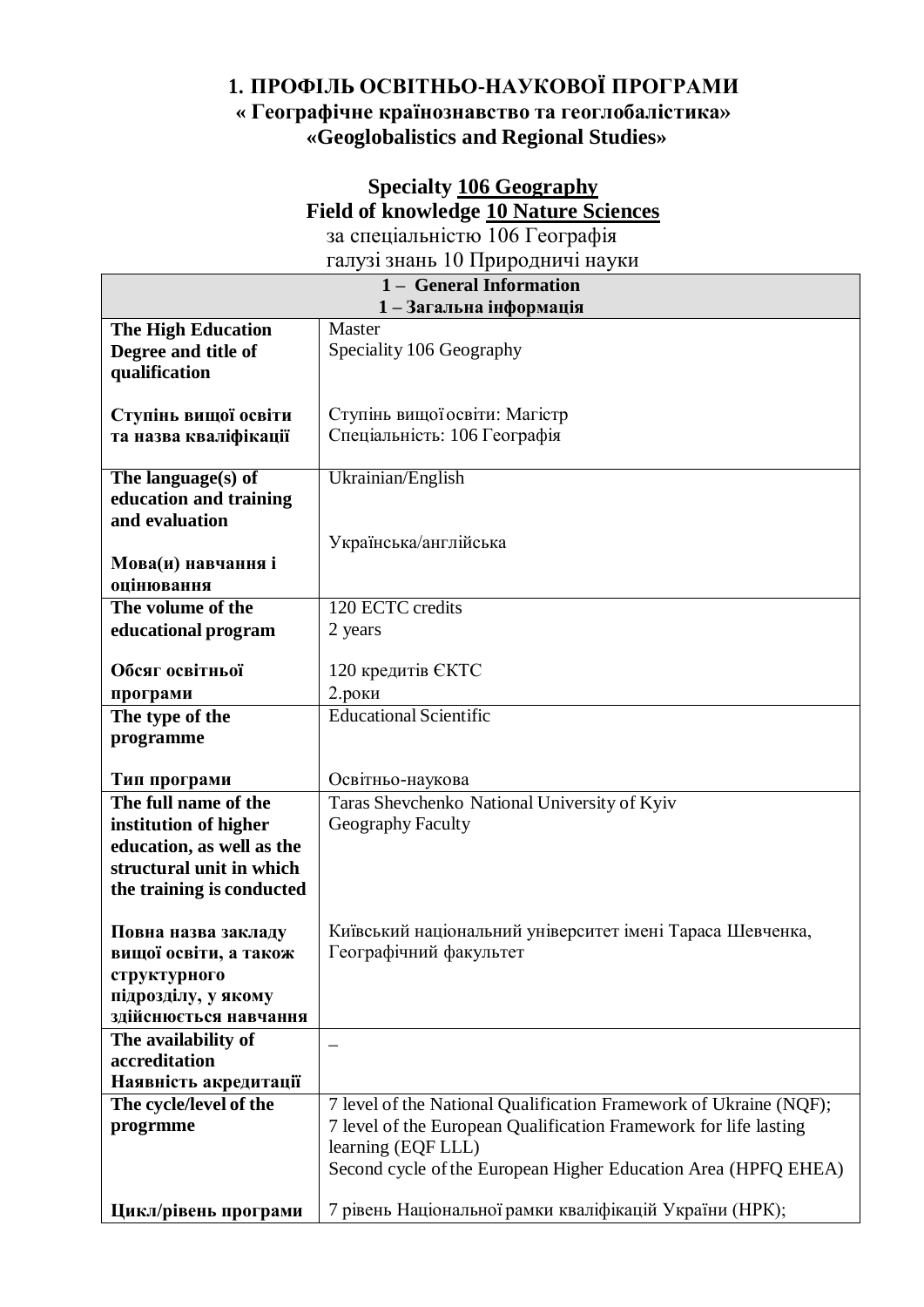|                                       | 7 рівень Європейської рамки кваліфікацій для навчання                                                |
|---------------------------------------|------------------------------------------------------------------------------------------------------|
|                                       | впродовж життя (EQF LLL)                                                                             |
|                                       | Другий цикл Європейського простору вищої освіти (НРГО                                                |
|                                       | EHEA)                                                                                                |
| <b>Prerequisites</b>                  | First level of higher education                                                                      |
| Передумови                            | Перший рівень вищої освіти                                                                           |
| The form of education                 | Full-time                                                                                            |
|                                       |                                                                                                      |
| Форма навчання                        | Денна (очна)                                                                                         |
| The duration of the                   | 5 years                                                                                              |
| educational program                   |                                                                                                      |
| Термін дії освітньої                  | 5 років                                                                                              |
| програми                              |                                                                                                      |
| The web-address of the                | http://geo.univ.kiev.ua                                                                              |
| permanent description                 |                                                                                                      |
| of the educational                    |                                                                                                      |
| program                               |                                                                                                      |
|                                       |                                                                                                      |
| Інтернет-адреса                       | http://geo.univ.kiev.ua                                                                              |
| постійного розміщення                 |                                                                                                      |
| опису освітньої                       |                                                                                                      |
| програми                              |                                                                                                      |
|                                       | 2 – The purpose of the educational program                                                           |
| The purpose of the                    | 2-Мета освітньої програми<br>To provide education and training enabling the ability to set and       |
| program (based on the                 | successfully solve at an appropriate professional level complex                                      |
| level of qualification)               | research tasks and practical problems related to the impact of                                       |
|                                       | globalization processes on the development of the landscape mantle,                                  |
|                                       | interrelation of natural and social objects, phenomena and processes                                 |
|                                       | in landscapes, and multiscale space-time organization of society-                                    |
|                                       | nature interaction using the complex of interdisciplinary approaches,                                |
|                                       | modern theories and analytical apparatus of retrospective and                                        |
|                                       | synchronous research and forecasting, carrying out professional                                      |
|                                       | activities in research, expert-analytical, teaching, consulting and                                  |
|                                       | public sphere under uncertainty of conditions and requirements.                                      |
| Мета програми (з                      | Надати освіту, яка забезпечує здатність ставити та успішно                                           |
| врахуванням рівня<br>кваліфікації)    | розв'язувати на відповідному професійному рівні складні                                              |
|                                       | науково-дослідницькі задачі та практичні проблеми<br>щодо                                            |
|                                       | впливу глобалізаційних процесів, на розвиток ландшафтної                                             |
|                                       | оболонки, природних й суспільних об'єктів, явищ та процесів й                                        |
|                                       | різномасштабну просторово-часову організацію<br>взаємодії                                            |
|                                       | $\mathbf{i}$ <sub>3</sub><br>суспільства<br>природою<br>застосуванням<br>комплексу<br>$\overline{3}$ |
|                                       | міждисциплінарних підходів, сучасних теорій та аналітичного                                          |
|                                       | апарату ретроспективних й синхронних аналітичних досліджень                                          |
|                                       | і прогнозування, здійснюючи професійну діяльність в науково-                                         |
|                                       | дослідницькій, експертно-аналітичній,<br>викладацькій,                                               |
|                                       | консультаційній та громадській сфері, що характеризуються<br>невизначеністю умов і вимог.            |
|                                       | 3 - Characteristics of the educational program                                                       |
| 3 – Характеристика освітньої програми |                                                                                                      |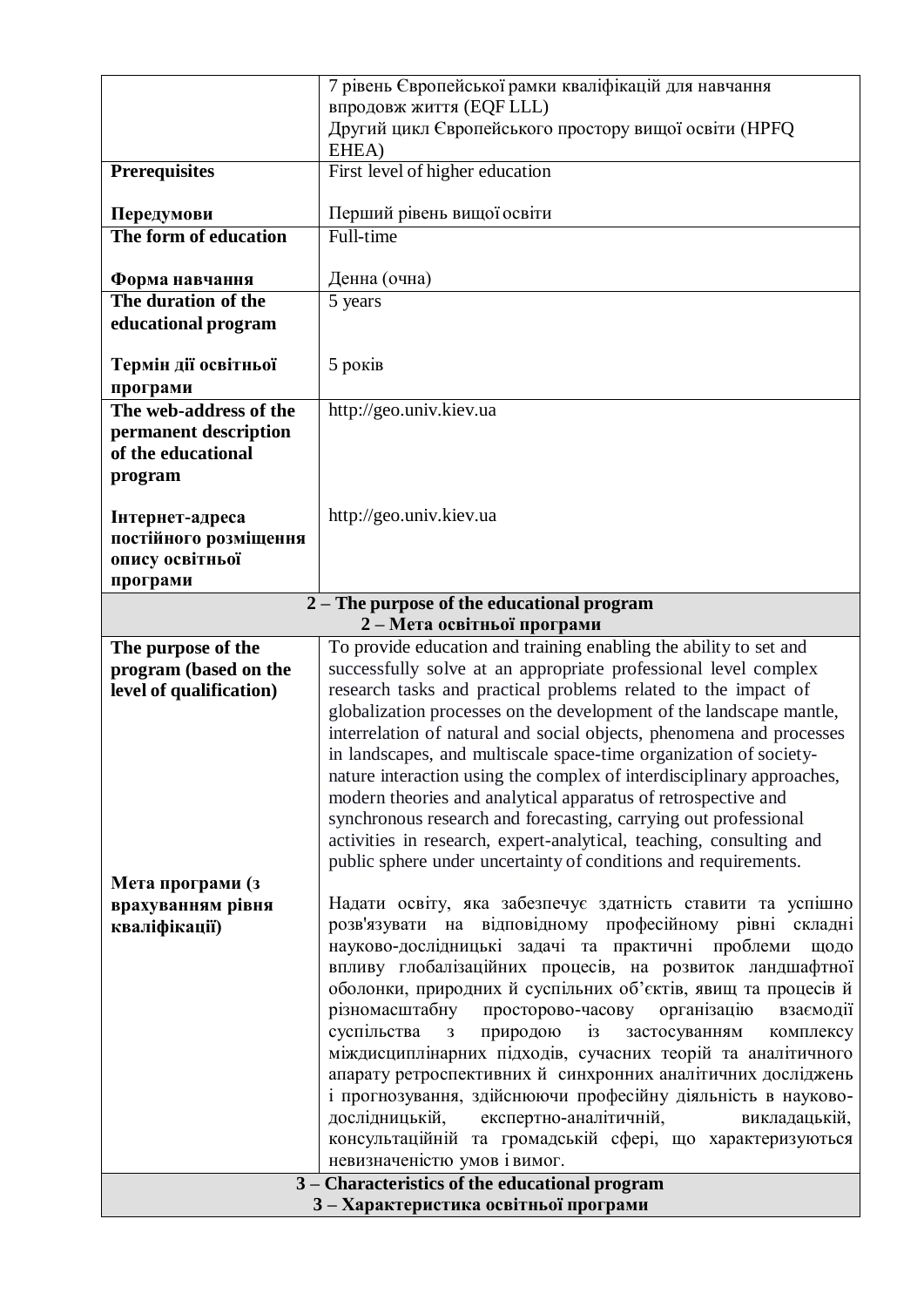| The subject area             | 10 – Nature Sciences                                                                                                                    |
|------------------------------|-----------------------------------------------------------------------------------------------------------------------------------------|
| (knowledge / specialty /     | $106 - Geography$                                                                                                                       |
| specialization of the        | Specialization:                                                                                                                         |
| programme)                   | Geoglobalistics and Regional Studies                                                                                                    |
|                              |                                                                                                                                         |
| Предметна область            | 10 - Природничі науки                                                                                                                   |
| (галузь знань /              | 106 - Географія                                                                                                                         |
| спеціальність /              | Спеціалізація: Географічне країнознавство та геоглобалістика                                                                            |
| спеціалізація                |                                                                                                                                         |
| програми)                    |                                                                                                                                         |
| The orientation of           | <b>Educational Scientific applied</b>                                                                                                   |
| <b>Educational Programme</b> |                                                                                                                                         |
|                              |                                                                                                                                         |
| Орієнтація освітньої         | Освітньо-наукова прикладна                                                                                                              |
| програми                     |                                                                                                                                         |
| The main focus of the        | Special education in geoglobalistics and geographical regional,                                                                         |
| educational programme        | country and area studies within the specialty of Geography. Key                                                                         |
| and specialization           | words: geoglobalistics, globalization, glocalization, sustainable                                                                       |
|                              |                                                                                                                                         |
|                              | development, regional (country/area) and socio-political studies.                                                                       |
|                              | освіта<br>геоглобалістики<br>Спеціальна<br>географічного<br>3<br>та                                                                     |
| Основний фокус               | країнознавства за спеціальністю Географія. Ключові слова:                                                                               |
| освітньої програми та        |                                                                                                                                         |
| спеціалізації                | геоглобалістика, глобалізація, глокалізація, сталий розвиток,                                                                           |
|                              | географічне країнознавство, суспільно-політичні дослідження.                                                                            |
| The peculiarities of the     | Traineeships amount to at least 10% of the total volume of the                                                                          |
| programme                    | educational program.                                                                                                                    |
|                              | Participation in national and international congresses, conferences,                                                                    |
|                              | symposiums, etc.                                                                                                                        |
|                              |                                                                                                                                         |
|                              | Виробничі практики в обсязі не менше 10 % від загального<br>обсягу освітньої програми.                                                  |
|                              |                                                                                                                                         |
|                              | Участь у національних та міжнародних конгресах, конференціях,                                                                           |
|                              | симпозіумах тощо. Академічна мобільність, участь у грантових                                                                            |
| Особливості програми         | програмах.                                                                                                                              |
|                              |                                                                                                                                         |
|                              | 4 – Graduates suitability for employment and further training<br>4 - Придатність випускників до працевлаштування та подальшого навчання |
|                              |                                                                                                                                         |
| The suitability for          | Employment with international and national governmental and non-                                                                        |
| employment                   | governmental entities, research, environmental protection institutions,                                                                 |
|                              | state and regional government bodies, in consulting, analytical and                                                                     |
|                              | outsourcing companies (methodologist, researcher, analyst, expert)                                                                      |
|                              | and with educational institutions of I-III level.                                                                                       |
|                              |                                                                                                                                         |
| Придатність до               | Робочі місця в міжнародних та національних урядових та                                                                                  |
| працевлаштування             | неурядових структурах, у проектно-пошукових та науково-                                                                                 |
|                              | дослідних, природоохоронних установах, в органах державного                                                                             |
|                              | та регіонального управління, в консалтингових, аналітичних та                                                                           |
|                              | аутсорсингових компаніях (методист, дослідник,<br>аналітик,                                                                             |
|                              | експерт) та в закладах освіти I-III рівня.                                                                                              |
| <b>Further learning</b>      | Ability to continue education and training at the third educational-                                                                    |
|                              | scientific level of higher education; postgraduate education, advanced                                                                  |
|                              | training, academic mobility.                                                                                                            |
|                              |                                                                                                                                         |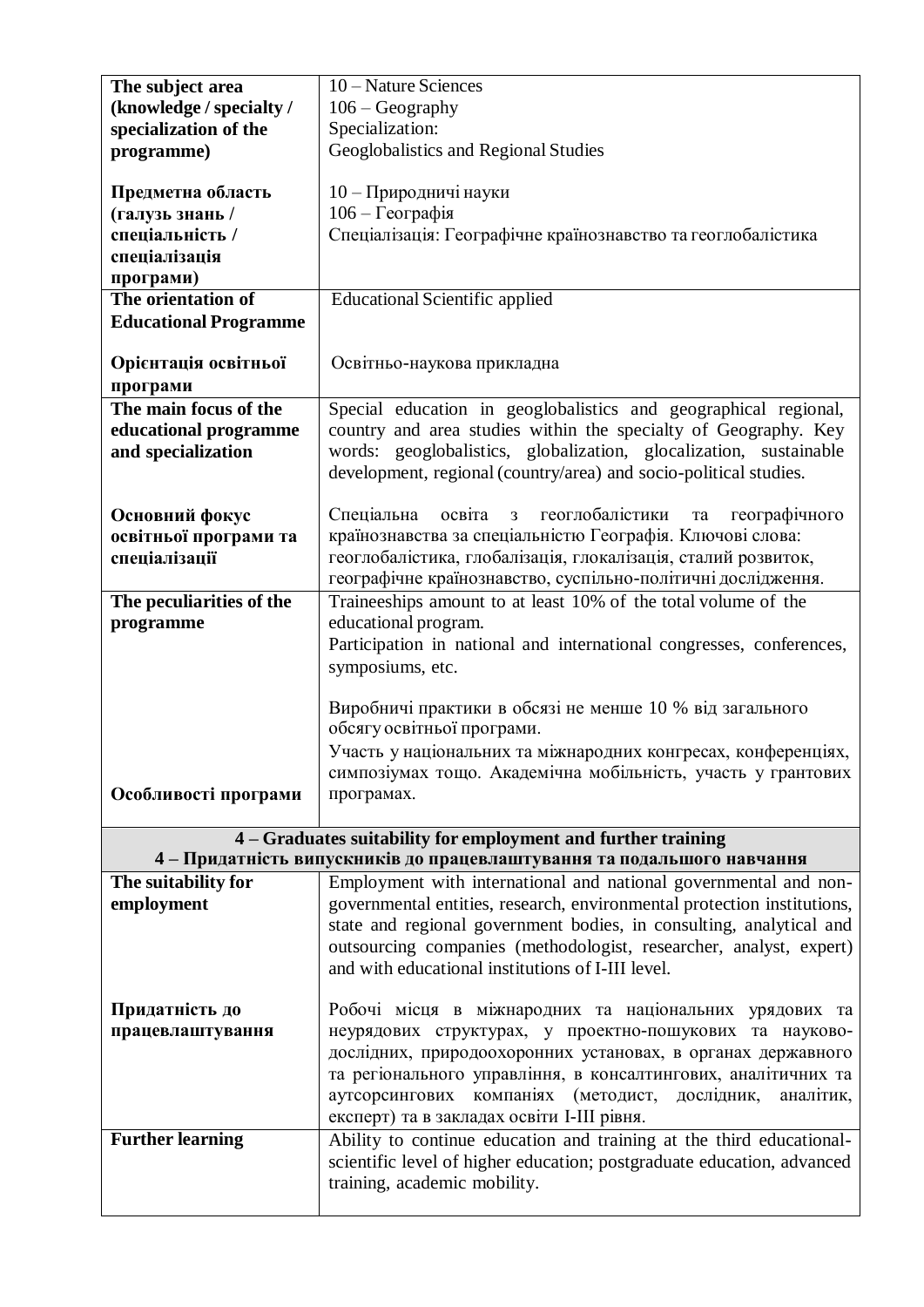| Подальше навчання              | Мають право продовжити навчання на третьому освітньо-                                                                             |
|--------------------------------|-----------------------------------------------------------------------------------------------------------------------------------|
|                                | науковому рівні вищої освіти; на отримання післядипломної                                                                         |
|                                | освіти, підвищення кваліфікації, академічної мобільності                                                                          |
| 5 - Teaching and evaluation    |                                                                                                                                   |
|                                | 5-Викладання та оцінювання                                                                                                        |
| <b>Teaching and evaluation</b> | Student-centered, problem- and competence-oriented, innovative and                                                                |
|                                | informational, theoretical and prognostic learning process is                                                                     |
|                                | conducted in the form of lectures, seminars, practical classes,                                                                   |
|                                | including those in the specialized laboratories, self-working out of                                                              |
|                                | educational-methodical, scientific professional literature<br>and<br>professional periodicals in Ukrainian and foreign languages, |
|                                | consultations with lecturers and instructors. During the last year of                                                             |
|                                | study half of the time is devoted to writing of qualification thesis,                                                             |
|                                | which is publicly presented and discussed.                                                                                        |
|                                |                                                                                                                                   |
| Викладання та                  | Студентоцентроване, проблемно-орієнтоване, комптентністно-                                                                        |
| навчання                       | орієнтоване, інноваційно-інформаційне, теоретико-прогностичне                                                                     |
|                                | навчання, яке проводиться у формі лекцій, семінарів, практичних                                                                   |
|                                | занять, в тому числі на базі спеціалізованих лабораторій,                                                                         |
|                                | самостійної роботи на<br>основі опрацювання навчально-                                                                            |
|                                | методичної, наукової фахової літератури<br>фахових<br>та                                                                          |
|                                | періодичних видань української та<br>іноземним<br>мовами,                                                                         |
|                                | консультацій з викладачами. Під час останнього року навчання<br>половина часу надається на написання кваліфікаційної              |
|                                | дипломної роботи, яка презентується та обговорюється публічно.                                                                    |
| <b>Evaluation</b>              | Written (or mixed written/oral) exams, credits, current control, oral                                                             |
|                                | presentations, protection of traineeship reports, state examination on                                                            |
|                                | the specialty Geography, defense of qualifying thesis.                                                                            |
|                                |                                                                                                                                   |
| Оцінювання                     | Письмові та усні іспити, заліки, диференційовані заліки,                                                                          |
|                                | поточний контроль, усні презентації, захист звітів з практики,                                                                    |
|                                | комплексний кваліфікаційний іспит, захист кваліфікаційної                                                                         |
|                                | роботи магістра (за професійним спрямуванням).                                                                                    |
|                                | 6 - Progammed Competences<br>6 - Програмні компетентності                                                                         |
| <b>Integral Competences</b>    | Ability to set and successfully solve at an appropriate professional                                                              |
|                                | level complex research tasks and practical problems related to the                                                                |
|                                | impact of globalization processes on the development of the                                                                       |
|                                | landscape mantle, interrelation of natural and social objects,                                                                    |
|                                | phenomena and processes in landscapes, and multiscale space-time                                                                  |
|                                | organization of society-nature interaction using the complex of                                                                   |
|                                | interdisciplinary approaches, modern theories<br>and<br>analytical                                                                |
|                                | apparatus of retrospective and synchronous research and forecasting,                                                              |
| Інтегральна                    | carrying out professional activities in research, expert-analytical,                                                              |
| компетентність                 | teaching, consulting and public sphere under uncertainty of                                                                       |
|                                | conditions and requirements.                                                                                                      |
|                                | Здатність ставити та успішно розв'язувати на відповідному                                                                         |
|                                | професійному рівні складні науково-дослідницькі задачі та                                                                         |
|                                | практичні проблеми щодо впливу глобалізаційних процесів, на                                                                       |
|                                | розвиток ландшафтної оболонки, природних й суспільних                                                                             |
|                                | об'єктів, явищ та процесів й різномасштабну просторово-часову                                                                     |
|                                | організацію взаємодії суспільства з природою із застосуванням                                                                     |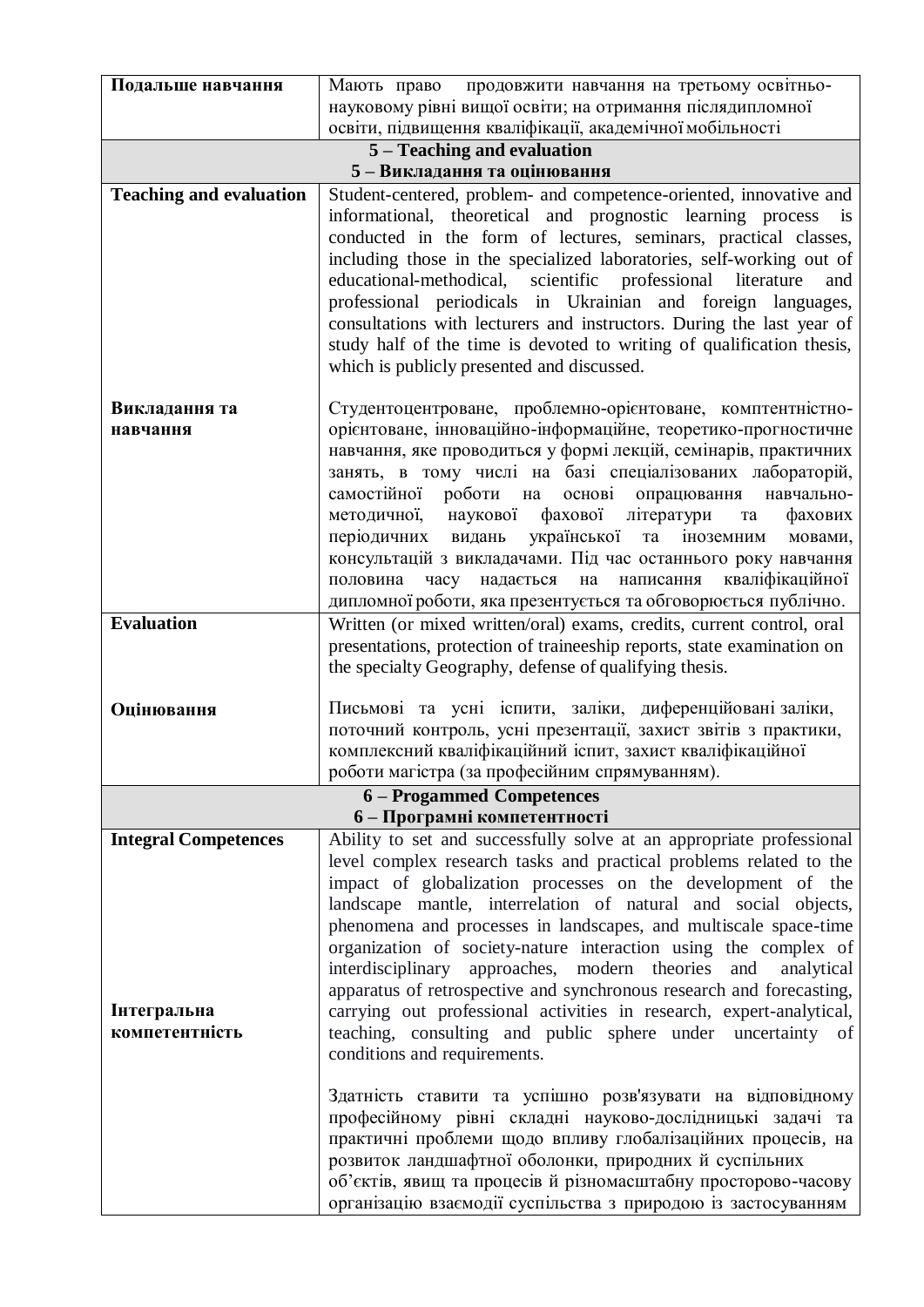|                            | комплексу міждисциплінарних підходів, сучасних теорій та                                                                               |
|----------------------------|----------------------------------------------------------------------------------------------------------------------------------------|
|                            | апарату ретроспективних й<br>аналітичного<br>синхронних                                                                                |
|                            | здійснюючи<br>досліджень<br>аналітичних<br>прогнозування,<br>$\mathbf{i}$                                                              |
|                            | професійну діяльність в науково-дослідницькій,<br>експертно-                                                                           |
|                            | аналітичній, викладацькій, консультаційній та громадській                                                                              |
|                            | сфері, що характеризуються невизначеністю умов і вимог                                                                                 |
| <b>General Competences</b> | GC1 To act based on understanding civilizational humanitarian                                                                          |
| (GC)                       | values and globalization processes, priorities of national development                                                                 |
|                            | GC2 The capability to abstract critical thinking, rational reasoning,                                                                  |
|                            | search, processing, analysis and synthesis of information from                                                                         |
|                            | different sources.                                                                                                                     |
|                            | GC3 The capability to learn independently and master modern                                                                            |
|                            | knowledge, apply knowledge in practice.                                                                                                |
|                            | GC4 The capability to identify, define, solve problems and make                                                                        |
|                            | informed decisions in professional activities.                                                                                         |
|                            | GC5 The capability to research the appropriate level.                                                                                  |
|                            | GC6 The capability to design, develop and manage projects.                                                                             |
|                            | GC7 The capability to work in a global international and domestic                                                                      |
|                            | environment, fluent in state and other foreign languages (English in<br>particular), using information and communication technologies. |
|                            | GC8 The capability to communicate with specialists and experts of                                                                      |
|                            | different levels of other fields of knowledge.                                                                                         |
|                            | GC9 The capability to adapt and act under conditions of uncertainty                                                                    |
|                            | associated with professional work.                                                                                                     |
|                            | GC10 The capability to generate entrepreneurial spirit, encourage                                                                      |
|                            | creativity and desire to succeed and self-realization.                                                                                 |
|                            | GC11 The capability to motivate people and move towards a                                                                              |
|                            | common goal and act socially responsibly and consciously.                                                                              |
|                            | GC12 The capability to evaluate and ensure the quality and time                                                                        |
|                            | management of work performed.                                                                                                          |
| Загальні                   | ЗК1 Діяти на засадах розуміння цивілізаційних гуманітарних                                                                             |
| компетентності (ЗК)        | цінностей та глобалізаційних процесів, пріоритетів                                                                                     |
|                            | національного розвитку.                                                                                                                |
|                            | 3K2<br>Здатність<br>абстрактного<br>до<br>критичного<br>мислення,                                                                      |
|                            | раціональної аргументації, пошуку, опрацювання,<br>аналізу та                                                                          |
|                            | синтезу інформації з різних джерел.                                                                                                    |
|                            | ЗКЗ Здатність автономно вчитися та оволодівати сучасними                                                                               |
|                            | знаннями, застосовувати знання у практичних ситуаціях.                                                                                 |
|                            | ЗК4 Вміння виявляти, ставити, вирішувати проблеми<br>та                                                                                |
|                            | приймати обгрунтовані рішення в професійній діяльності.                                                                                |
|                            | ЗК5 Здатність проведення досліджень на відповідному рівні.                                                                             |
|                            | ЗК6 Здатність проєктувати, розробляти та управляти проєктами.                                                                          |
|                            | ЗК7 Здатність працювати в глобальному міжнародному та                                                                                  |
|                            | вітчизняному середовищі, вільно спілкуючись державною та                                                                               |
|                            | англійською, іншою (шими) іноземною (ними) мовою (мовами)<br>та використовуючи інформаційно-комунікаційні технології.                  |
|                            | ЗК8 Здатність спілкуватися з фахівцями та експертами різного                                                                           |
|                            | рівня інших галузей знань.                                                                                                             |
|                            | ЗК9 Здатність до адаптації і дії в умовах невизначеності, що                                                                           |
|                            | пов'язана з роботою за фахом.                                                                                                          |
|                            | ЗК10 Здатність до генерування духу підприємництва, заохочення                                                                          |
|                            | креативності та бажання досягнення успіху і самореалізації.                                                                            |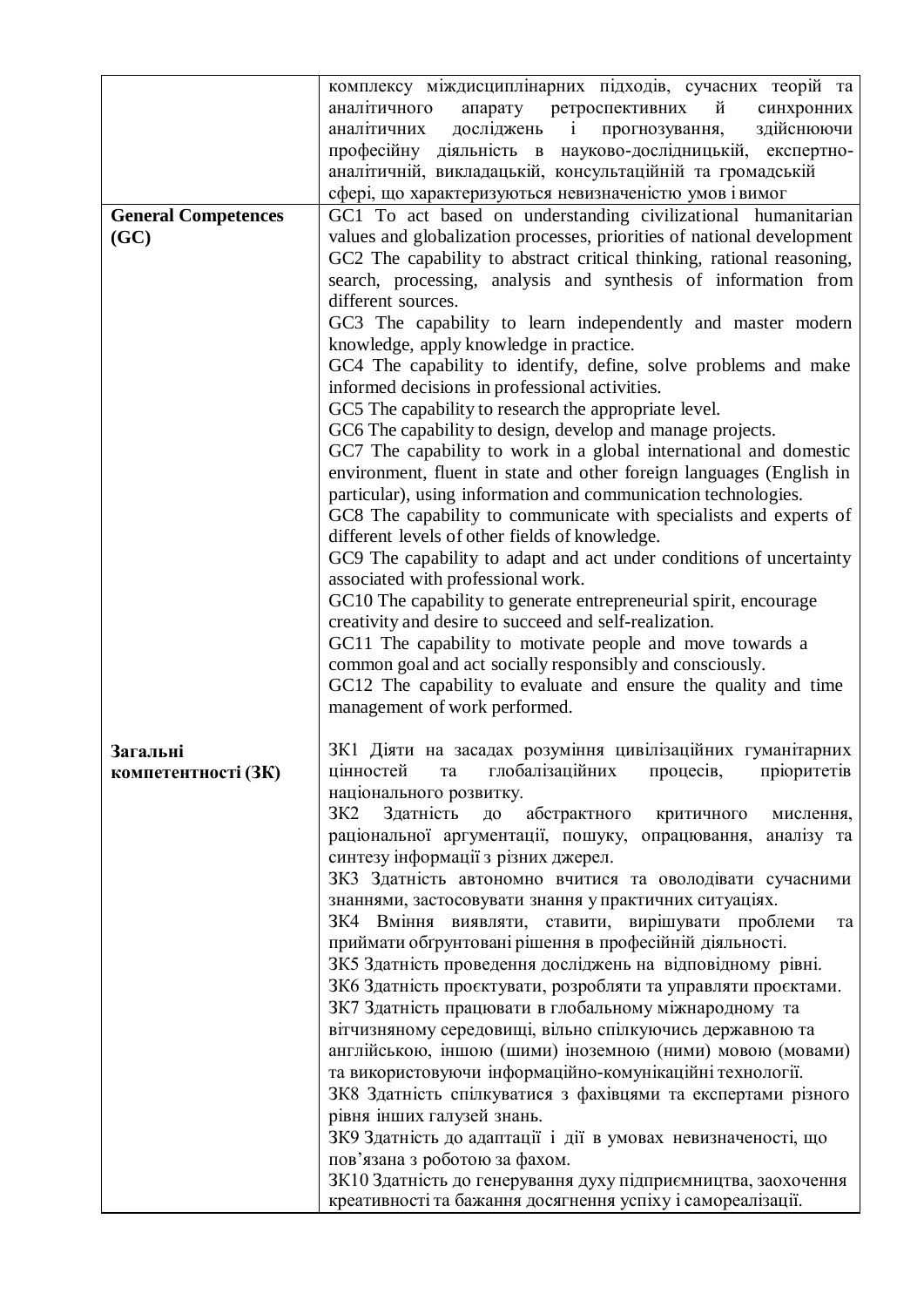|                                                             | ЗК11 Здатність мотивувати людей та рухатися до спільної мети і<br>діяти соціально відповідально та свідомо.<br>ЗК12 Здатність оцінювати та забезпечувати якість та time-<br>менеджмент робіт, що виконуються.                                                                                                                                          |
|-------------------------------------------------------------|--------------------------------------------------------------------------------------------------------------------------------------------------------------------------------------------------------------------------------------------------------------------------------------------------------------------------------------------------------|
| <b>Professional</b><br>competences of the<br>specialty (PC) | PC1 Knowledge and understanding of the professional subject area,<br>use in the professional activity of existing general and special<br>geographical and interdisciplinary theoretical, methodological models                                                                                                                                         |
|                                                             | and practices, critical thinking.                                                                                                                                                                                                                                                                                                                      |
|                                                             | PC2 Knowledge of the nature and significance of globalization<br>processes and glocalization of global transformations, including the<br>development of ideas about the features and forecasting of natural                                                                                                                                            |
|                                                             | and social processes, risks and conflicts in the landscape mantle.<br>PC3 Understanding of the integrity of the landscape as a system, the<br>most important problems of its development under globalization and<br>the ability to apply in practice knowledge of the principles of<br>interaction between nature and society, sustainable development |
|                                                             | using the principles of rational use of natural and territorial resources,<br>environmental policy and relevant legislation in various spatio-                                                                                                                                                                                                         |
|                                                             | temporal contexts.                                                                                                                                                                                                                                                                                                                                     |
|                                                             | PC4 Knowledge and capability to apply a wide range of concepts,<br>theories and methods of geographical regional and area studies to the<br>analysis of the diversity of social-political, socio-ecological,<br>economic, socio-cultural relations in countries and regions of the                                                                     |
|                                                             | world according to a particular historical or modern context.                                                                                                                                                                                                                                                                                          |
|                                                             | PC5 Knowledge and capability to apply theoretical, category-                                                                                                                                                                                                                                                                                           |
|                                                             | conceptual and analytical-research apparatus, the integrative function                                                                                                                                                                                                                                                                                 |
|                                                             | of geographical knowledge to the analysis of socio-political,                                                                                                                                                                                                                                                                                          |
|                                                             | economic, socio-ecological, socio-cultural, informational<br>and<br>technological transformations and features of their manifestation in                                                                                                                                                                                                               |
|                                                             | the context of globalization.                                                                                                                                                                                                                                                                                                                          |
|                                                             | PC6 Capability to use theoretical and methodological principles and<br>tools of geospatial management, management of geospatial<br>information, and spatial analysis of social and natural objects,                                                                                                                                                    |
|                                                             | phenomena and processes.                                                                                                                                                                                                                                                                                                                               |
|                                                             | PC7 Capability to apply in practice knowledge of imaginary                                                                                                                                                                                                                                                                                             |
|                                                             | geography and branding of places and territories in a global, regional<br>and local context, based on the geographical and regional and socio-<br>political specifics.                                                                                                                                                                                 |
|                                                             | PC8 Comprehensive understanding of the functioning principles and                                                                                                                                                                                                                                                                                      |
|                                                             | patterns of development of government and public policy, political                                                                                                                                                                                                                                                                                     |
|                                                             | institutions and processes, political behavior, political culture and                                                                                                                                                                                                                                                                                  |
|                                                             | ideology, world politics and politics of individual countries and<br>regions.                                                                                                                                                                                                                                                                          |
|                                                             | PC9 Developed capability to apply a wide range of political science                                                                                                                                                                                                                                                                                    |
|                                                             | concepts, theories and methods to the analysis of power-political<br>relations of political actors, institutions and ideas under a particular                                                                                                                                                                                                          |
|                                                             | historical or contemporary context.                                                                                                                                                                                                                                                                                                                    |
|                                                             | <b>PC10</b><br>Comprehensively understand the<br>features<br>of<br>power                                                                                                                                                                                                                                                                               |
|                                                             | implementation in different political systems, their socio-economic,<br>historical and socio-cultural context of functioning and interaction.                                                                                                                                                                                                          |
|                                                             | PC11 To apply in practice knowledge of socio-geographical factors                                                                                                                                                                                                                                                                                      |
|                                                             | of distribution of powers and interests of countries and between                                                                                                                                                                                                                                                                                       |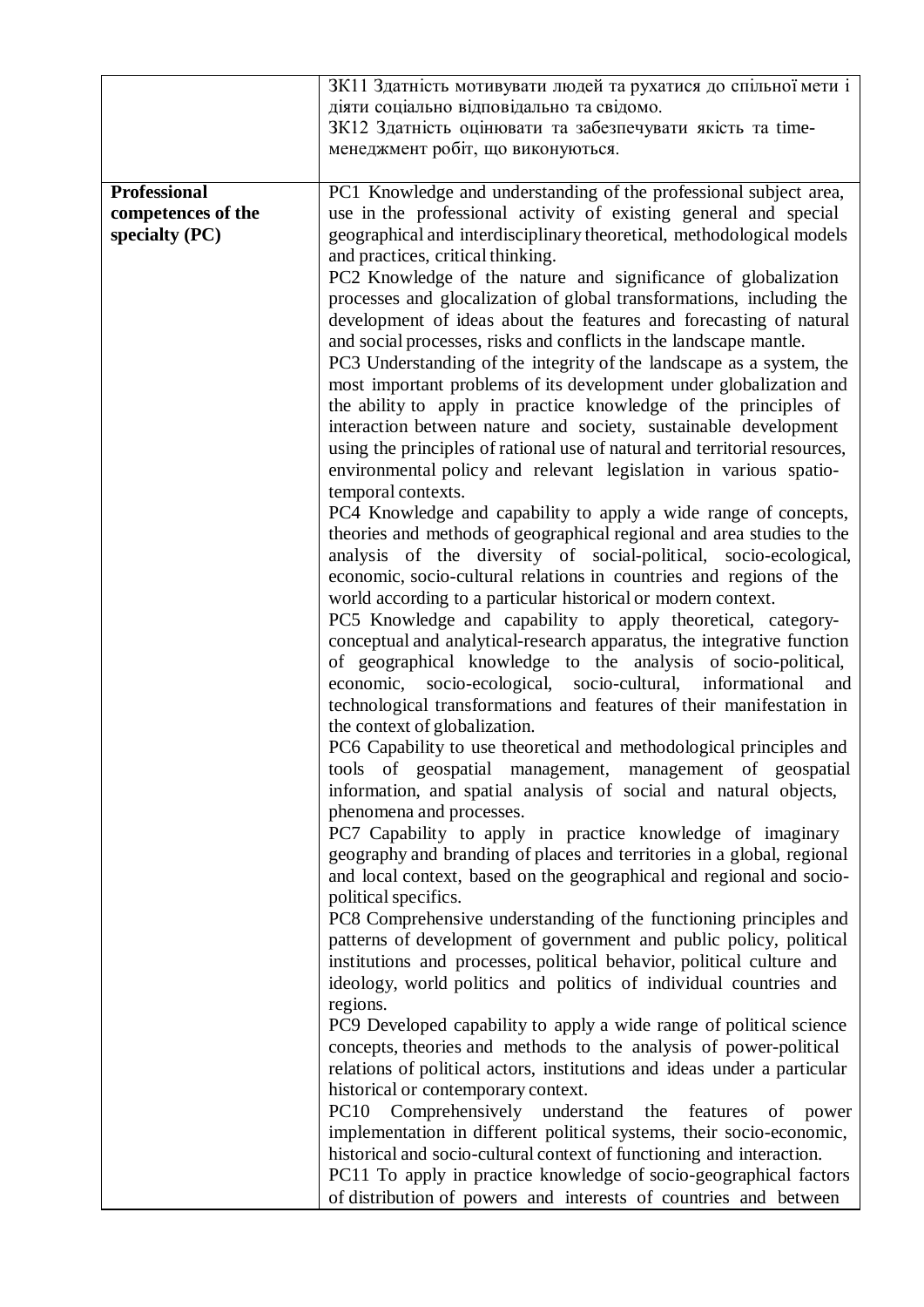| Фахові компетентності<br>спеціальності (ФК) | nation-states in the broad spatio-temporal context of the balance of<br>power (hard, soft, intelligent, network, sharp, etc.), geostrategic<br>positioning in the context of globalization.<br>PC12 Capability to detect, evaluate, perform processing and analysis<br>of facts, data and space-time information from various primary and<br>secondary sources, using methods and technologies of spatial social<br>and geographic information processing, have relevant skills in GIS<br>technology, mapping, forecasting, and geographic modeling.<br>PC13 Capability to form, fill in and use specialized databases, IT<br>resources, and specialized software to solve professional tasks.<br>PC14 Capability to apply general and specialized national, foreign<br>and international geographical sign systems,<br>standards<br>οf<br>geographical names, the infrastructure of geospatial data.<br>PC15 Capability to design, develop a program and perform complex<br>research, manage projects of geographical and socio-political<br>orientation, using a wide range of qualitative and quantitative<br>methods and specialized tools of applied analysis, ensuring the<br>imperative of sustainable development and environmental diversity.<br>PC16 Understanding and capability to apply in professional activities<br>knowledge of pedagogy and psychology of high school and methods<br>of pedagogical skills.<br>PC17 Ability to professionally perform research, expert-analytical,<br>and consulting functions in the national and international labor<br>market in various circumstances in different natural, socio-economic,<br>and ethnocultural conditions. |
|---------------------------------------------|-----------------------------------------------------------------------------------------------------------------------------------------------------------------------------------------------------------------------------------------------------------------------------------------------------------------------------------------------------------------------------------------------------------------------------------------------------------------------------------------------------------------------------------------------------------------------------------------------------------------------------------------------------------------------------------------------------------------------------------------------------------------------------------------------------------------------------------------------------------------------------------------------------------------------------------------------------------------------------------------------------------------------------------------------------------------------------------------------------------------------------------------------------------------------------------------------------------------------------------------------------------------------------------------------------------------------------------------------------------------------------------------------------------------------------------------------------------------------------------------------------------------------------------------------------------------------------------------------------------------------------------------------------------------------------------|
|                                             | і розуміння фахової предметної<br>$\Phi$ K1<br>Знання<br>області,<br>використання у професійній діяльності існуючих загальних та<br>спеціальних географічних та міждисциплінарних теоретичних,<br>методологічних моделей та практик, критичного мислення.<br>ФК2 Знання природи та значення глобалізаційних процесів та<br>глокалізації глобальних трансформацій, включаючи розвиток<br>уявлень про особливості та прогнозування природних та<br>суспільних процесів, ризиків та конфліктів у ландшафтній<br>оболонці.<br>ФК 3 Розуміння ландшафтної оболонки як єдиної системи,<br>найважливших проблем її розвитку в умовах глобалізації та<br>спроможність застосовувати у практичній діяльності знання<br>засад взаємодії природи і суспільства, сталого розвитку із<br>принципів<br>раціонального<br>застосуванням<br>використання<br>природних та територіальних ресурсів, основ екополітики та<br>відповідного законодавства у сфері природокористування у<br>різних просторово-часових контекстах.<br>ФК4 Знання та спроможність застосовувати широкий спектр<br>понять, теорій і методів географічного країнознавства до аналізу<br>різноманітності<br>суспільно-політичних,<br>соціо-екологічних,<br>економічних, соціально-культурних відношень у країнах та<br>регіонах світу відповідно до певного історичного або сучасного<br>контексту.<br>ФК5 Знання та спроможність застосовувати теоретичний,<br>категорійно-понятєвий та аналітико-дослідницький<br>апарат,<br>інтегративну функцію географічного<br>знання<br>аналізу<br>ДО<br>суспільно-політичних, економічних, соціо-екологічних, соціо-                                                                  |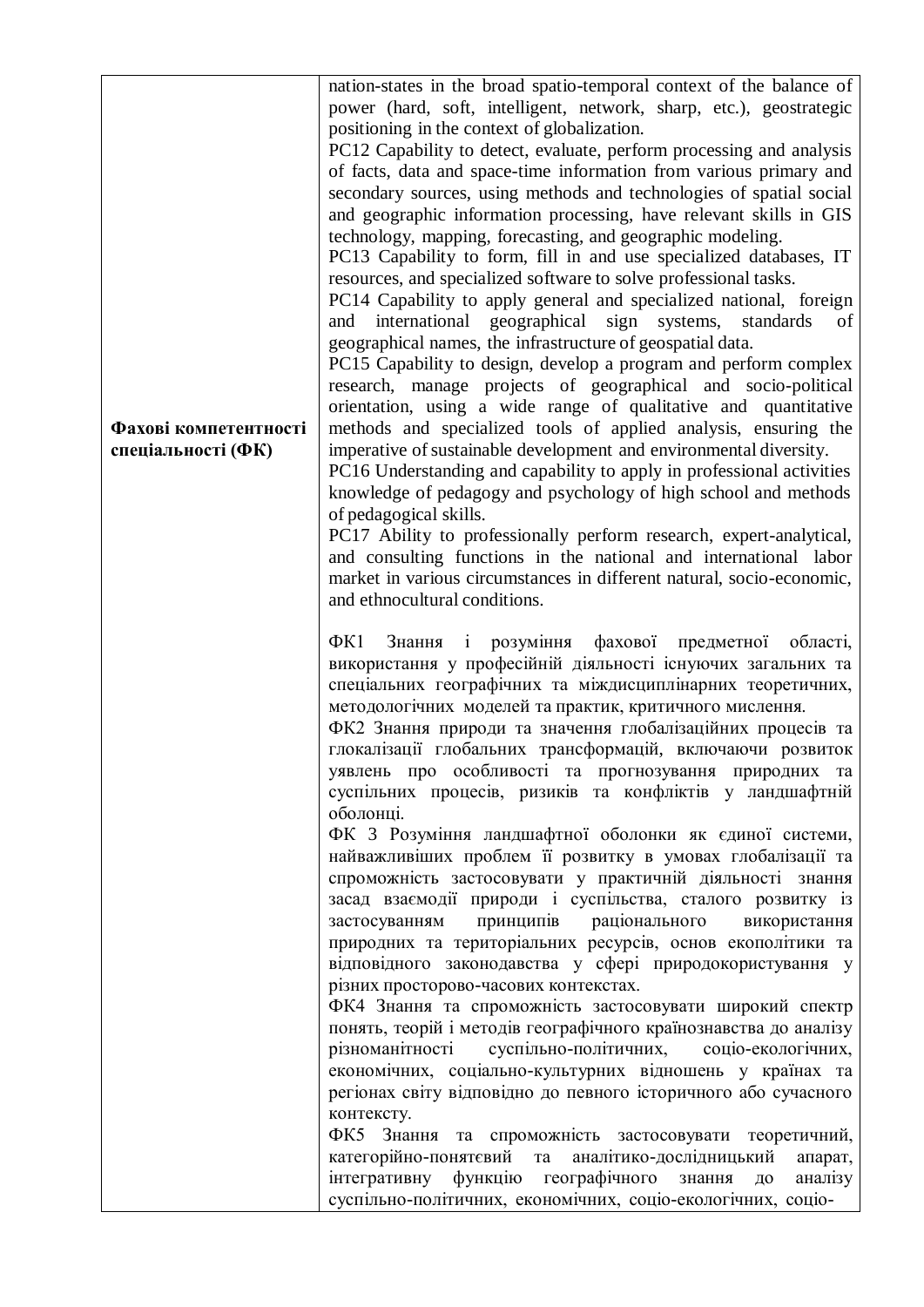| культурних, інформаційно-технологічних трансформацій<br>та<br>особливостей їх прояву в умовах глобалізації.<br>ФК6 Володіння теоретико-методологічними<br>засадами<br>та<br>інструментами геопросторового управління, менеджменту<br>геопросторової інформації та просторового аналізу суспільних та<br>природних об'єктів, явищ та процесів.<br>ФК7 Спроможність застосовувати у практичній діяльності<br>знання з імажинарної географії та брендингу місць та територій у<br>глобальному, регіональному та<br>місцевому<br>контексті,<br>3<br>урахуванням географо-країнознавчої та суспільно-політичної<br>специфіки.<br>ФК8 Комплексне розуміння принципів функціонування та<br>закономірностей розвитку влади та публічної політики,<br>політичних інститутів та процесів, політичної поведінки,<br>політичної культури та ідеології, світової політики та політики<br>окремих країн та регіонів.<br>ФК9 Розвинута спроможність застосовувати широкий спектр |
|-------------------------------------------------------------------------------------------------------------------------------------------------------------------------------------------------------------------------------------------------------------------------------------------------------------------------------------------------------------------------------------------------------------------------------------------------------------------------------------------------------------------------------------------------------------------------------------------------------------------------------------------------------------------------------------------------------------------------------------------------------------------------------------------------------------------------------------------------------------------------------------------------------------------------------------------------------------------|
|                                                                                                                                                                                                                                                                                                                                                                                                                                                                                                                                                                                                                                                                                                                                                                                                                                                                                                                                                                   |
|                                                                                                                                                                                                                                                                                                                                                                                                                                                                                                                                                                                                                                                                                                                                                                                                                                                                                                                                                                   |
|                                                                                                                                                                                                                                                                                                                                                                                                                                                                                                                                                                                                                                                                                                                                                                                                                                                                                                                                                                   |
|                                                                                                                                                                                                                                                                                                                                                                                                                                                                                                                                                                                                                                                                                                                                                                                                                                                                                                                                                                   |
|                                                                                                                                                                                                                                                                                                                                                                                                                                                                                                                                                                                                                                                                                                                                                                                                                                                                                                                                                                   |
|                                                                                                                                                                                                                                                                                                                                                                                                                                                                                                                                                                                                                                                                                                                                                                                                                                                                                                                                                                   |
|                                                                                                                                                                                                                                                                                                                                                                                                                                                                                                                                                                                                                                                                                                                                                                                                                                                                                                                                                                   |
|                                                                                                                                                                                                                                                                                                                                                                                                                                                                                                                                                                                                                                                                                                                                                                                                                                                                                                                                                                   |
|                                                                                                                                                                                                                                                                                                                                                                                                                                                                                                                                                                                                                                                                                                                                                                                                                                                                                                                                                                   |
|                                                                                                                                                                                                                                                                                                                                                                                                                                                                                                                                                                                                                                                                                                                                                                                                                                                                                                                                                                   |
|                                                                                                                                                                                                                                                                                                                                                                                                                                                                                                                                                                                                                                                                                                                                                                                                                                                                                                                                                                   |
|                                                                                                                                                                                                                                                                                                                                                                                                                                                                                                                                                                                                                                                                                                                                                                                                                                                                                                                                                                   |
|                                                                                                                                                                                                                                                                                                                                                                                                                                                                                                                                                                                                                                                                                                                                                                                                                                                                                                                                                                   |
|                                                                                                                                                                                                                                                                                                                                                                                                                                                                                                                                                                                                                                                                                                                                                                                                                                                                                                                                                                   |
|                                                                                                                                                                                                                                                                                                                                                                                                                                                                                                                                                                                                                                                                                                                                                                                                                                                                                                                                                                   |
|                                                                                                                                                                                                                                                                                                                                                                                                                                                                                                                                                                                                                                                                                                                                                                                                                                                                                                                                                                   |
|                                                                                                                                                                                                                                                                                                                                                                                                                                                                                                                                                                                                                                                                                                                                                                                                                                                                                                                                                                   |
| політологічних понять, теорій і методів до аналізу владно-                                                                                                                                                                                                                                                                                                                                                                                                                                                                                                                                                                                                                                                                                                                                                                                                                                                                                                        |
| політичних відносин політичних акторів, інститутів та ідей                                                                                                                                                                                                                                                                                                                                                                                                                                                                                                                                                                                                                                                                                                                                                                                                                                                                                                        |
| відповідно до певного історичного або сучасного контексту.                                                                                                                                                                                                                                                                                                                                                                                                                                                                                                                                                                                                                                                                                                                                                                                                                                                                                                        |
| ФК10 Комплексно розуміти особливості реалізації влади у                                                                                                                                                                                                                                                                                                                                                                                                                                                                                                                                                                                                                                                                                                                                                                                                                                                                                                           |
| $\ddot{x}$<br>різних політичних системах,<br>соціально-економічного,                                                                                                                                                                                                                                                                                                                                                                                                                                                                                                                                                                                                                                                                                                                                                                                                                                                                                              |
| історичного та соціокультурного контексту функціонування та                                                                                                                                                                                                                                                                                                                                                                                                                                                                                                                                                                                                                                                                                                                                                                                                                                                                                                       |
| взаємодії.                                                                                                                                                                                                                                                                                                                                                                                                                                                                                                                                                                                                                                                                                                                                                                                                                                                                                                                                                        |
|                                                                                                                                                                                                                                                                                                                                                                                                                                                                                                                                                                                                                                                                                                                                                                                                                                                                                                                                                                   |
| ФК11 Застосовувати у практичній діяльності знання щодо                                                                                                                                                                                                                                                                                                                                                                                                                                                                                                                                                                                                                                                                                                                                                                                                                                                                                                            |
| суспільно-географічних чинників розподілу влади та інтересів                                                                                                                                                                                                                                                                                                                                                                                                                                                                                                                                                                                                                                                                                                                                                                                                                                                                                                      |
| країн та між національними державами в широкому просторово-<br>часовому контексті співвідношення сил (жорстка, м'яка, розумна,                                                                                                                                                                                                                                                                                                                                                                                                                                                                                                                                                                                                                                                                                                                                                                                                                                    |
|                                                                                                                                                                                                                                                                                                                                                                                                                                                                                                                                                                                                                                                                                                                                                                                                                                                                                                                                                                   |
| мережева, гостра тощо), геостратегічного позиціонування в                                                                                                                                                                                                                                                                                                                                                                                                                                                                                                                                                                                                                                                                                                                                                                                                                                                                                                         |
| умовах глобалізації.                                                                                                                                                                                                                                                                                                                                                                                                                                                                                                                                                                                                                                                                                                                                                                                                                                                                                                                                              |
| ФК12 Здатність виявляти, оцінювати, виконувати оброку та                                                                                                                                                                                                                                                                                                                                                                                                                                                                                                                                                                                                                                                                                                                                                                                                                                                                                                          |
| аналіз фактів, даних та просторово-часової інформації з різних                                                                                                                                                                                                                                                                                                                                                                                                                                                                                                                                                                                                                                                                                                                                                                                                                                                                                                    |
| первинних та вторинних джерел, використовуючи методи і                                                                                                                                                                                                                                                                                                                                                                                                                                                                                                                                                                                                                                                                                                                                                                                                                                                                                                            |
| технології обробки просторової суспільної та географічної                                                                                                                                                                                                                                                                                                                                                                                                                                                                                                                                                                                                                                                                                                                                                                                                                                                                                                         |
| інформації, володіти відповідними навичками використання ГІС-                                                                                                                                                                                                                                                                                                                                                                                                                                                                                                                                                                                                                                                                                                                                                                                                                                                                                                     |
| технологій, картографування, прогнозування і географічного                                                                                                                                                                                                                                                                                                                                                                                                                                                                                                                                                                                                                                                                                                                                                                                                                                                                                                        |
| моделювання.                                                                                                                                                                                                                                                                                                                                                                                                                                                                                                                                                                                                                                                                                                                                                                                                                                                                                                                                                      |
| $\Phi$ K13<br>Спроможність<br>формувати,<br>наповнювати<br>та                                                                                                                                                                                                                                                                                                                                                                                                                                                                                                                                                                                                                                                                                                                                                                                                                                                                                                     |
| використовувати спеціалізовані бази даних, ІТ-ресурси<br>та                                                                                                                                                                                                                                                                                                                                                                                                                                                                                                                                                                                                                                                                                                                                                                                                                                                                                                       |
| спеціалізоване програмне забезпечення для вирішення фахових                                                                                                                                                                                                                                                                                                                                                                                                                                                                                                                                                                                                                                                                                                                                                                                                                                                                                                       |
| задач.                                                                                                                                                                                                                                                                                                                                                                                                                                                                                                                                                                                                                                                                                                                                                                                                                                                                                                                                                            |
| $\Phi$ K14<br>Вміння<br>застосовувати загальні<br>та спеціалізовані                                                                                                                                                                                                                                                                                                                                                                                                                                                                                                                                                                                                                                                                                                                                                                                                                                                                                               |
| національні, зарубіжні та міжнародні географічні знакові                                                                                                                                                                                                                                                                                                                                                                                                                                                                                                                                                                                                                                                                                                                                                                                                                                                                                                          |
| системи, стандарти географічних назв, інфраструктуру                                                                                                                                                                                                                                                                                                                                                                                                                                                                                                                                                                                                                                                                                                                                                                                                                                                                                                              |
| геопросторових даних.                                                                                                                                                                                                                                                                                                                                                                                                                                                                                                                                                                                                                                                                                                                                                                                                                                                                                                                                             |
| ФК15 Спроможність<br>конструювати<br>дизайн,<br>розробляти                                                                                                                                                                                                                                                                                                                                                                                                                                                                                                                                                                                                                                                                                                                                                                                                                                                                                                        |
| програму та виконувати складні дослідження, управляти                                                                                                                                                                                                                                                                                                                                                                                                                                                                                                                                                                                                                                                                                                                                                                                                                                                                                                             |
| проектами географічної та сусупільно-політичної спрямованості,                                                                                                                                                                                                                                                                                                                                                                                                                                                                                                                                                                                                                                                                                                                                                                                                                                                                                                    |
| з використанням широкого кола якісних і кількісних методів та                                                                                                                                                                                                                                                                                                                                                                                                                                                                                                                                                                                                                                                                                                                                                                                                                                                                                                     |
| спеціалізованого<br>інструментарію<br>прикладного<br>аналізу                                                                                                                                                                                                                                                                                                                                                                                                                                                                                                                                                                                                                                                                                                                                                                                                                                                                                                      |
| забезпечуючи імператив сталого розвитку та збереження                                                                                                                                                                                                                                                                                                                                                                                                                                                                                                                                                                                                                                                                                                                                                                                                                                                                                                             |
| різноманіття середовища.                                                                                                                                                                                                                                                                                                                                                                                                                                                                                                                                                                                                                                                                                                                                                                                                                                                                                                                                          |
| ФК16 Розуміння та спроможність застосовувати у професійній                                                                                                                                                                                                                                                                                                                                                                                                                                                                                                                                                                                                                                                                                                                                                                                                                                                                                                        |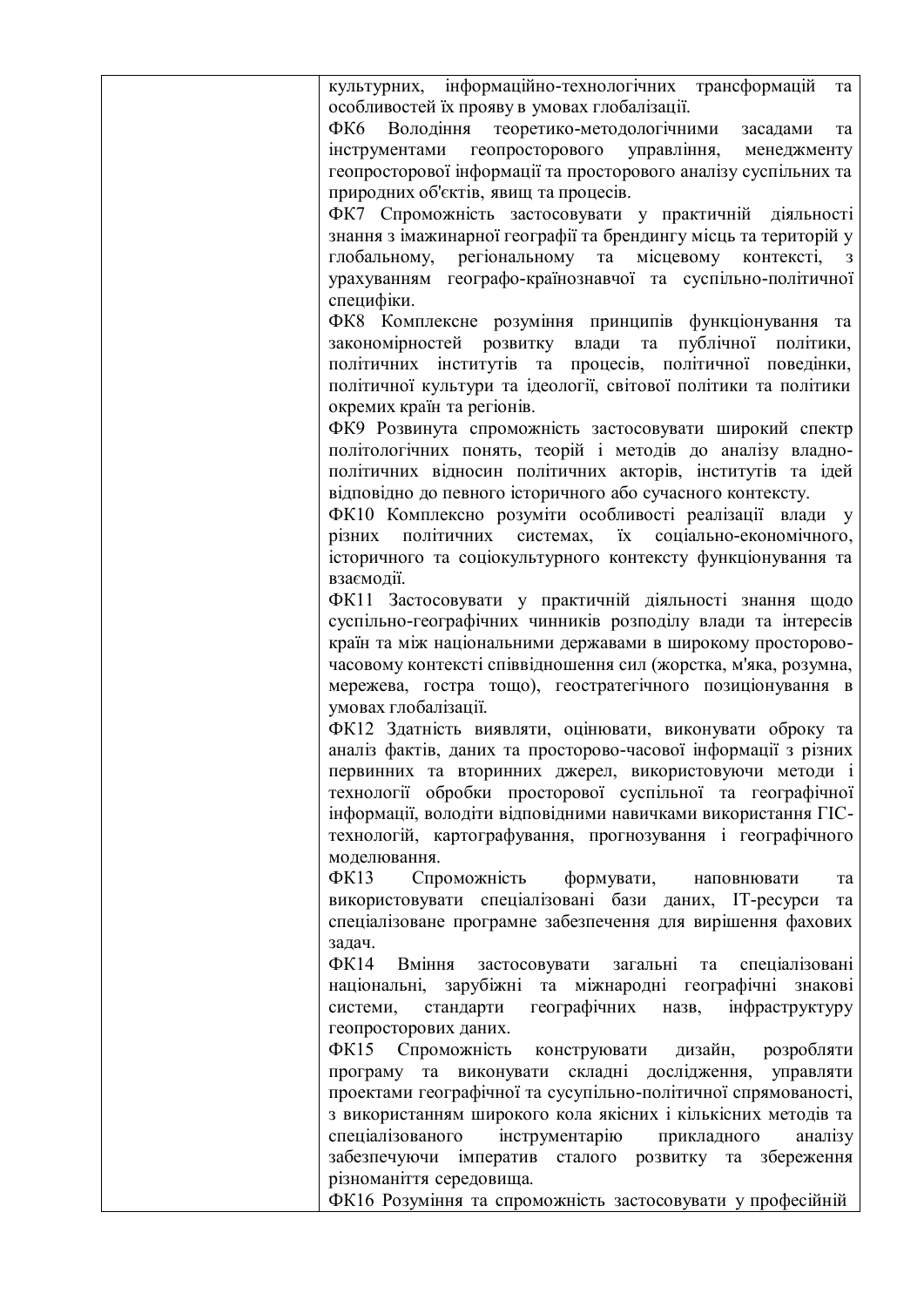|                              | діяльності знання педагогіки й психології вищої школи та<br>прийомів педагогічної майстерності.<br>професійно<br>$\Phi$ K17<br>Спроможність<br>виконувати<br>науково-<br>дослідницькі, експертно-аналітичні та консультаційні функції на<br>національному та міжнародному ринку праці у різноманітних<br>обставинах в різних природних, соціально-економічних та<br>етнокультурних умовах. |
|------------------------------|--------------------------------------------------------------------------------------------------------------------------------------------------------------------------------------------------------------------------------------------------------------------------------------------------------------------------------------------------------------------------------------------|
|                              | 7 – Programmed results of education and training                                                                                                                                                                                                                                                                                                                                           |
| <b>Programmed results of</b> | 7 – Програмні результати навчання<br><b>Knowledge:</b>                                                                                                                                                                                                                                                                                                                                     |
| education and training       | PLO1 To understand the subject area and basic specifics of                                                                                                                                                                                                                                                                                                                                 |
|                              | professional activity.                                                                                                                                                                                                                                                                                                                                                                     |
|                              | PLO2 To understand and to apply in professional activities                                                                                                                                                                                                                                                                                                                                 |
|                              | knowledge about the nature and significance of globalization                                                                                                                                                                                                                                                                                                                               |
|                              | processes and glocalization of global transformations, including the                                                                                                                                                                                                                                                                                                                       |
|                              | development of ideas about the features and forecasting of natural                                                                                                                                                                                                                                                                                                                         |
|                              | and social processes, risks, and conflicts in the landscape mantle,                                                                                                                                                                                                                                                                                                                        |
|                              | ensuring the imperative of sustainable development and geographical                                                                                                                                                                                                                                                                                                                        |
|                              | diversity.<br>PLO3 To understand the integrity of the landscape mantle as a                                                                                                                                                                                                                                                                                                                |
|                              | system, the most important problems of its development under                                                                                                                                                                                                                                                                                                                               |
|                              | globalization and apply in practice knowledge of the principles of                                                                                                                                                                                                                                                                                                                         |
|                              | interaction between nature and society, sustainable development                                                                                                                                                                                                                                                                                                                            |
|                              | using the principles of rational use of natural and territorial resources,                                                                                                                                                                                                                                                                                                                 |
|                              | environmental policy and relevant legislation in various spatio-                                                                                                                                                                                                                                                                                                                           |
|                              | temporal contexts.                                                                                                                                                                                                                                                                                                                                                                         |
|                              | PLO4 To apply a wide range of concepts, theories, and methods of<br>professional<br>regional<br>geography<br>to<br>solve<br>problems<br>of                                                                                                                                                                                                                                                 |
|                              | interdisciplinary nature for analyzing the diversity of socio-political,                                                                                                                                                                                                                                                                                                                   |
|                              | socio-ecological, economic, socio-cultural relations in countries and                                                                                                                                                                                                                                                                                                                      |
|                              | regions of the world accounting for a particular historical or modern                                                                                                                                                                                                                                                                                                                      |
|                              | context.                                                                                                                                                                                                                                                                                                                                                                                   |
|                              | PLO5 To apply theoretical, categorical-conceptual and analytical-                                                                                                                                                                                                                                                                                                                          |
|                              | research apparatus, the integrative function of geographical                                                                                                                                                                                                                                                                                                                               |
|                              | knowledge for analyzing the global socio-political, socio-ecological,                                                                                                                                                                                                                                                                                                                      |
|                              | socio-cultural, informational and technological transformations and                                                                                                                                                                                                                                                                                                                        |
|                              | features of their manifestation in countries and regions of the world                                                                                                                                                                                                                                                                                                                      |
|                              | accounting for a particular historical or modern context in solving<br>professional problems.                                                                                                                                                                                                                                                                                              |
|                              | PLO6 To understand and to apply in professional activities                                                                                                                                                                                                                                                                                                                                 |
|                              | knowledge of geospatial management, intelligence and security,                                                                                                                                                                                                                                                                                                                             |
|                              | management of geospatial information and spatial analysis, geospatial                                                                                                                                                                                                                                                                                                                      |
|                              | data infrastructure.                                                                                                                                                                                                                                                                                                                                                                       |
|                              | PLO7 To apply in practice knowledge of imaginary geography and                                                                                                                                                                                                                                                                                                                             |
|                              | branding of places and territories in a global, regional, and local                                                                                                                                                                                                                                                                                                                        |
|                              | context, taking into account the geographical and ethnographic and                                                                                                                                                                                                                                                                                                                         |
|                              | socio-political specifics.                                                                                                                                                                                                                                                                                                                                                                 |
|                              | PLO8 To apply a wide range of political science concepts, theories,<br>and methods to the analysis of power-political relations of political                                                                                                                                                                                                                                               |
|                              | actors, institutions, and ideas under a particular historical or                                                                                                                                                                                                                                                                                                                           |
|                              | contemporary context.                                                                                                                                                                                                                                                                                                                                                                      |
|                              | PLO9 To understand and to apply in professional activities                                                                                                                                                                                                                                                                                                                                 |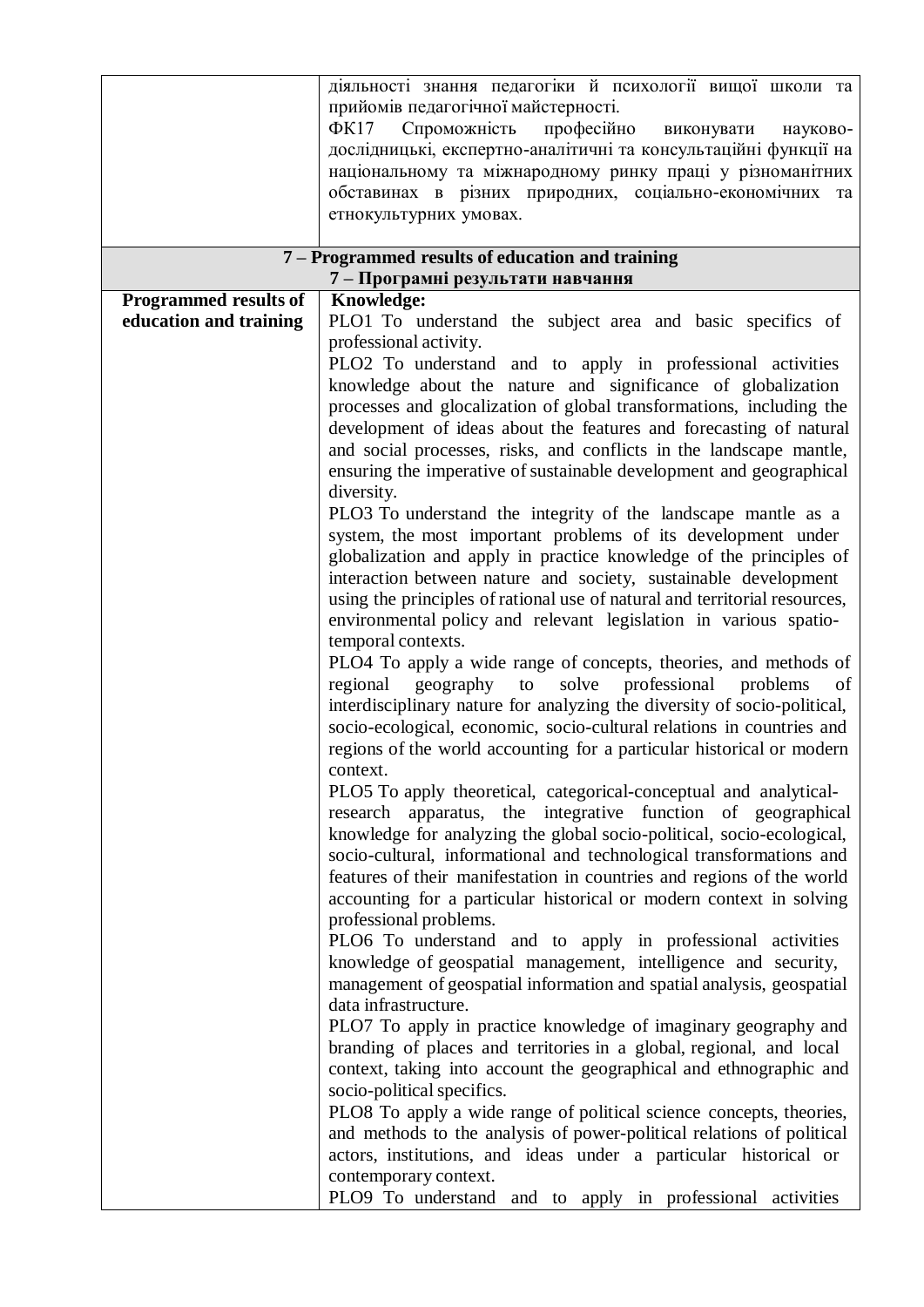|                      | knowledge of the principles of functioning and patterns of                                                        |
|----------------------|-------------------------------------------------------------------------------------------------------------------|
|                      | development of government and public policy, political institutions                                               |
|                      | and processes, political behavior, political culture and ideology,                                                |
|                      | world politics and politics of individual countries and regions.                                                  |
|                      | PLO10<br>Comprehensively<br>understand<br>features of<br>the<br>the                                               |
|                      | implementation of power in different political systems, their socio-                                              |
|                      | economic, historical, and socio-cultural context of functioning and                                               |
|                      | interaction.                                                                                                      |
|                      | PLO11 To apply in practice knowledge of socio-geographical factors                                                |
|                      | of distribution of power and interests of countries and between                                                   |
|                      | nation-states in a broad space-time context of the balance of power                                               |
|                      | (hard, soft, smart, network, acute, etc.), geostrategic positioning under                                         |
|                      | globalization.                                                                                                    |
|                      | PLO12 To apply in professional activities knowledge of pedagogy                                                   |
|                      | and psychology of higher education and methods of pedagogical                                                     |
|                      | skills.                                                                                                           |
|                      | <b>Skills:</b>                                                                                                    |
|                      | PLO13 To apply theoretical knowledge, critical thinking, rational                                                 |
|                      | argumentation, analysis and synthesis in practical situations.                                                    |
|                      | PLO14 To identify, to evaluate, to process and to analyze, to present                                             |
|                      | results, facts, data, and spatio-temporal information from various                                                |
|                      | primary and secondary sources using general and specialized                                                       |
|                      | (geographic and social-political) information, analytical<br>and                                                  |
|                      | communication techniques, methods, and technologies.                                                              |
|                      | PLO15 To research at an advanced professional level, to design and                                                |
|                      | develop a program, and to perform comprehensive research, to                                                      |
|                      | manage projects of geographical and interdisciplinary orientation, to<br>evaluate and ensure the quality of work. |
|                      | PLO 16 To teach specialized disciplines professionally at the                                                     |
|                      | appropriate level of educational qualification.                                                                   |
|                      | <b>Communication:</b>                                                                                             |
|                      | PLO17 To carry out effective interpersonal interactions<br>and                                                    |
|                      | teamwork; to show respect and appreciation of diversity,                                                          |
|                      | multiculturalism, and gender equality; to communicate freely and                                                  |
|                      | present own ideas and research results to the general public, media,                                              |
|                      | experts in other fields of knowledge, using in professional                                                       |
|                      | communications information and communication technologies, state                                                  |
| Програмні результати | and/or foreign (English) and/or other languages orally and in writing.                                            |
| навчання             | <b>Autonomity:</b>                                                                                                |
|                      | PLO18 To act autonomously, learn and be modernly trained,                                                         |
|                      | generate new ideas (creativity), combine critical and self-critical                                               |
|                      | approaches, the commitment to security.                                                                           |
|                      | <b>Responsibility:</b>                                                                                            |
|                      | PLO19 To perform research and/or expert-analytical and/or                                                         |
|                      | educational and/or consulting functions, acting safely and tolerantly,                                            |
|                      | based on the understanding of civilizational humanitarian values,                                                 |
|                      | globalization processes, and priorities of national development,                                                  |
|                      | adhering to ethical considerations (motives), social responsibility and                                           |
|                      | civic awareness, determination, and perseverance concerning the                                                   |
|                      | tasks and responsibilities and the desire to preserve the environment                                             |
|                      | and its diversity at the national and international levels in various                                             |
|                      | circumstances in different natural, socio-economic and ethnocultural                                              |
|                      | conditions.                                                                                                       |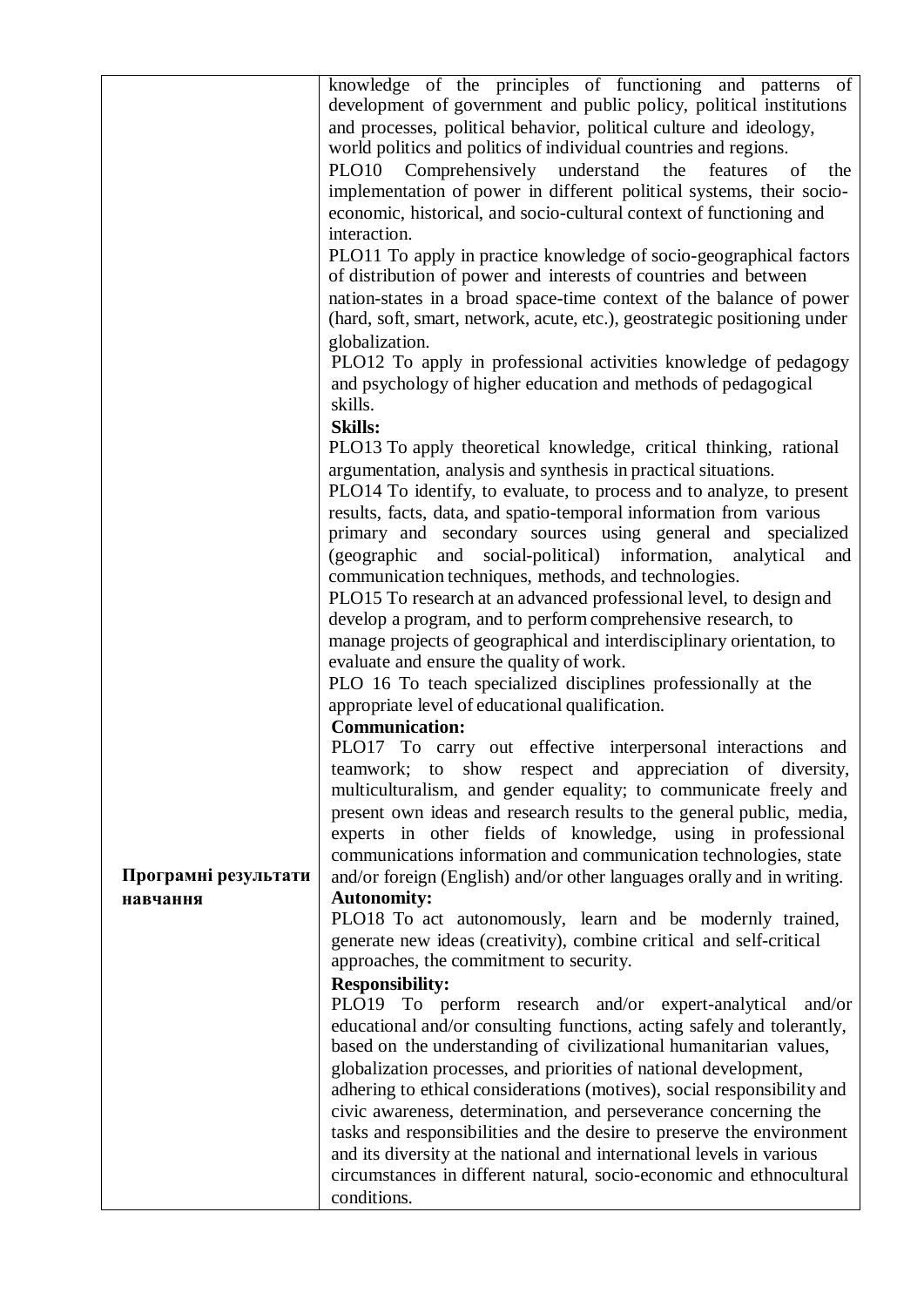**Знати:**

ПРН1 Розуміти предметну область та базову специфіку професійної діяльності.

ПРН2 Розуміти й застосовувати у професійній діяльності знання щодо природи та значення глобалізаційних процесів та глокалізації глобальних трансформацій, включаючи розвиток уявлень про особливості та прогнозування природних та суспільних процесів, ризиків та конфліктів у ландшафтній оболонці, забезпечуючи імператив сталого розвитку та збереження різноманіття географічного середовища.

ПРН3 Розуміти ландшафтну оболонку як єдину систему, найважливіші проблем її розвитку в умовах глобалізації й застосовувати у практичній діяльності знання засад взаємодії природи й суспільства, сталого розвитку із застосуванням принципів раціонального використання природних та територіальних ресурсів, основ екополітики та відповідного законодавства у сфері природокористування у різних просторово-часових контекстах**.**

ПРН 4 Застосовувати у вирішенні професійних завдань міждисциплінарного характеру широкий спектр понять, теорій і методів географічного країнознавства до аналізу різноманітності суспільно-політичних, соціо-екологічних, економічних, соціально-культурних відношень у країнах та регіонах світу відповідно до певного історичного або сучасного контексту.

ПРН5 Застосовувати у вирішенні професійних завдань теоретичний, категорійно-понятєвий та аналітико-дослідницький апарат, інтегративну функцію географічного знання до аналізу глобальних суспільно-політичних, соціо-екологічних, соціокультурних, інформаційно-технологічних трансформацій та особливостей їх прояву у країнах та регіонах світу відповідно до певного історичного або сучасного контексту.

ПРН6 Розуміти й застосовувати у професійній діяльності знання з геопросторового управління, розвідки та безпеки, менеджменту геопросторової інформації та просторового аналізу, геопросторової інфраструктри даних.

ПРН7 Застосовувати у практичній діяльності знання з імажинарної географії та брендингу місць та територій у глобальному, регіональному та місцевому контексті, з урахуванням географо-країнознавчої та суспільно-політичної специфіки.

ПРН8 Комплексно розуміти природу та значення політики як специфічного виду людської діяльності та особливої сфери пізнання, включаючи розвиток уявлень про політику та її сучасні інтерпритації.

ПРН9 Розуміти застосовувати у професіні діяльності знання щодо принципів функціонування та закономірностей розвитку влади та публічної політики, політичних інститутів та процесів, політичної поведінки, політичної культури та ідеології, світової політики та політики окремих країн та регіонів.

ПРН10 Комплексно розуміти особливості реалізації влади у різних політичних системах, їх соціально-економічного, історичного та соціокультурного контексту функціонування та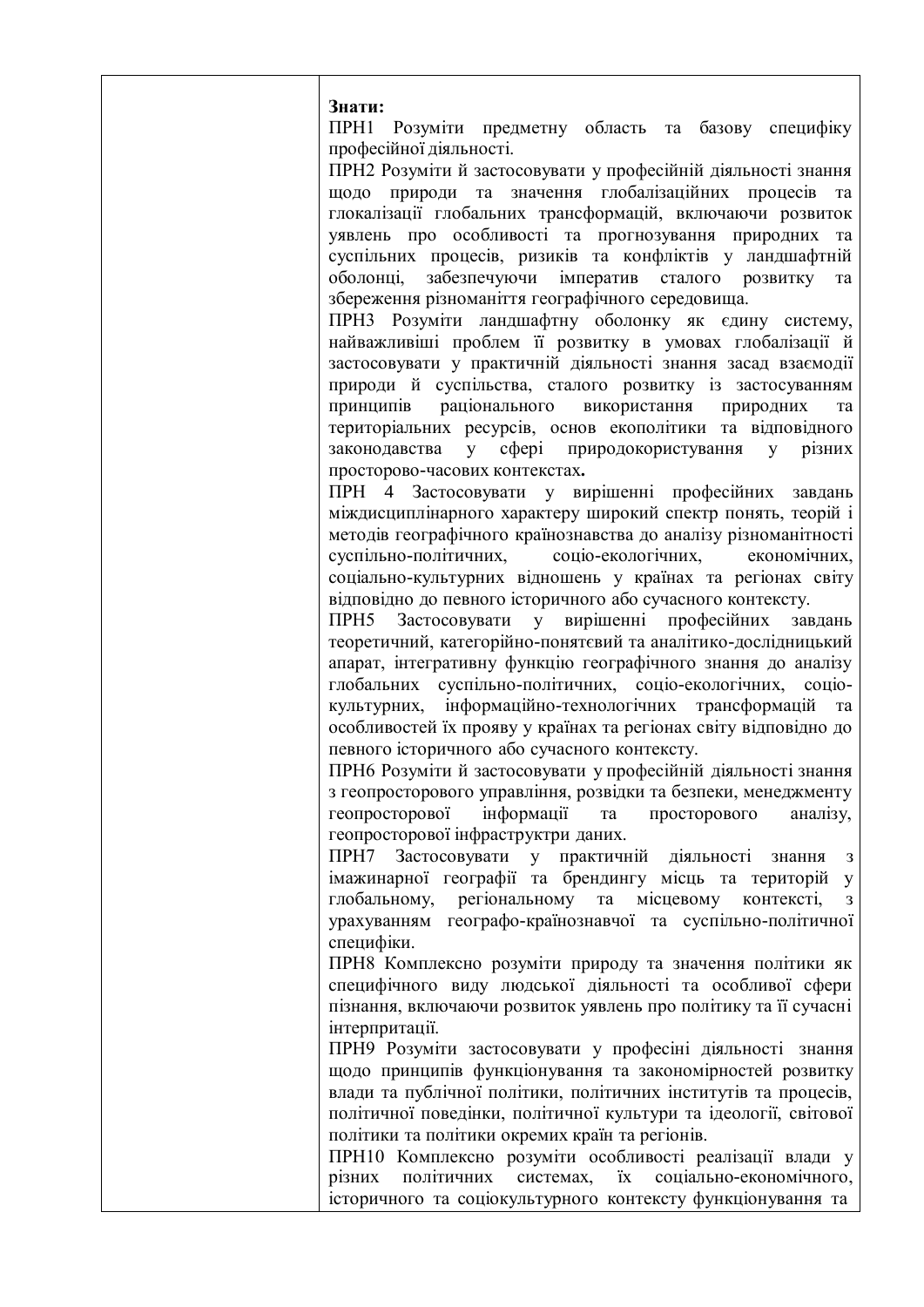|                                 | взаємодії.<br>ПРН11 Застосовувати у практичній діяльності знання щодо<br>суспільно-географічних чинників розподілу влади та інтересів<br>країн та між національними державами в широкому просторово-<br>часовому контексті співвідношення сил (жорстка, м'яка, розумна,<br>мережева, гостра тощо), геостратегічного позиціонування в<br>умовах глобалізації.<br>ПРН12 Застосовувати у професійній<br>діяльності<br>знання<br>педагогіки й психології вищої школи та прийомів педагогічної<br>майстерності.<br>Вміти:<br>ПРН13 Застосовувати теоретичні знання, критичне мислення,<br>раціональну аргументацію, аналіз та синтез у практичних<br>ситуаціях.<br>ПРН14 Виявляти, оцінювати, виконувати обробку та аналіз,<br>презентацію результатів, фактів, даних та просторово-часової<br>інформації<br>з різних первинних<br>та вторинних<br>джерел,<br>застосовуючи загальні та спеціальні (географічні та суспільно-<br>політичні) інформаційні, аналітичні та комунікаційні прийоми,<br>методи та технології.<br>ПРН15 Проводити дослідження на сучасному професійному<br>рівні, конструювати дизайн, розробляти програму та виконувати<br>комплексні дослідження, управляти проектами географічної та<br>міждисциплінарної спрямованості, оцінювати і забезпечувати<br>якість робіт.<br>$\Pi$ PH16<br>Професійно<br>викладати<br>дисципліни<br>фахового<br>спрямування на відповідному рівні даної освітньої кваліфікації.<br>Комунікація:<br>ПРН17 Здійснювати ефективні міжособистісні взаємодії та<br>командну роботу;<br>виявляти<br>цінування<br>повагу<br>та<br>різноманітності, мультикультурності та гендерної рівності,<br>вільно спілкуватися та презентувати свої ідеї та результати<br>досліджень широкій аудиторії, засобам масової інформації,<br>експертам з інших галузей знань, застосовуючи у професійних<br>комунікаціях інформаційно-комунікаційні технології, державну<br>та іноземну (англійську) та/або інші мови усно й письмово.<br>Автономність:<br>ПРН18 Діяти автономно, вчитися і бути сучасно навченим,<br>генерувати нові ідеї (креативність), поєднувати критичність та<br>самокритичність, прихильність безпеці.<br>Відповідальність: |
|---------------------------------|-----------------------------------------------------------------------------------------------------------------------------------------------------------------------------------------------------------------------------------------------------------------------------------------------------------------------------------------------------------------------------------------------------------------------------------------------------------------------------------------------------------------------------------------------------------------------------------------------------------------------------------------------------------------------------------------------------------------------------------------------------------------------------------------------------------------------------------------------------------------------------------------------------------------------------------------------------------------------------------------------------------------------------------------------------------------------------------------------------------------------------------------------------------------------------------------------------------------------------------------------------------------------------------------------------------------------------------------------------------------------------------------------------------------------------------------------------------------------------------------------------------------------------------------------------------------------------------------------------------------------------------------------------------------------------------------------------------------------------------------------------------------------------------------------------------------------------------------------------------------------------------------------------------------------------------------------------------------------------------------------------------------------------------------------------------------------------------------------------------------------------------------------------------------------------|
|                                 |                                                                                                                                                                                                                                                                                                                                                                                                                                                                                                                                                                                                                                                                                                                                                                                                                                                                                                                                                                                                                                                                                                                                                                                                                                                                                                                                                                                                                                                                                                                                                                                                                                                                                                                                                                                                                                                                                                                                                                                                                                                                                                                                                                             |
|                                 | ПРН19 Професійно виконувати науково-дослідницькі та/або<br>та/або освітні<br>та/або<br>експертно-аналітичні<br>консультаційні<br>функції, діючи безпечно та толерантно, на засадах розуміння<br>цивілізаційних гуманітарних цінностей та глобалізаційних<br>процесів, пріоритетів.                                                                                                                                                                                                                                                                                                                                                                                                                                                                                                                                                                                                                                                                                                                                                                                                                                                                                                                                                                                                                                                                                                                                                                                                                                                                                                                                                                                                                                                                                                                                                                                                                                                                                                                                                                                                                                                                                          |
|                                 | 8 – Resource support for the implementation of the programme                                                                                                                                                                                                                                                                                                                                                                                                                                                                                                                                                                                                                                                                                                                                                                                                                                                                                                                                                                                                                                                                                                                                                                                                                                                                                                                                                                                                                                                                                                                                                                                                                                                                                                                                                                                                                                                                                                                                                                                                                                                                                                                |
|                                 | 8 - Ресурсне забезпечення реалізації програми                                                                                                                                                                                                                                                                                                                                                                                                                                                                                                                                                                                                                                                                                                                                                                                                                                                                                                                                                                                                                                                                                                                                                                                                                                                                                                                                                                                                                                                                                                                                                                                                                                                                                                                                                                                                                                                                                                                                                                                                                                                                                                                               |
| <b>Specific characteristics</b> | Possible involvement of foreign and domestic specialists to education                                                                                                                                                                                                                                                                                                                                                                                                                                                                                                                                                                                                                                                                                                                                                                                                                                                                                                                                                                                                                                                                                                                                                                                                                                                                                                                                                                                                                                                                                                                                                                                                                                                                                                                                                                                                                                                                                                                                                                                                                                                                                                       |
| of staffing                     | and training process.                                                                                                                                                                                                                                                                                                                                                                                                                                                                                                                                                                                                                                                                                                                                                                                                                                                                                                                                                                                                                                                                                                                                                                                                                                                                                                                                                                                                                                                                                                                                                                                                                                                                                                                                                                                                                                                                                                                                                                                                                                                                                                                                                       |
| Специфічні<br>характеристики    | Можливе залучення закордонних та вітчизняних фахівців до                                                                                                                                                                                                                                                                                                                                                                                                                                                                                                                                                                                                                                                                                                                                                                                                                                                                                                                                                                                                                                                                                                                                                                                                                                                                                                                                                                                                                                                                                                                                                                                                                                                                                                                                                                                                                                                                                                                                                                                                                                                                                                                    |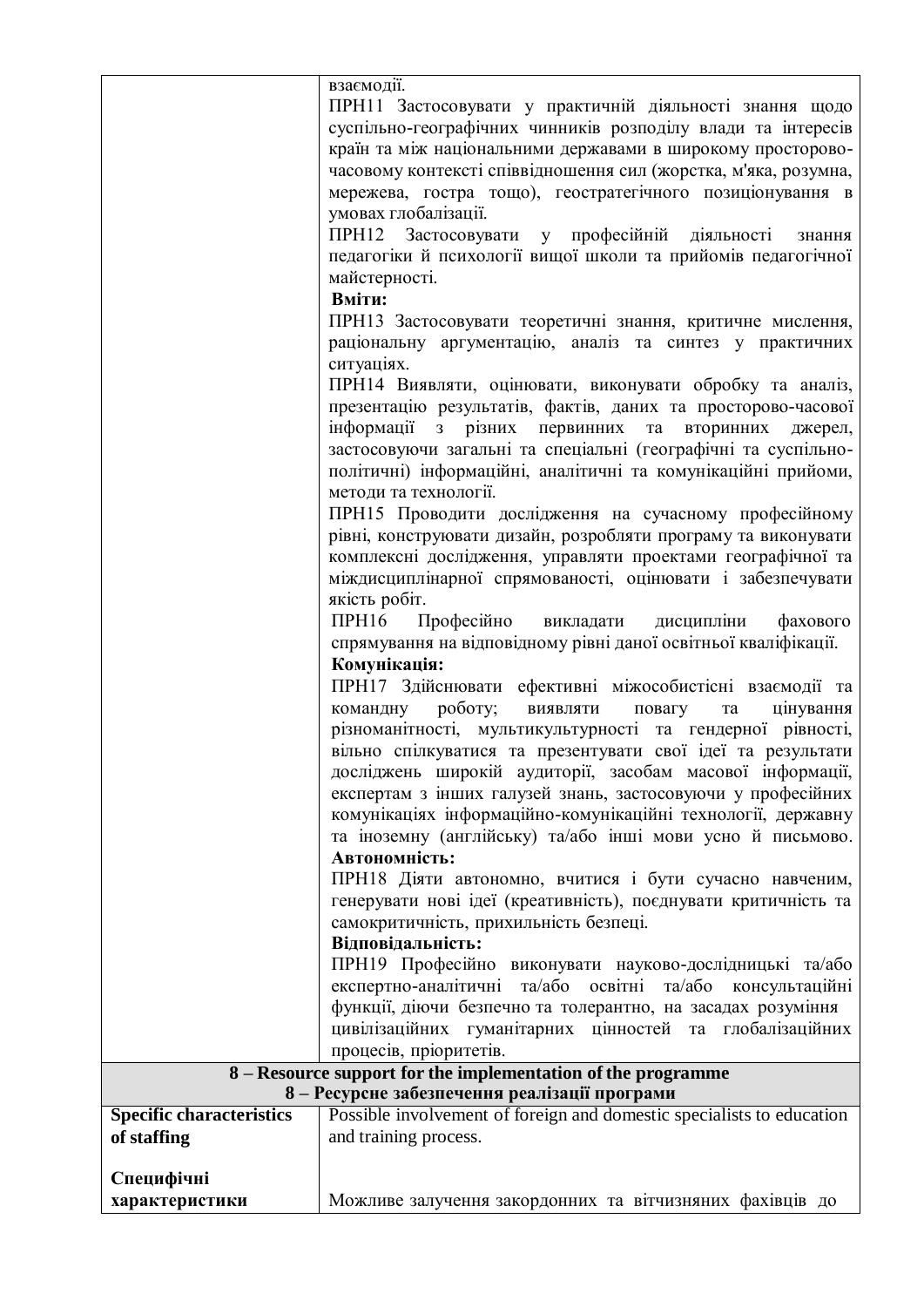| кадрового                       | учбового процесу.                                                        |
|---------------------------------|--------------------------------------------------------------------------|
| забезпечення                    |                                                                          |
| <b>Specific characteristics</b> | Laboratories (information technology), multi-media and computer          |
|                                 |                                                                          |
| of logistics                    | classrooms, equipped with modern means of training, software:            |
|                                 | Statistica, MapInfo Professional, ArcGlS.                                |
|                                 |                                                                          |
| Специфічні                      | Забезпеченість<br>лабораторіями<br><i>(інформаційних</i><br>технологій), |
| характеристики                  | мульти-медійними аудиторіями та комп'ютерними класами,                   |
| матеріально-                    | програмне забезпечення: Statistica, MapInfo Professional, ArcGlS.        |
| технічного                      |                                                                          |
| забезпечення                    |                                                                          |
| <b>Specific characteristics</b> | The availability of scientific and methodological complexes of           |
| of information and              | disciplines (including electronic versions); laboratory of information   |
| teaching and                    | technologies; specialist cabinets / laboratories (at the choice of       |
| methodological support          | educational institution); packages of specialized applied licensed       |
|                                 | programs, library fund by professional, incl. international, periodicals |
|                                 | and internet resources.                                                  |
|                                 |                                                                          |
| Специфічні                      | Наявність науково-методичних комплексів дисциплін (у тому                |
| характеристики                  | числі електронні версії); лабораторії інформаційних технологій;          |
|                                 | фахових кабінетів/лабораторій (на вибір навчального закладу);            |
| інформаційного та               |                                                                          |
| навчально-                      | пакетів спеціалізованих прикладних ліцензованих програм,                 |
| методичного                     | бібліотечного фонду фаховими, у т.ч. міжнародними,                       |
| забезпечення                    | періодичними виданнями та інтернет-ресурсами.                            |
|                                 | 9 - Academic mobility                                                    |
|                                 | 9-Академічна мобільність                                                 |
| <b>National credit mobility</b> | not provided                                                             |
|                                 |                                                                          |
| Національна кредитна            | не передбачено                                                           |
| мобільність                     |                                                                          |
| <b>International credit</b>     | not provided                                                             |
| mobility                        |                                                                          |
|                                 | не передбачено                                                           |
| Міжнародна кредитна             |                                                                          |
| мобільність                     |                                                                          |
| <b>Teaching foreign</b>         | Teaching of foreign applicants for higher education is possible          |
| applicants for higher           | provided that they meet the requirements of the Conditions of            |
| education                       | admission to the Taras Shevchenko National University of Kyiv            |
|                                 |                                                                          |
| Навчання іноземних              | На загальних умовах                                                      |
| здобувачів вищої                |                                                                          |
| освіти                          |                                                                          |
|                                 |                                                                          |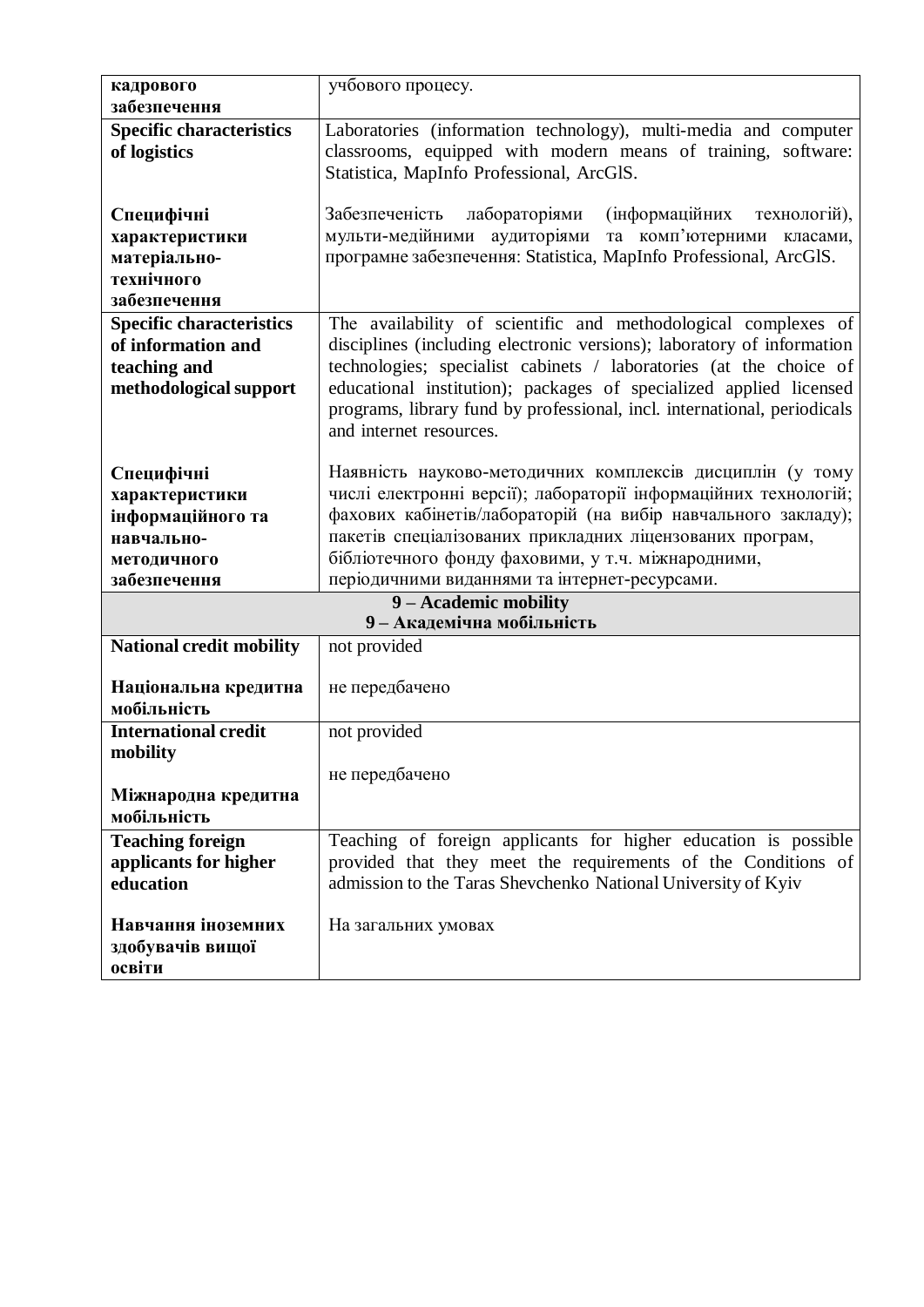### **2. THE LIST OF THE COMPONENTS OF THE EDUCATIONAL SCIENTIFIC PROGRAMME (ESP) AND THEIR LOGIC CONSEQUENCE**

### 2. ПЕРЕЛІК КОМПОНЕНТ ОСВІТНЬО-НАУКОВОЇ ПРОГРАМИ ТА ЇХ ЛОГІЧНА ПОСЛІДОВНІСТЬ

#### **2.1. The list of the ESP components:**

2.1. Перелік компонент ОП:

| Code of         | <b>Components of ESP (disciplines,</b>  | Компоненти освітньої програми           | Number of       | The form of     |
|-----------------|-----------------------------------------|-----------------------------------------|-----------------|-----------------|
| the             | course papers (works),                  | (навчальні дисципліни, курсові          | credits         | results control |
| discipline      | traineeships, qualification thesis)     | проекти (роботи), практики,             | Кількість       | Форма           |
| Код н/д         |                                         | кваліфікаційна робота)                  | кредитів        | підсумкового    |
|                 |                                         |                                         |                 |                 |
|                 |                                         |                                         |                 | контролю        |
| $\mathbf{1}$    | $\boldsymbol{2}$                        | 3<br><b>Mandatory components of ESP</b> | 4               | 5               |
|                 | Обов'язкові компоненти ОП               |                                         |                 |                 |
| OK1             | Geoglobalistics                         | Геоглобалістика                         | 6               | Exam            |
|                 |                                         |                                         |                 | Іспит           |
| OK <sub>2</sub> | Pedagogic and Psychology of High        | Педагогіка та психологія вищої          | 6               | Exam            |
|                 | School. Methodology of Teaching         | школи. Методи викладання у              |                 | Іспит           |
|                 | at Higher Education Institution         | вищій школі                             |                 |                 |
| OK3             | Sustainable Development:                | Сталий розвиток: концептуальний         | 6               | Exam            |
|                 | Conceptual and Indicator Analysis       | та індикаторний аналіз                  |                 | Іспит           |
| OK4             | Evolution of Geographic Enquiry in      | Еволюція географічної думки у           | $\overline{4}$  | Credit          |
|                 | Postmodernist Perspective               | постмодерністській перспективі          |                 | Залік           |
| OK5             | <b>Geospatial Governance</b>            | Геопросторове управління                | $\overline{4}$  | Credit          |
|                 |                                         |                                         |                 | Залік           |
| OK <sub>6</sub> | Imaginary Geography and Place           | Імажинарна географія та брендінг        | $\overline{4}$  | Credit          |
|                 | <b>Branding</b>                         | місця                                   |                 | Залік           |
| OK7             | Methodology and Organization of         |                                         | $\overline{3}$  | Credit          |
|                 | Scientific Research and                 | Методологія та організація              |                 |                 |
|                 |                                         | наукових досліджень з основами          |                 | Залік           |
|                 | Fundamentals of the Intellectual        | інтелектуальної власності               |                 |                 |
|                 | Property                                |                                         |                 |                 |
| OK8             | Global Inequality and                   | Глобальна нерівність та                 | $\overline{4}$  | Exam            |
|                 | Geoconflictology                        | геоконфліктологія                       |                 | Іспит           |
| OK9             | Glocalization: Contextual Analysis      | Глокалізація: контекстний аналіз        | $\overline{4}$  | Exam            |
|                 | of Socio-spatial Organization           | трансформацій суспільно-                |                 | Іспит           |
|                 | Transformations                         | просторової органіазції                 |                 |                 |
| OK10            | Democracy: from Theory to Practice      | Демократія від теорії до практики       | 4               | Exam<br>Іспит   |
| OK11            | Professional and Corporate Ethics       | Професійна та корпоративна              | 3               | Credit          |
|                 |                                         | етика                                   |                 | Залік           |
| OK12            | Traineeship                             | Виробнича практика                      | 12              | Differentiated  |
|                 |                                         |                                         |                 | credit          |
|                 |                                         |                                         |                 | Диф. залік      |
| OK13            | Professional Analytics, Research        | Фахова аналітика, дизайн та             | $8\phantom{1}$  | Credit          |
|                 | Design and Project Management           | менеджмент дослідних проєктів в         |                 | Залік           |
|                 | under Informational Transformation      | умовах інформаційної                    |                 |                 |
|                 | of Social Development (scientific       | трансформації суспільного               |                 |                 |
|                 | seminar)                                | розвитку (науковий семінар)             |                 |                 |
| OK14            | AssistantTtraineeship (full-time)       | Асистентська практика (без              | $\overline{12}$ | Differentiated  |
|                 |                                         | відриву від теоретичного                |                 | credit          |
|                 |                                         | навчання)                               |                 | Диф. залік      |
| OK15            | <b>Master Thesis</b>                    | Магістерська робота                     | 10              | Defense         |
|                 |                                         |                                         |                 | Захист          |
|                 | <b>Mandatory components in total:</b>   |                                         |                 | 90              |
|                 | Загальний обсяг обов'язкових компонент: |                                         |                 |                 |
|                 |                                         | Selective components                    |                 |                 |
|                 |                                         | Вибіркові компоненти                    |                 |                 |
|                 |                                         |                                         |                 |                 |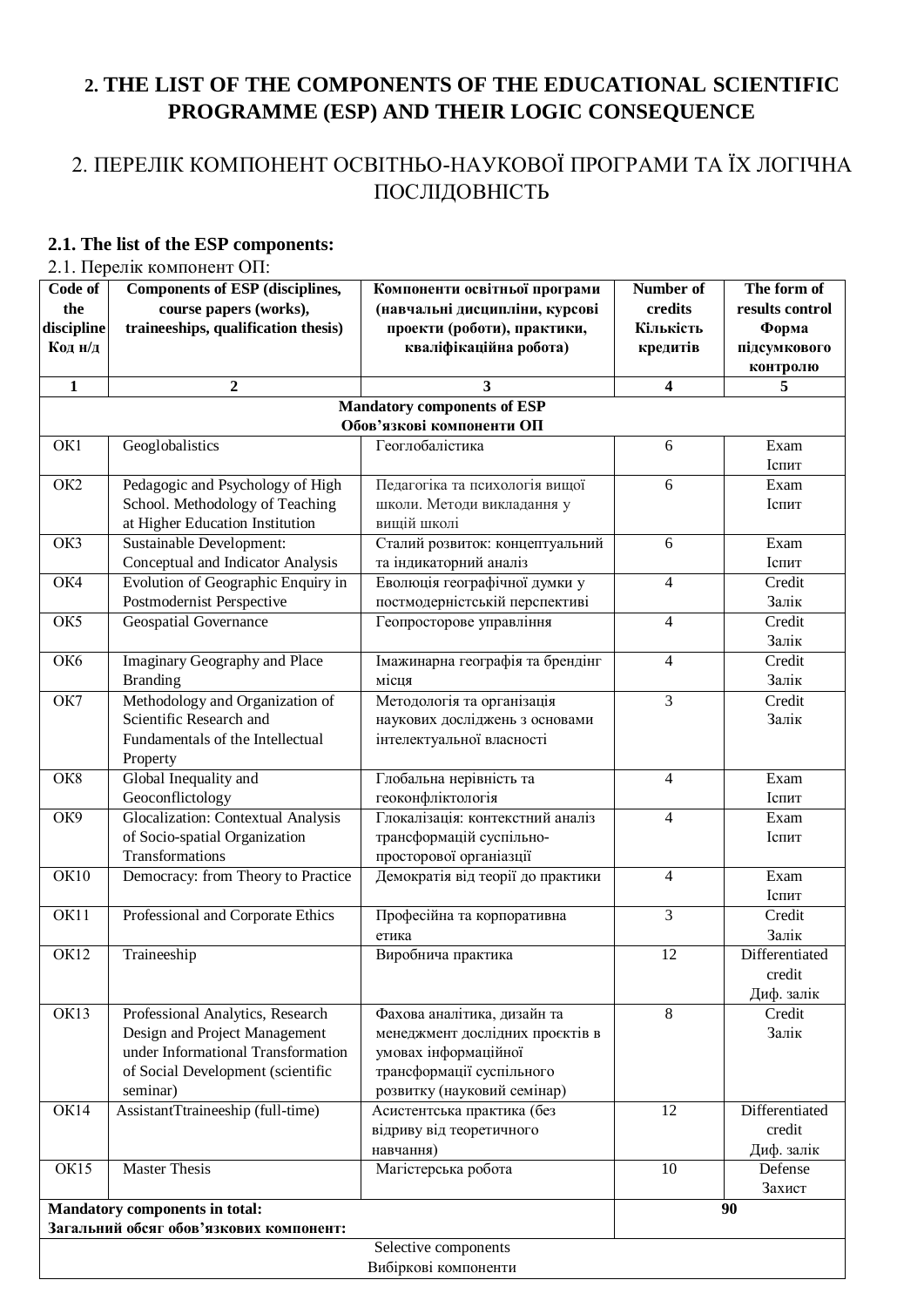| Selective block No.1 (Socio-Political Geoglobalistics)              |                                               |                                                                                |                |        |  |  |  |  |  |  |  |  |
|---------------------------------------------------------------------|-----------------------------------------------|--------------------------------------------------------------------------------|----------------|--------|--|--|--|--|--|--|--|--|
|                                                                     |                                               | Вибірковий блок 1 («Суспільно-політична геоглобалістика»)                      |                |        |  |  |  |  |  |  |  |  |
| BБ                                                                  | Secessionism and Modern Protest               | Сецессіонізм та сучасні протестні                                              | 6              | Exam   |  |  |  |  |  |  |  |  |
| 2.1.1.                                                              | Movements                                     | рухи                                                                           |                | Іспит  |  |  |  |  |  |  |  |  |
| $\overline{BE}$                                                     | <b>Political Modernization</b>                | Політична модернізація                                                         | 4              | Exam   |  |  |  |  |  |  |  |  |
| 2.1.2.                                                              |                                               |                                                                                |                | Іспит  |  |  |  |  |  |  |  |  |
| $\overline{BB}$                                                     | Spatial Dimension of Power in                 | Просторовий вимір сили у                                                       | 4              | Exam   |  |  |  |  |  |  |  |  |
| 2.1.3.                                                              | Global World                                  | глобальному світі                                                              |                | Іспит  |  |  |  |  |  |  |  |  |
| BБ                                                                  | Geostrategic Positioning of Contry            | Геостратегічне позиціонування                                                  | $\overline{4}$ | Credit |  |  |  |  |  |  |  |  |
| 2.1.4.                                                              | under Globalization                           | країни в умовах глобалізації                                                   |                | Залік  |  |  |  |  |  |  |  |  |
| Elective block No.2 (Geoglobalistics and Regional, Country Studies) |                                               |                                                                                |                |        |  |  |  |  |  |  |  |  |
|                                                                     |                                               | Вибірковий блок 2 («Країнознавча геоглобалістика»)                             |                |        |  |  |  |  |  |  |  |  |
| $\overline{BE}$                                                     | Global and Regional Environment               | Країни світу: глобальне та                                                     | 6              | Exam   |  |  |  |  |  |  |  |  |
| 2.2.1.                                                              | for Development and Cooperation:              | регіональне середовище розвитку                                                |                | Іспит  |  |  |  |  |  |  |  |  |
|                                                                     | Countries/Regions of the World                | та співробітництва                                                             |                |        |  |  |  |  |  |  |  |  |
| BБ                                                                  | Geopolitical and Geoeconomic                  | Країни світу: геополітичні та                                                  | 4              | Exam   |  |  |  |  |  |  |  |  |
| 2.2.2.                                                              | Transformations: Countries/Regions            | геоекономічні трансформації                                                    |                | Іспит  |  |  |  |  |  |  |  |  |
|                                                                     | of the World                                  |                                                                                |                |        |  |  |  |  |  |  |  |  |
| BБ                                                                  | Anthropogenic Transformation of               | Країни світу: антропогенна                                                     | 4              | Exam   |  |  |  |  |  |  |  |  |
| 2.2.3                                                               | Earth's spheres: Countries/Regions            | трансформація географічної                                                     |                | Іспит  |  |  |  |  |  |  |  |  |
|                                                                     | of the World                                  | оболонки                                                                       |                |        |  |  |  |  |  |  |  |  |
| $\overline{BE}$                                                     | <b>Interaction of Civilizations:</b>          | Країни світу: міжцивілізаційна                                                 | 4              | Credit |  |  |  |  |  |  |  |  |
| 2.2.4.                                                              | Countries/Regions of the World                | взаємодія                                                                      |                | Залік  |  |  |  |  |  |  |  |  |
|                                                                     |                                               | Elective components from the list (selection of two disciplines from the list) |                |        |  |  |  |  |  |  |  |  |
|                                                                     |                                               | Вибіркові компоненти з переліку (вибір двох дисциплін з переліку)              |                |        |  |  |  |  |  |  |  |  |
| <b>BB</b> 3.1                                                       | Global Political Geography                    | Глобальна політична географія                                                  | 6              | Credit |  |  |  |  |  |  |  |  |
|                                                                     |                                               |                                                                                |                | Залік  |  |  |  |  |  |  |  |  |
| B <sub>5</sub> 3.2.                                                 | International Communications and              | Міжнародні комунікації та                                                      | 6              | Credit |  |  |  |  |  |  |  |  |
|                                                                     | Global Media                                  | глобальні медіа                                                                |                | Залік  |  |  |  |  |  |  |  |  |
| B <sub>5</sub> 3.3.                                                 | Transborder Ecologic Cooperation              | Транскордонне екологічне                                                       | 6              | Credit |  |  |  |  |  |  |  |  |
|                                                                     |                                               | співробітництво                                                                |                | Залік  |  |  |  |  |  |  |  |  |
| B <sub>5</sub> 3.4.                                                 | Geography of Information Society              | Географія інформаційного                                                       | 6              | Credit |  |  |  |  |  |  |  |  |
|                                                                     |                                               | суспільства                                                                    |                | Залік  |  |  |  |  |  |  |  |  |
| B <sub>B</sub> 3.5.                                                 | Modern Political History of Ukraine           | Новітня політична історія                                                      | 6              | Credit |  |  |  |  |  |  |  |  |
|                                                                     | and Adjacent Areas                            | України та суміжних земель                                                     |                | Залік  |  |  |  |  |  |  |  |  |
| B <sub>B</sub> 3.6.                                                 | Political and Geographic Aspects of           | Політико-географічні аспекти                                                   | 6              | Credit |  |  |  |  |  |  |  |  |
|                                                                     | <b>Elections Engineering</b>                  | виборчої інженерії                                                             |                | Залік  |  |  |  |  |  |  |  |  |
|                                                                     |                                               |                                                                                |                |        |  |  |  |  |  |  |  |  |
|                                                                     | Components of free choice in total:           |                                                                                |                | 30     |  |  |  |  |  |  |  |  |
|                                                                     | Загальний обсяг вибіркових компонент          |                                                                                |                |        |  |  |  |  |  |  |  |  |
|                                                                     | The Educational Scientific Programme in total |                                                                                |                | 120    |  |  |  |  |  |  |  |  |
|                                                                     | ЗАГАЛЬНИЙ ОБСЯГ ОСВІТНЬОЇ ПРОГРАМИ            |                                                                                |                |        |  |  |  |  |  |  |  |  |

According to p.p. 2.2.2-2.2.7 "Regulations on the procedure to exercise the right to free choice of disciplines for students of Taras Shevchenko National University of Kyiv" students have the unconditional right to choose subjects from the compulsory and elective parts of the curricula of other specialties of the same level, and subject to agreement with the dean of the faculty / director of the institute to make choice from programs of another level.

Згідно з п.п. 2.2.2-2.2.7 «Положення про порядок реалізації студентами Київського національного університету імені Тараса Шевченка права на вільний вибір дисциплін» здобувачі освіти мають безумовне право обрати навчальні дисципліни з обов'язкових та вибіркових частин навчальних планів інших спеціальностей того самого рівня, а за умови погодження із деканом факультету / директором інституту - з програм іншого рівня.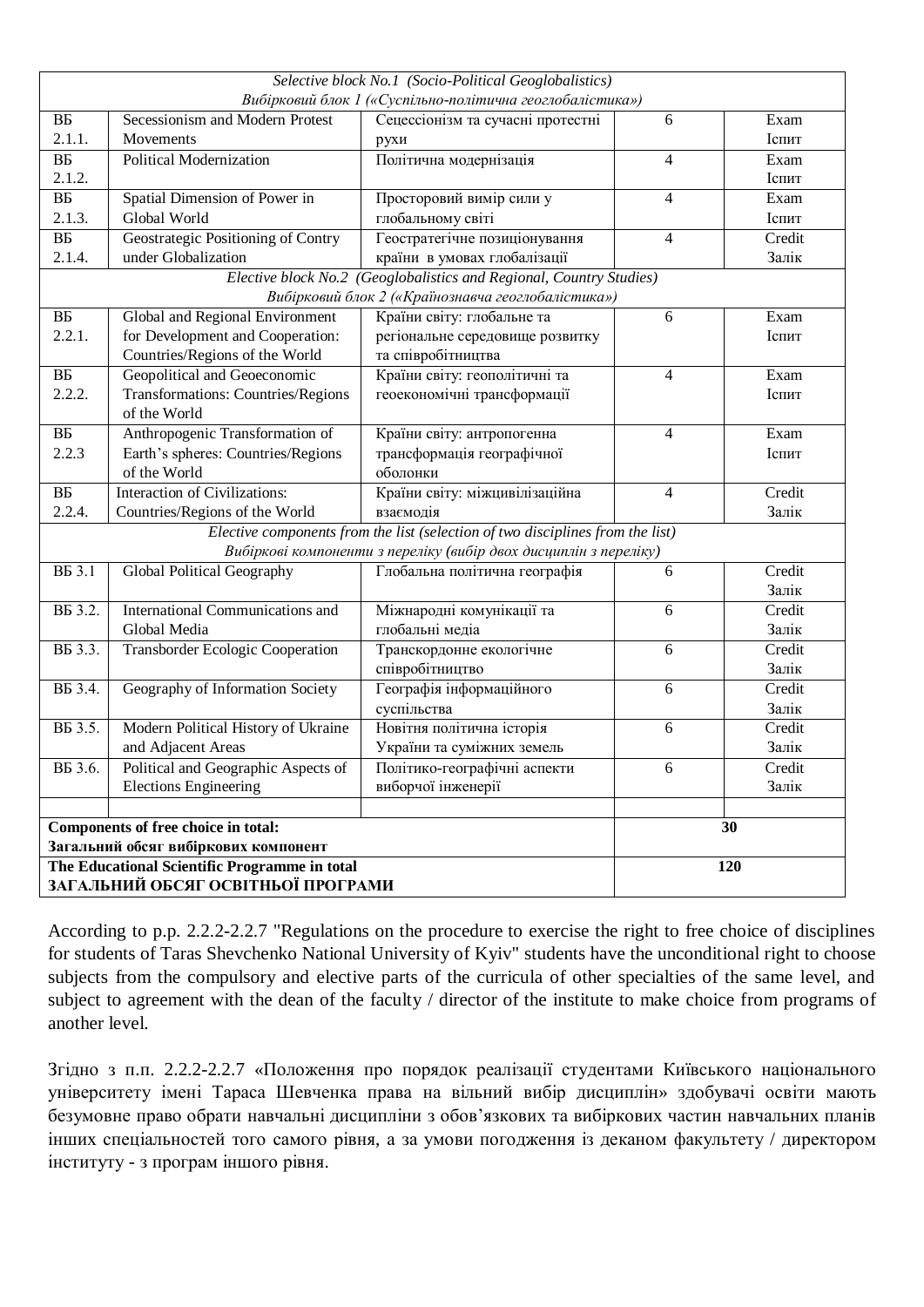### **2.1. Structure and logics of ESP**

#### *"Socio-Political Geoglobalistics" «Суспільно-політична геоглобалістика»*



### *"Geoglobalistics and Regional, Country Studies" «Країнознавча геоглобалістика»*

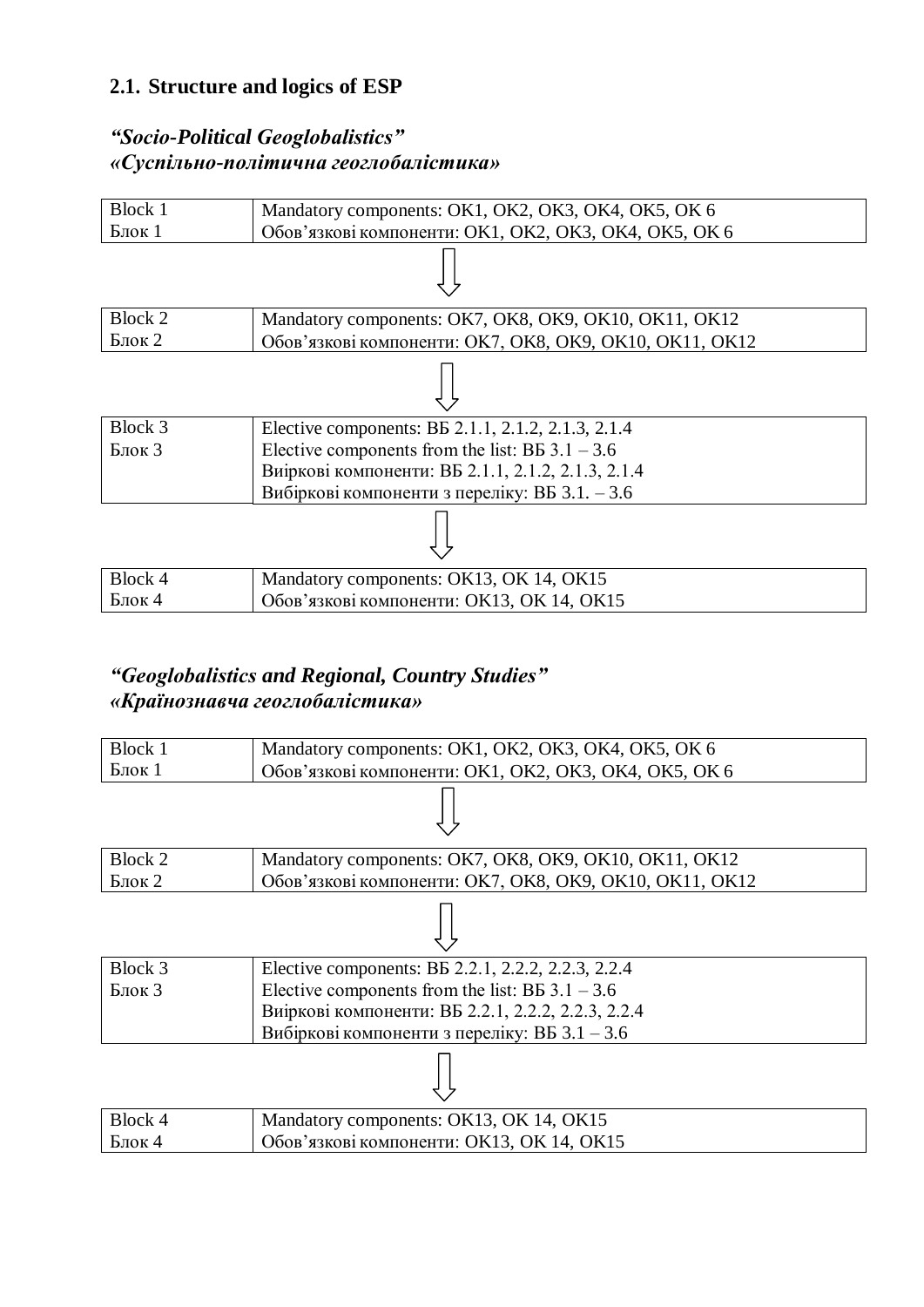#### **2. THE FORM OF ATTESTATION OF HIGHER EDUCATION APLICANTS**

Certification of graduates of the educational scientific program "Geoglobalistics and Regional Studiess" of specialty 106 Geography is conducted in the form of a complex examination on the specialty and defense of master thesis in a professional domain (one of the paragraphs of the Mater Degree thesis shall be devoted to the methods of education and training in country and/or global and/or regionsal studies taking into account the content and topic of the qualification thesis providing for qualification "teacher"). The Issuance of the standardized certificate of awarding a master degree with a qualification: Master of speciality 106 Geography, educational programme «Geoglobalistics and Regional Studies».

#### **The complex examination certifies the results of acquiring the knowledge as follows:**

1. The nature and significance of globalization processes and glocalization of global transformations, including the development of ideas about the features and forecasting of natural and social processes, risks, and conflicts in the landscape mantle, ensuring the imperative of sustainable development and geographical diversity (PLO2);

2. The integrity of the landscape mantle as a system, the most important problems of its development under globalization and knowledge of the principles of interaction between nature and society, sustainable development using the principles of rational use of natural and territorial resources, environmental policy and relevant legislation in various spatio-temporal contexts. (PLO3);

- 3. Geospatial management, intelligence and security, management of geospatial information and spatial analysis, geospatial data infrastructure (PLO6);
- 4. Imaginary geography and branding of places and territories in a global, regional, and local context, taking into account the geographical and ethnographic and socio-political specifics (PLO7);

#### **Qualification Master Thesis certifies the results of knowledge acquiring and skills mastering as fiollows:**

- 1. To apply a wide range of concepts, theories, and methods of geographical geography to solve professional problems of interdisciplinary nature for analyzing the diversity of socio-political, socio-ecological, economic, sociocultural relations in countries and regions of the world accounting for a particular historical or modern context (PLO4);
- 2. To apply theoretical, categorical-conceptual and analytical-research apparatus, the integrative function of geographical knowledge for analyzing the global socio-political, socio-ecological, socio-cultural, informational and technological transformations and features of their manifestation in countries and regions of the world accounting for a particular historical or modern context in solving professional problems (PLO5);
- 3. To apply theoretical knowledge, critical thinking, rational argumentation, analysis and synthesis in practical situations (PLO13);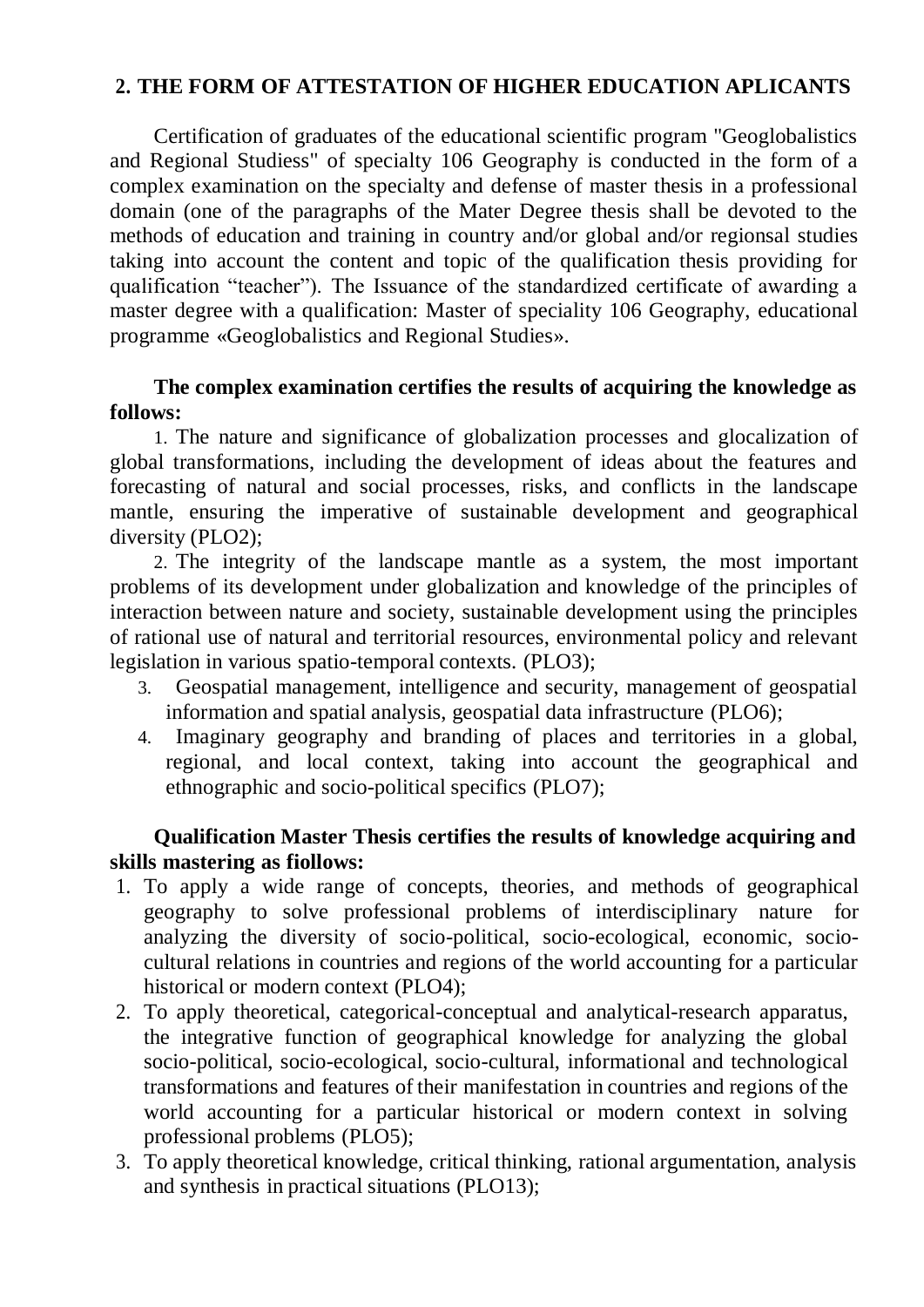- 4. To identify, to evaluate, to process and to analyze, to present results, facts, data, and spatio-temporal information from various primary and secondary sources using general and specialized (geographic and social-political) information, analytical and communication techniques, methods, and technologies (PLO14);
- 5. To research at an advanced professional level, to design and develop a program, and to perform comprehensive research, to manage projects of geographical and interdisciplinary orientation, to evaluate and ensure the quality of work (PLO15).
- 6. To act autonomously, learn and be modernly trained, generate new ideas (creativity), combine critical and self-critical approaches, the commitment to security (PLO18).

The separate decision of the examination commission, based on the professional mastery of competences provided by blok of spetialization disiciplines and disciplines "Pedagogic and Psychology of High School. Methodology of Teaching Geography at Higher Education Institution" and "Methodology and Organization of Scientific Research and Fundamentals of the Intellectual Property" (minimum required criteria: the level of mastering the specialization disciplines graded at least 75 points), the assistant traineeship under specialization graded at least 75 points), obtaining for a complex exam graded at least 75 points and defense of qualification thesis graded at least 75 points) awards the professional qualification **teacher of higher education institution (2310.2).**

The separate decision of the examination commission, based on the professional mastery of competences provided by blok of elective disciplines #1 (minimum required criteria: the level of mastering the specialization disciplines graded at least 75 points, the professional traineeship under specialization graded at least 75 points), obtaining for a complex exam graded at least 75 points and defense of qualification thesis graded at least 75 points) awards the professional qualification **expert on socio-political issues (2443.2).**

The separate decision of the examination commission, based on the professional mastery of competences provided by blok of elective disciplines #2 (minimum required criteria: the level of mastering the specialization disciplines graded at least 75 points, the professional traineeship under specialization graded at least 75 points), obtaining for a complex exam graded at least 75 points and defense of qualification thesis graded at least 75 points) awards the professional qualification **junior researcher, geography (2442.1).**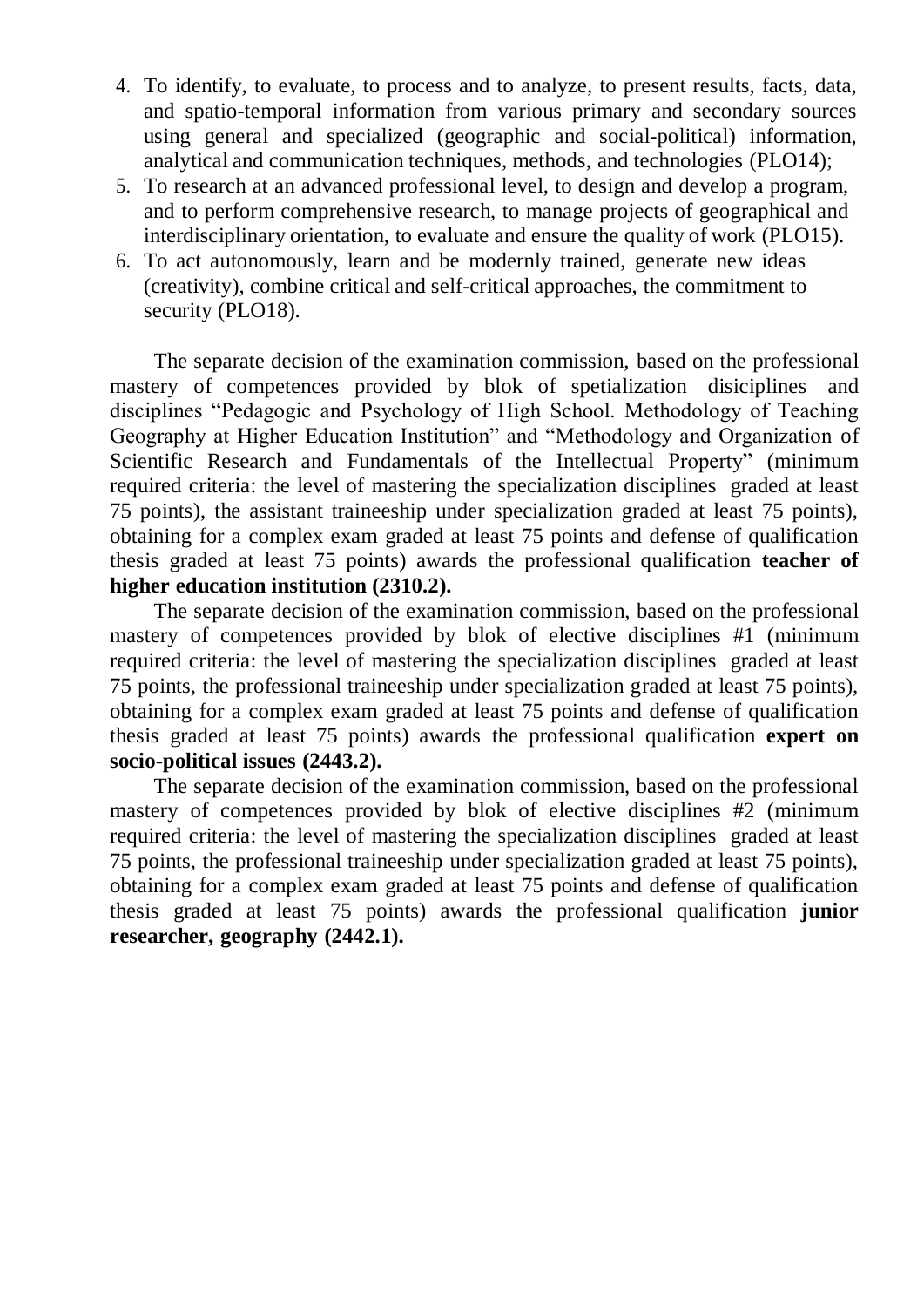### **3. ФОРМА АТЕСТАЦІЇ ЗДОБУВАЧІВ ВИЩОЇ ОСВІТИ**

Атестація випускників освітньої програми «Географічне країнознавство та геоглобалістика» спеціальності 106 Географія проводиться у формі складання комплексного іспиту за спеціальністю та захисту кваліфікаційної роботи магістра за професійним спрямуванням (один з пунктів магістерської роботи має бути присвячений методиці викладання країнознавства та/або глобальних та/або регіональних досліджень з урахуванням змісту та теми дипломної роботи, що дає можливість надати кваліфікацію «викладач»). Атестація завершується видачою документу встановленого зразка про присудження йому ступеня магістра з присвоєнням кваліфікації: Магістр за спеціальністю 106 Географія, освітня програма «Географічне країнознавство та геоглобалістика».

#### **Комплексний іспит визначає результати опанування знань:**

1. Природи та значення глобалізаційних процесів та глокалізації глобальних трансформацій, включаючи розвиток уявлень про особливості та прогнозування природних та суспільних процесів, ризиків та конфліктів у ландшафтній оболонці, забезпечуючи імператив сталого розвитку та збереження різноманіття географічного середовища (ПРН2);

2. Ландшафтної оболонки як єдиної системи, найважливіших проблем її розвитку в умовах глобалізації й засад взаємодії природи й суспільства, сталого розвитку із застосуванням принципів раціонального використання природних та територіальних ресурсів, основ екополітики та відповідного законодавства у сфері природокористування у різних просторово-часових контекстах (ПРН3);

3. Геопросторового управління, розвідки та безпеки, менеджменту геопросторової інформації та просторового аналізу, геопросторової інфраструктри даних (ПРН6)

4. Імажинарної географії та брендингу місць та територій у глобальному, регіональному та місцевому контексті, з урахуванням географо-країнознавчої та суспільно-політичної специфіки. (ПРН7).

#### **Кваліфікаційна робота магістра засвідчує результати опанування знань та навичок:**

- **1.** Застосовування у вирішенні професійних завдань міждисциплінарного характеру широкого спектру понять, теорій і методів географічного країнознавства до аналізу різноманітності суспільно-політичних, соціоекологічних, економічних, соціально-культурних відношень у країнах та регіонах світу відповідно до певного історичного або сучасного контексту (ПРН4);
- **2.** Застосовування у вирішенні професійних завдань теоретичного, категорійно-понятєвого та аналітико-дослідницького апарату, інтегративної функції географічного знання до аналізу глобальних суспільно-політичних, соціо-екологічних, соціо-культурних, інформаційно-технологічних трансформацій та особливостей їх прояву у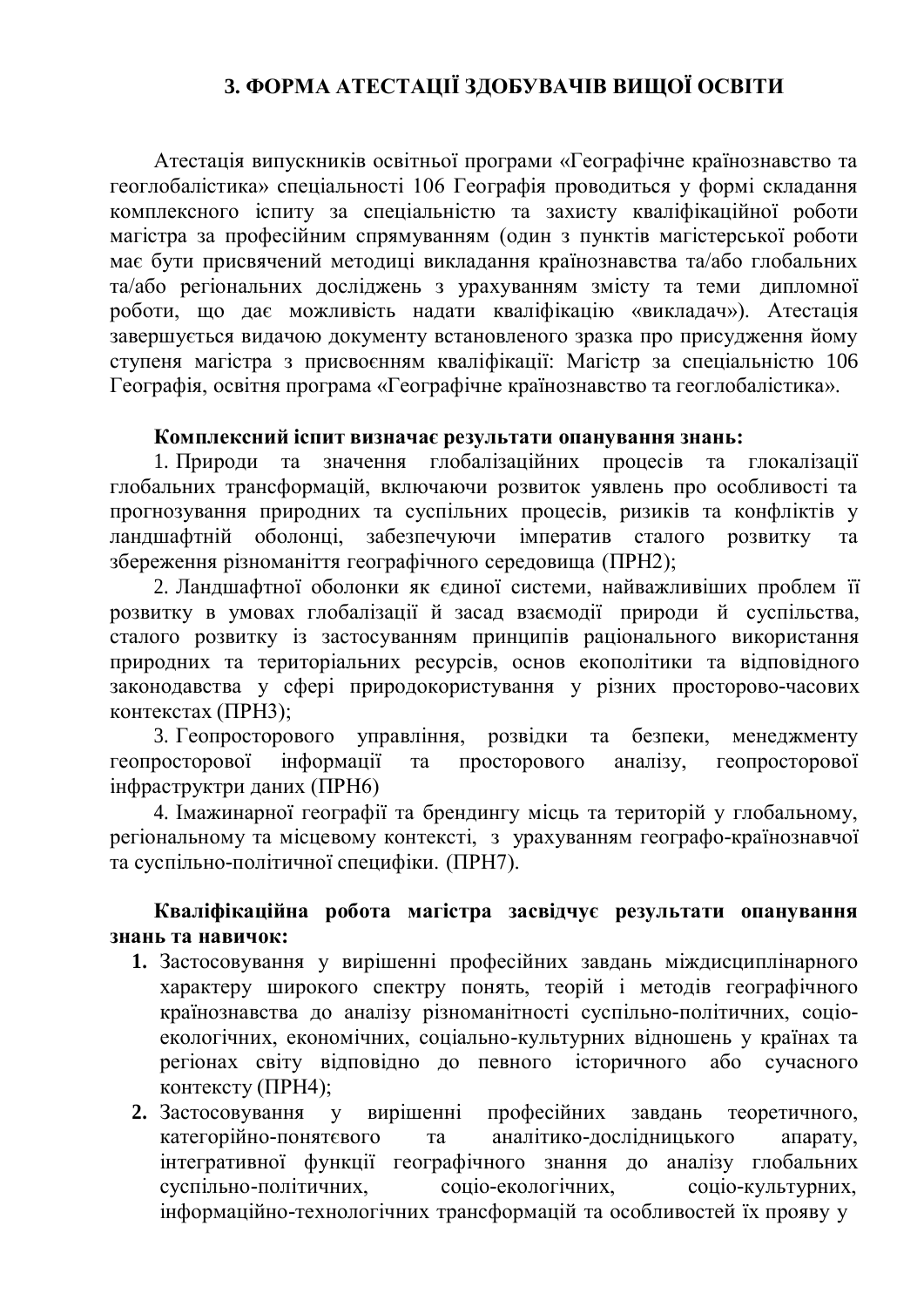країнах та регіонах світу відповідно до певного історичного або сучасного контексту (ПРН5);

- **3.** Застосовування теоретичних знань, критичного мислення, раціональної аргументації, аналізу та синтезу у практичних ситуаціях (ПРН13);
- 4. Виявляти, оцінювати, виконувати обробку та аналіз, презентацію результатів, фактів, даних та просторово-часової інформації з різних первинних та вторинних джерел, застосовуючи загальні та спеціальні (географічні та суспільно-політичні) інформаційні, аналітичні та комунікаційні прийоми, методи та технології (ПРН14);
- **5.** Проводити дослідження на сучасному професійному рівні, конструювати дизайн, розробляти програму та виконувати комплексні дослідження, управляти проектами географічної та міждисциплінарної спрямованості, оцінювати і забезпечувати якість робіт (ПРН15);
- **6.** Діяти автономно, вчитися і бути сучасно навченим, генерувати нові ідеї (креативність), поєднувати критичність та самокритичність, прихильність безпеці (ПРН18).

Окремим рішенням екзаменаційної комісії, на підставі професійного оволодіння компетентностями, передбаченими блоком обов'язкових дисциплін «Педагогіка та психологія вищої школи. Методика викладання географії у ЗВО» і «Методологія та організація наукових досліджень з основами інтелектуальної власності» з оцінками не менше як 75 балів, асистентську практику не менше як 75 балів, отримання за комплексний іспит оцінки не нижче 75 балів; а також захист кваліфікаційної роботи з оцінкою не нижче 75 балів) може бути присвоєна професійна кваліфікація **викладач закладу вищої освіти (2310.2)**.

Окремим рішенням екзаменаційної комісії, на підставі обрання та професійного оволодіння компетентностями вибіркових дисциплін блоку №1 з навчального плану з оцінками не нижче 75 балів; проходження виробничої практики з оцінкою не нижче 75 балів; отримання за екзамен оцінки не нижче 75 балів; захисту кваліфікаційної роботи магістра (за професійним спрямуванням) з оцінкою не нижче 75 балів присвоюється професійна кваліфікація **експерт з суспільно-політичнх питань (2443.2**)

Окремим рішенням екзаменаційної комісії, на підставі обрання дисциплін та професійного оволодіння компетентностями вибіркових дисциплін блоку №2 з навчального плану з оцінками не нижче 75 балів; проходження виробничої практики з оцінкою не нижче 75 балів; отримання за екзамен оцінки не нижче 75 балів; захисту кваліфікаційної роботи магістра (за професійним спрямуванням) з оцінкою не нижче 75 балів присвоюється професійна кваліфікація **молодший науковий співробітник (географія) (2442.1**)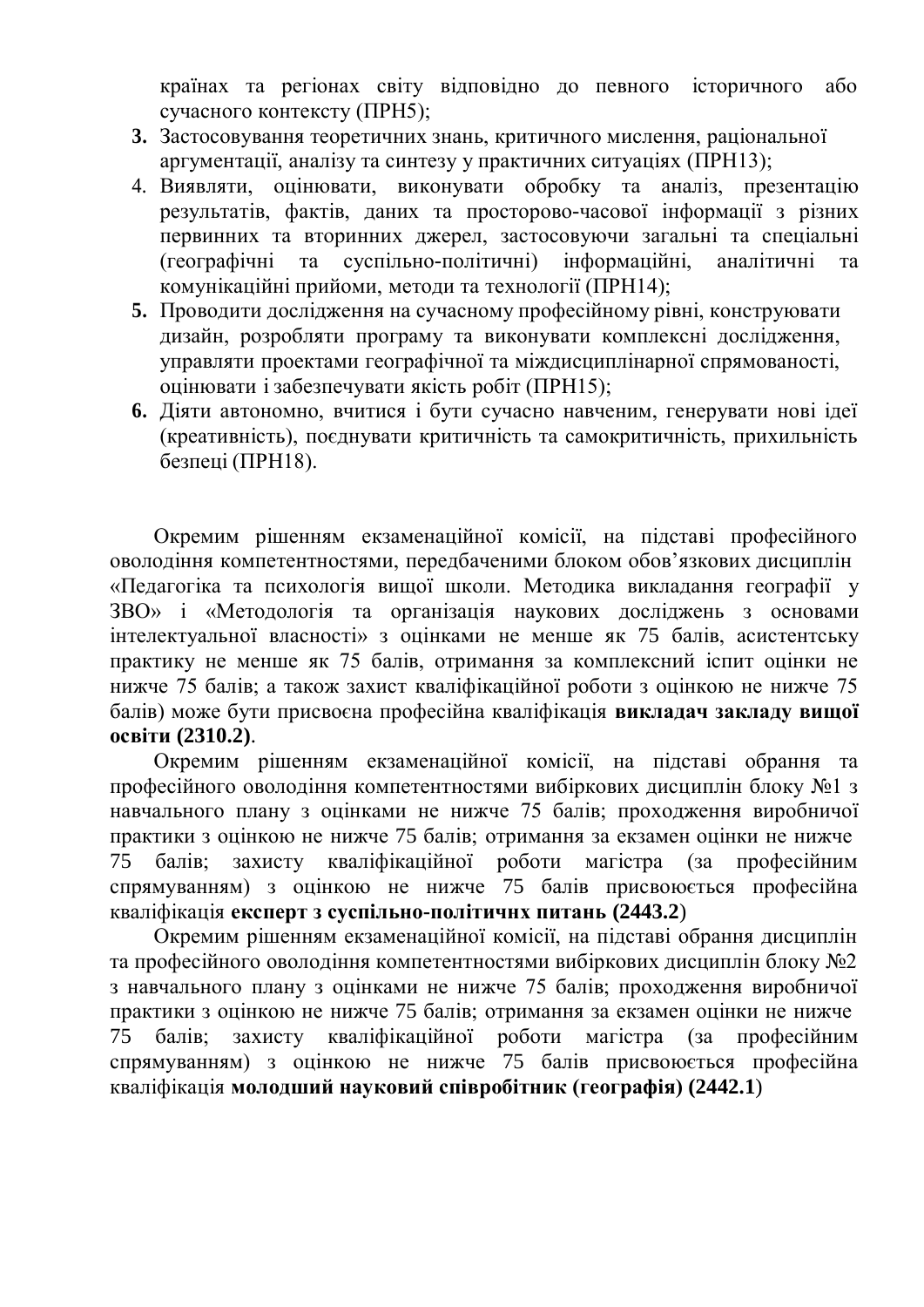### **4. MATRIX OF CORRESPONDENCE BETWEEN PROGRAMMED COMPETENCES AND EDUCATIONAL PROGRAMME COMPONENTS**

# 4. МАТРИЦЯ ВІДПОВІДНОСТІ ПРОГРАМНИХ КОМПЕТЕНТНОСТЕЙ КОМПОНЕНТАМ ОСВІТНЬОЇ ПРОГРАМИ

|                  | OK1 | OK <sub>2</sub> | OK3    | OK4 | OK <sub>5</sub> | OK <sub>6</sub> | OK7 | OK8             | OK9             | <b>OK10</b> | OK11 | <b>OK12</b> | OK13 | OK14 | OK15 |
|------------------|-----|-----------------|--------|-----|-----------------|-----------------|-----|-----------------|-----------------|-------------|------|-------------|------|------|------|
| 3K1/GC1          | $+$ | $+$             | $+$    |     | $+$             |                 | $+$ | $+$             | $+$             | $+$         | $+$  | $+$         |      | $+$  | $+$  |
| 3K2/GC2          | $+$ | $+$             | $+$    | $+$ | $+$             | $+$             | $+$ | $+$             | $+$             | $+$         | $+$  | $+$         | $+$  |      | $+$  |
| 3K3/GC3          | $+$ | $+$             | $+$    | $+$ | $+$             | $+$             | $+$ | $+$             | $+$             | $+$         | $+$  | $+$         | $+$  | $+$  | $+$  |
| GC4/3K4          |     | $^{+}$          | $+$    | $+$ | $+$             | $^{+}$          | $+$ | $+$             |                 | $+$         |      | $+$         | $+$  | $+$  | $+$  |
| 3K5/GC5          |     |                 | $+$    |     | $+$             |                 | $+$ | $+$             | $+$             |             |      | $+$         | $+$  |      | $+$  |
| 3K6/GC6          |     |                 |        |     |                 |                 |     |                 |                 | $+$         |      |             | $+$  |      | $+$  |
| 3K7/GC7          | $+$ |                 |        | $+$ |                 | $+$             |     |                 |                 |             | $+$  |             |      | $+$  |      |
| 3K8/GC8          |     | $+$             | $+$    |     | $+$             |                 | $+$ |                 |                 | $+$         | $+$  | $+$         | $+$  |      | $+$  |
| 3K9/GC9          |     | $+$             | $+$    |     | $+$             | $+$             | $+$ | $+$             | $+$             | $+$         | $+$  | $+$         | $+$  | $+$  |      |
| 3K10/GC10        |     |                 |        |     |                 | $^{+}$          |     |                 |                 | $+$         |      | $+$         | $+$  | $+$  | $+$  |
| 3K11/GC11        |     | $+$             | $+$    |     |                 |                 |     |                 |                 |             |      | $+$         | $+$  | $+$  |      |
| 3K12/GC12        | $+$ | $+$             |        | $+$ | $+$             | $+$             | $+$ | $+$             | $+$             | $+$         | $+$  | $^{+}$      | $+$  | $+$  | $+$  |
|                  |     |                 |        |     |                 |                 |     |                 |                 |             |      |             |      |      |      |
|                  | OK1 | OK <sub>2</sub> | OK3    | OK4 | OK5             | OK <sub>6</sub> | OK7 | OK <sub>8</sub> | OK <sub>9</sub> | OK10        | OK11 | <b>OK12</b> | OK13 | OK14 | OK15 |
| $\Phi$ K1/PC1    | $+$ | $+$             | $+$    | $+$ | $+$             | $+$             | $+$ | $+$             | $^{+}$          |             |      | $+$         | $+$  | $+$  |      |
| $\Phi$ K2/PC2    | $+$ |                 |        |     |                 |                 |     | $+$             | $^{+}$          | $+$         |      |             |      |      |      |
| $\Phi$ K3/PC3    | $+$ |                 | $+$    | $+$ |                 |                 |     |                 |                 |             |      |             |      |      |      |
| ФК4/РС4          |     |                 | $+$    |     |                 | $+$             |     | $+$             |                 |             | $+$  | $+$         | $+$  |      | $+$  |
| $\Phi$ K5/PC5    | $+$ |                 | $+$    |     |                 |                 |     | $+$             | $+$             | $+$         |      | $+$         | $+$  |      | $+$  |
| <b>ФК6/РС6</b>   |     |                 | $+$    |     | $+$             |                 |     |                 |                 |             |      |             |      |      |      |
| $\Phi$ K7/PC7    |     |                 |        |     |                 | $+$             |     |                 |                 |             | $+$  |             |      |      |      |
| ФК8/РС8          |     |                 |        |     |                 |                 |     |                 | $+$             | $+$         |      |             |      |      |      |
| ФК9/РС9          |     |                 |        |     |                 |                 |     | $+$             |                 | $+$         |      |             |      |      |      |
| ΦK10/PC10        |     |                 |        |     |                 |                 |     | $+$             |                 | $+$         |      |             |      |      |      |
| ΦK11/PC11        |     |                 |        | $+$ |                 |                 |     | $+$             | $+$             |             |      |             |      |      |      |
| ΦK12/PC12        |     |                 | $+$    | $+$ | $+$             | $+$             |     | $+$             |                 | $+$         | $+$  | $+$         | $+$  |      | $+$  |
| <b>ФК13/РС13</b> | $+$ |                 | $+$    |     | $+$             |                 |     |                 | $+$             |             |      | $+$         | $+$  |      | $+$  |
| ΦK14/PC14        |     | $+$             | $+$    |     | $+$             |                 |     |                 |                 |             |      | $+$         | $+$  | $+$  | $+$  |
| ΦK15/PC15        |     |                 | $+$    |     | $+$             | $+$             | $+$ |                 |                 | $+$         |      | $+$         | $+$  |      | $+$  |
| ΦK16/PC16        |     | $+$             |        |     |                 |                 |     |                 |                 |             |      |             |      | $+$  |      |
| ΦK17/PC17        |     |                 | $^{+}$ | $+$ | $+$             | $+$             | $+$ | $+$             | $+$             | $+$         | $+$  | $+$         | $+$  |      | $+$  |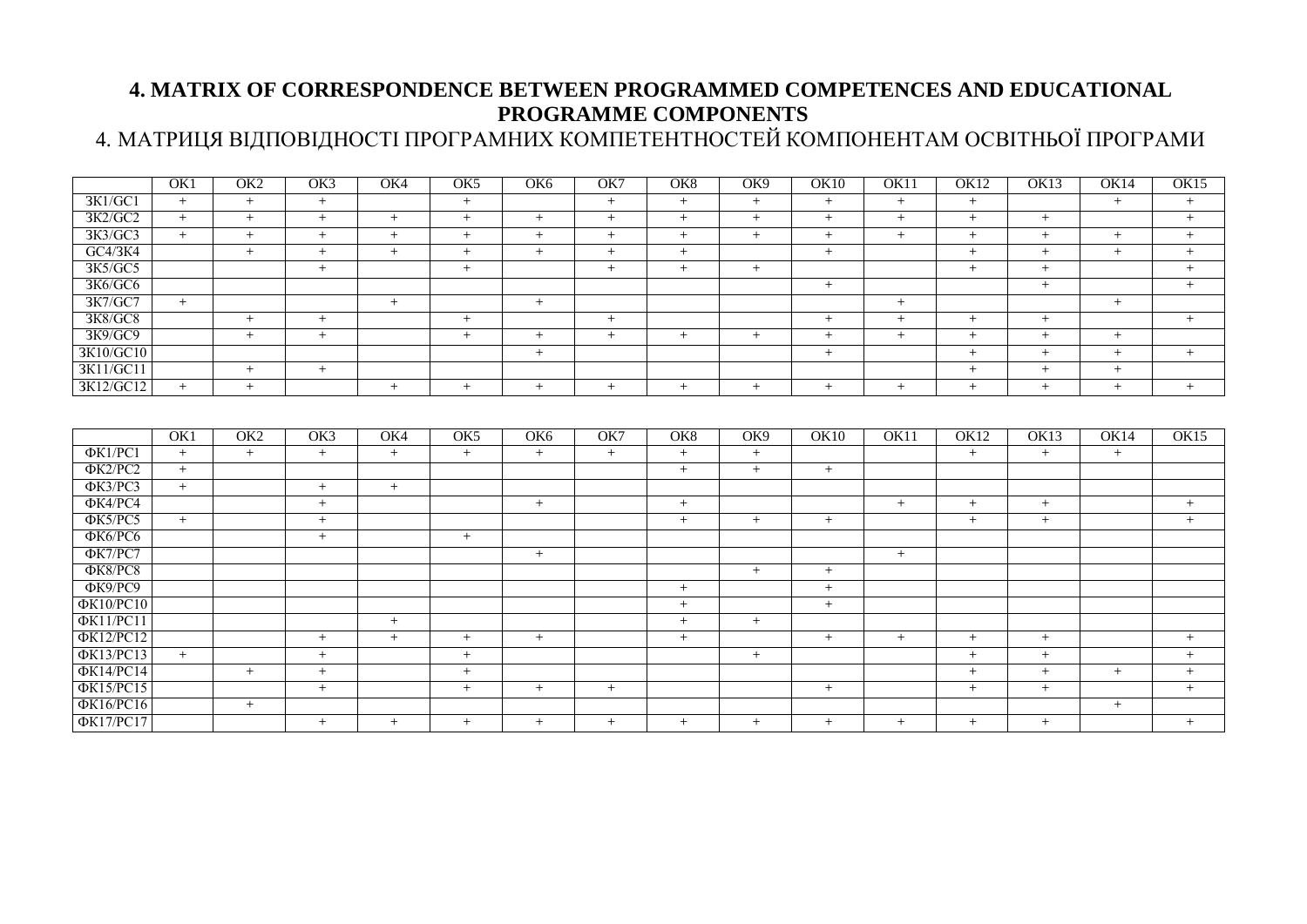|                          | $\overline{BB}$ | B <sub>B</sub> 2.1.2 | B <sub>B</sub> 2.1.3 | B <sub>B</sub> 2.1.4 | B <sub>5</sub> 2.2.1        | B <sub>B</sub> 2.2.2 | B <sub>B</sub> 2.2.3 | <b>BB</b> 2.2.4   | B <sub>5</sub> 3.1. | <b>BB.</b> 3.2             | <b>BE</b> 3.3    | <b>BE</b> 3.4    | <b>BE</b> 3.5    | <b>B</b> B 3.6   |
|--------------------------|-----------------|----------------------|----------------------|----------------------|-----------------------------|----------------------|----------------------|-------------------|---------------------|----------------------------|------------------|------------------|------------------|------------------|
|                          | 2.1.1.          |                      |                      |                      |                             |                      |                      |                   |                     |                            |                  |                  |                  |                  |
| 3K1/GC1                  | $+$             |                      |                      | $\, +$               |                             | $\,+\,$              |                      | $^{+}$            | $+$                 |                            |                  |                  | $+$              |                  |
| 3K2/GC2                  | $+$             | $+$                  | $+$                  | $\boldsymbol{+}$     | $+$                         | $\boldsymbol{+}$     | $+$                  | $+$               |                     | $\boldsymbol{+}$           | $+$              | $\, +$           | $\boldsymbol{+}$ | $+$              |
| 3K3/GC3                  | $+$             | $+$                  |                      | $+$                  |                             | $+$                  | $+$                  |                   | $+$                 | $+$                        |                  |                  | $+$              |                  |
| 3K4/GC4                  |                 | $+$                  |                      | $+$                  |                             | $+$                  | $^{+}$               |                   | $+$                 |                            |                  |                  |                  |                  |
| 3K5/GC5                  | $+$             | $\boldsymbol{+}$     | $\pm$                | $\boldsymbol{+}$     | $+$                         | $\boldsymbol{+}$     | $^{+}$               | $\boldsymbol{+}$  |                     | $\, +$                     |                  | $\boldsymbol{+}$ |                  | $\, +$           |
| 3K6/GC6                  |                 |                      |                      |                      |                             |                      |                      |                   |                     |                            | $\boldsymbol{+}$ |                  |                  |                  |
| 3K7/GC7                  |                 |                      |                      |                      |                             |                      |                      | $+$               |                     | $\boldsymbol{+}$           | $\boldsymbol{+}$ | $\boldsymbol{+}$ |                  | $\boldsymbol{+}$ |
| 3K8/GC8                  |                 | $\, +$               |                      | $\, +$               |                             | $\boldsymbol{+}$     | $+$                  |                   |                     |                            | $+$              |                  |                  | $+$              |
| 3K9/GC9                  |                 |                      |                      |                      |                             |                      |                      |                   |                     |                            |                  |                  |                  |                  |
| 3K10/GC10                |                 |                      |                      |                      |                             |                      |                      |                   |                     |                            |                  |                  |                  |                  |
| 3K11/GC11                |                 |                      |                      |                      |                             |                      |                      |                   |                     |                            |                  |                  |                  |                  |
| 3K12/GC12                | $+$             | $+$                  | $+$                  | $+$                  | $+$                         | $\boldsymbol{+}$     | $^{+}$               | $+$               |                     |                            |                  | $+$              |                  |                  |
|                          |                 |                      |                      |                      |                             |                      |                      |                   |                     |                            |                  |                  |                  |                  |
|                          | <b>BP</b>       | B <sub>B</sub> 2.1.2 | B <sub>5</sub> 2.1.3 | B <sub>B</sub> 2.1.4 | <b>B</b> <sub>5</sub> 2.2.1 | <b>BB</b> 2.2.2      | B <sub>5</sub> 2.2.3 | <b>B</b> B 2.2.4  | B <sub>5</sub> 3.1. | <b>B</b> <sub>5</sub> .3.2 |                  | <b>BE</b> 3.4    |                  |                  |
|                          | 2.1.1.          |                      |                      |                      |                             |                      |                      |                   |                     |                            | <b>BB</b> 3.3    |                  | <b>BB</b> 3.5    | <b>B</b> B 3.6   |
| $\overline{\Phi K1/PC1}$ | $+$             | $+$                  | $^{+}$               | $\boldsymbol{+}$     | $\boldsymbol{+}$            | $\boldsymbol{+}$     | $+$                  | $\boldsymbol{+}$  |                     | $+$                        | $+$              | $\, +$           |                  | $+$              |
| $\Phi$ K2/PC2            | $+$             |                      |                      | $^{+}$               | $^{+}$                      | $+$                  | $+$                  | $^{+}$            |                     |                            |                  | $+$              |                  |                  |
| ФКЗ/РСЗ                  |                 |                      |                      |                      |                             |                      | $+$                  |                   |                     |                            | $+$              |                  |                  |                  |
| ФК4/РС4                  | $+$             |                      | $+$                  | $\boldsymbol{+}$     | $\boldsymbol{+}$            | $\boldsymbol{+}$     | $\boldsymbol{+}$     | $\qquad \qquad +$ |                     |                            |                  |                  | $\boldsymbol{+}$ |                  |
| ФК5/РС5                  |                 |                      | $+$                  |                      | $^{+}$                      | $+$                  |                      | $^{+}$            |                     | $+$                        | $+$              | $+$              |                  | $+$              |
| ФК6/РС6                  |                 |                      |                      |                      |                             |                      |                      |                   |                     |                            | $+$              |                  |                  |                  |
| ФК7/РС7                  |                 |                      |                      |                      | $+$                         |                      |                      | $\boldsymbol{+}$  |                     |                            |                  |                  |                  |                  |
| ФК8/РС8                  | $+$             | $\boldsymbol{+}$     |                      | $\boldsymbol{+}$     |                             | $\boldsymbol{+}$     |                      |                   | $\boldsymbol{+}$    |                            |                  |                  |                  | $\, +$           |
| $\overline{\Phi K9/PC9}$ |                 | $+$                  |                      |                      |                             |                      |                      |                   |                     |                            |                  |                  |                  | $+$              |
| ΦK10/PC10                | $+$             | $+$                  | $+$                  | $\boldsymbol{+}$     |                             | $\boldsymbol{+}$     |                      | $\boldsymbol{+}$  |                     |                            |                  |                  | $+$              |                  |
| <b>ФК11/РС11</b>         | $+$             |                      | $+$                  |                      |                             |                      |                      |                   | $+$                 |                            |                  | $+$              |                  |                  |
| <b>ФК12/РС12</b>         |                 |                      | $+$                  | $\boldsymbol{+}$     | $\boldsymbol{+}$            | $\boldsymbol{+}$     | $\boldsymbol{+}$     | $\boldsymbol{+}$  |                     |                            |                  |                  |                  | $+$              |
| <b>ФК13/РС13</b>         |                 |                      |                      |                      | $\boldsymbol{+}$            |                      | $\boldsymbol{+}$     |                   |                     | $\boldsymbol{+}$           |                  |                  |                  |                  |
| ФК14/РС14                |                 |                      |                      |                      | $\boldsymbol{+}$            |                      | $^{+}$               |                   |                     |                            |                  |                  |                  |                  |
| <b>ФК15/РС15</b>         |                 |                      |                      |                      |                             |                      |                      |                   |                     | $\boldsymbol{+}$           |                  |                  |                  |                  |
| <b>ФК16/РС16</b>         |                 |                      |                      |                      |                             |                      |                      |                   |                     |                            |                  |                  |                  |                  |
| <b>ФК17/РС17</b>         | $+$             | $+$                  | $+$                  | $+$                  | $+$                         | $+$                  | $+$                  | $+$               |                     |                            |                  |                  | $+$              |                  |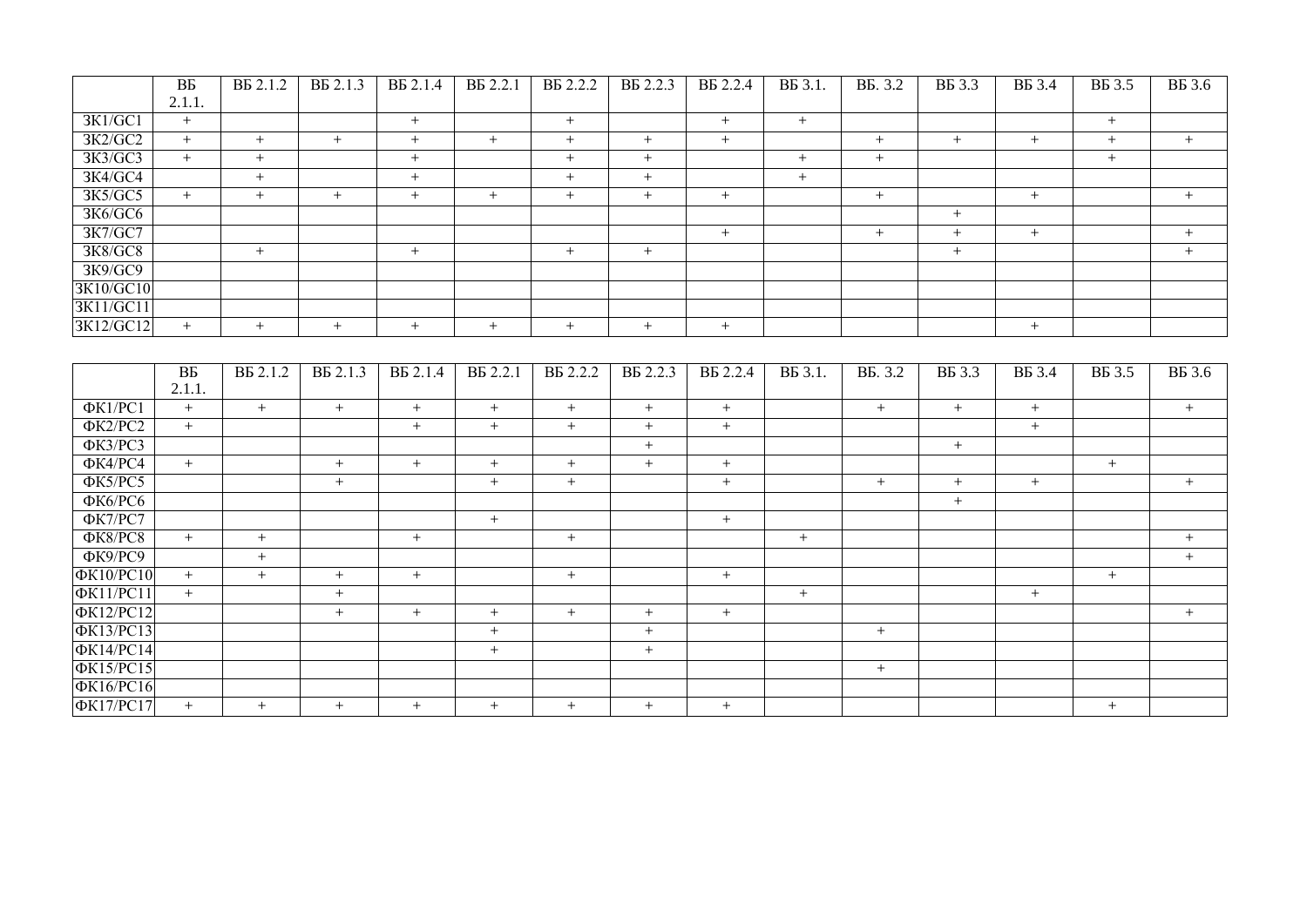#### **5.MATRIX OF CORRESPONDENCE BETWEEN THE PROGRAMME LEARNING OUTCOMES (PLO) RESULTS OF EDUCTION (PRE) AND COMPONENTS OF THE EDUCATIONAL PROGRAMME**

#### 5. МАТРИЦЯ ЗАБЕЗПЕЧЕННЯ ПРОГРАМНИХ РЕЗУЛЬТАТІВ НАВЧАННЯ (ПРН) ВІДПОВІДНИМИ КОМПОНЕНТАМИ ОСВІТНЬОЇ ПРОГРАМИ

|                      | OK1 | OK <sub>2</sub> | OK3 | OK4    | OK <sub>5</sub> | OK <sub>6</sub> | OK7    | OK <sub>8</sub> | OK9 | <b>OK10</b> | OK11   | OK.12  | OK13   | OK14   | <b>OK15</b> |
|----------------------|-----|-----------------|-----|--------|-----------------|-----------------|--------|-----------------|-----|-------------|--------|--------|--------|--------|-------------|
| ΠΡΗ1/PLO 1           | $+$ | $+$             |     | $+$    |                 |                 | $+$    |                 |     |             | $+$    | $+$    |        | $+$    |             |
| ПРН2/PLO 2           | $+$ |                 | $+$ |        | $+$             |                 |        | $+$             | $+$ |             |        |        |        |        |             |
| ПРН3/PLO 3           | $+$ |                 | $+$ |        |                 |                 |        | $+$             |     |             |        |        |        |        |             |
| ПРН4/PLO 4           |     |                 | $+$ | $^{+}$ |                 | $+$             |        | $^{+}$          |     |             | $+$    |        |        |        | $+$         |
| ПРН5/PLO 5           | $+$ |                 |     | $^{+}$ |                 | $+$             |        |                 | $+$ |             |        |        |        |        | $^{+}$      |
| ПРН6/PLO 6           |     |                 | $+$ |        | $+$             |                 |        |                 |     |             |        |        |        |        |             |
| ПРН7/PLO 7           |     |                 |     |        | $+$             | $+$             |        |                 | $+$ |             | $+$    |        |        |        |             |
| <b>ПРН8/PLO 8</b>    |     |                 |     |        |                 |                 |        | $+$             |     | $+$         |        |        |        |        |             |
| ПРН9/PLO 9           |     |                 |     |        |                 |                 |        | $+$             | $+$ | $+$         |        |        |        |        |             |
| ΠΡΗ10/PLO 10         |     |                 |     |        | $+$             |                 |        |                 |     | $^{+}$      |        |        |        |        |             |
| ΠΡΗ11/PLO 11         |     |                 |     |        |                 |                 |        |                 | $+$ |             |        |        |        |        |             |
| <b>ПРН12/PLO 12</b>  |     | $+$             |     |        |                 |                 |        |                 |     |             |        |        |        | $+$    |             |
| <b>TIPH13/PLO 13</b> |     |                 |     | $^{+}$ |                 |                 | $+$    |                 |     |             |        | $+$    | $+$    |        | $^{+}$      |
| ΠΡΗ14/PLO 14         |     |                 | $+$ |        | $+$             |                 | $^{+}$ |                 |     |             |        | $+$    | $+$    |        | $+$         |
| ПРН15/РLO 15         |     |                 |     |        |                 |                 | $^{+}$ |                 |     |             | $+$    | $+$    | $+$    |        | $+$         |
| ПРН16/РІО 16         |     | $+$             |     |        |                 |                 |        |                 |     |             |        |        |        | $+$    |             |
| <b>ΠΡΗ17/PLO 17</b>  |     | $+$             |     |        |                 | $+$             |        |                 |     |             | $+$    | $^{+}$ | $+$    | $+$    |             |
| <b>ΠΡΗ18/PLO 18</b>  |     | $+$             |     |        |                 |                 |        |                 |     |             | $+$    | $+$    | $^{+}$ | $+$    | $+$         |
| ПРН19/PLO 19         |     | $^{+}$          |     |        |                 |                 | $^{+}$ |                 |     |             | $^{+}$ | $^{+}$ | $+$    | $^{+}$ |             |